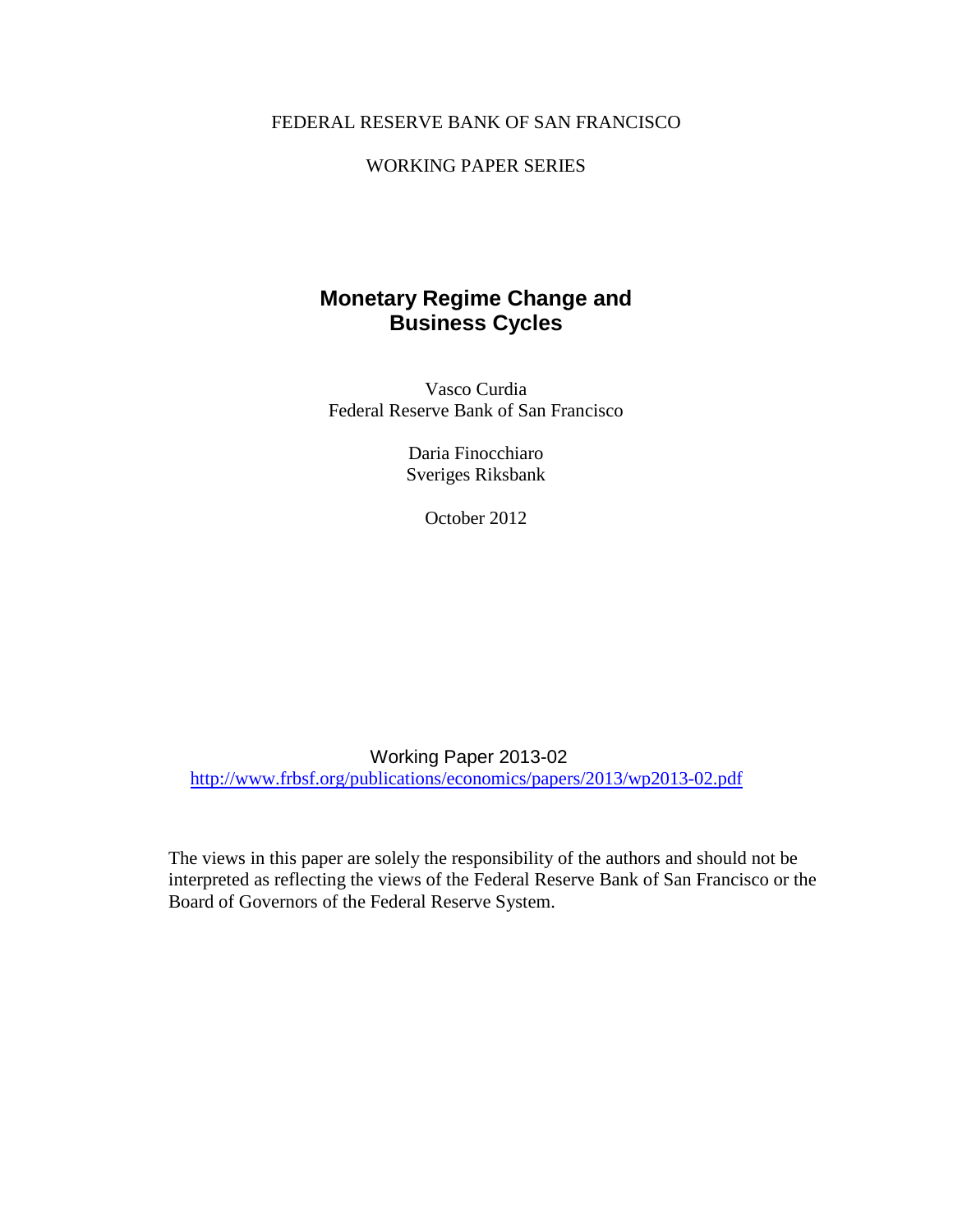Vasco Cúrdia<sup>†</sup> Federal Reserve Bank of San Francisco

Daria Finocchiaro Sveriges Riksbank

October 2012

#### Abstract

This paper proposes a simple method to structurally estimate a model over a period of time containing a regime shift. It then evaluates to which degree it is relevant to explicitly acknowledge the break in the estimation procedure. We apply our method on Swedish data, and estimate a DSGE model explicitly taking into account the monetary regime change in 1993, from exchange rate targeting to inflation targeting. We show that ignoring the break in the estimation leads to spurious estimates of model parameters including parameters in both policy and non-policy economic relations. Accounting for the regime change suggests that monetary policy reacted strongly to exchange rate movements in the first regime, and mostly to inflation in the second. The sources of business cycle fluctations and their transmission mechanism are significantly affected by the exchange rate regime. (JEL: C1, C5, E5, F4)

Keywords: Bayesian estimation, DSGE models, target zone, inflation targeting, regime change

<sup>∗</sup>We are indebted to Jesper Lind´e, Torsten Persson, Christopher Sims and Lars E.O. Svensson for extensive advice. This paper benefitted greatly from the suggestions of the editor, Thomas Lubik, and an anonymous referee. We would also like to thank Mikael Carlsson, Carlos Carvalho, Efrem Castelnuovo, Marco Del Negro, Giovanni Favara, Jordi Mondria, Virginia Queijo von Heideken, Ulf Söderström, Andrea Tambalotti and Karl Walentin for fruitful discussions and comments. The views expressed in the paper are those of the authors and are not necessarily reflective of views at the Federal Reserve Bank of San Francisco, the Federal Reserve System or the Executive Board of Sveriges Riksbank. Any errors or omissions are the responsibility of the authors.

<sup>†</sup>Corresponding author. E-mail address: vasco.curdia@sf.frb.org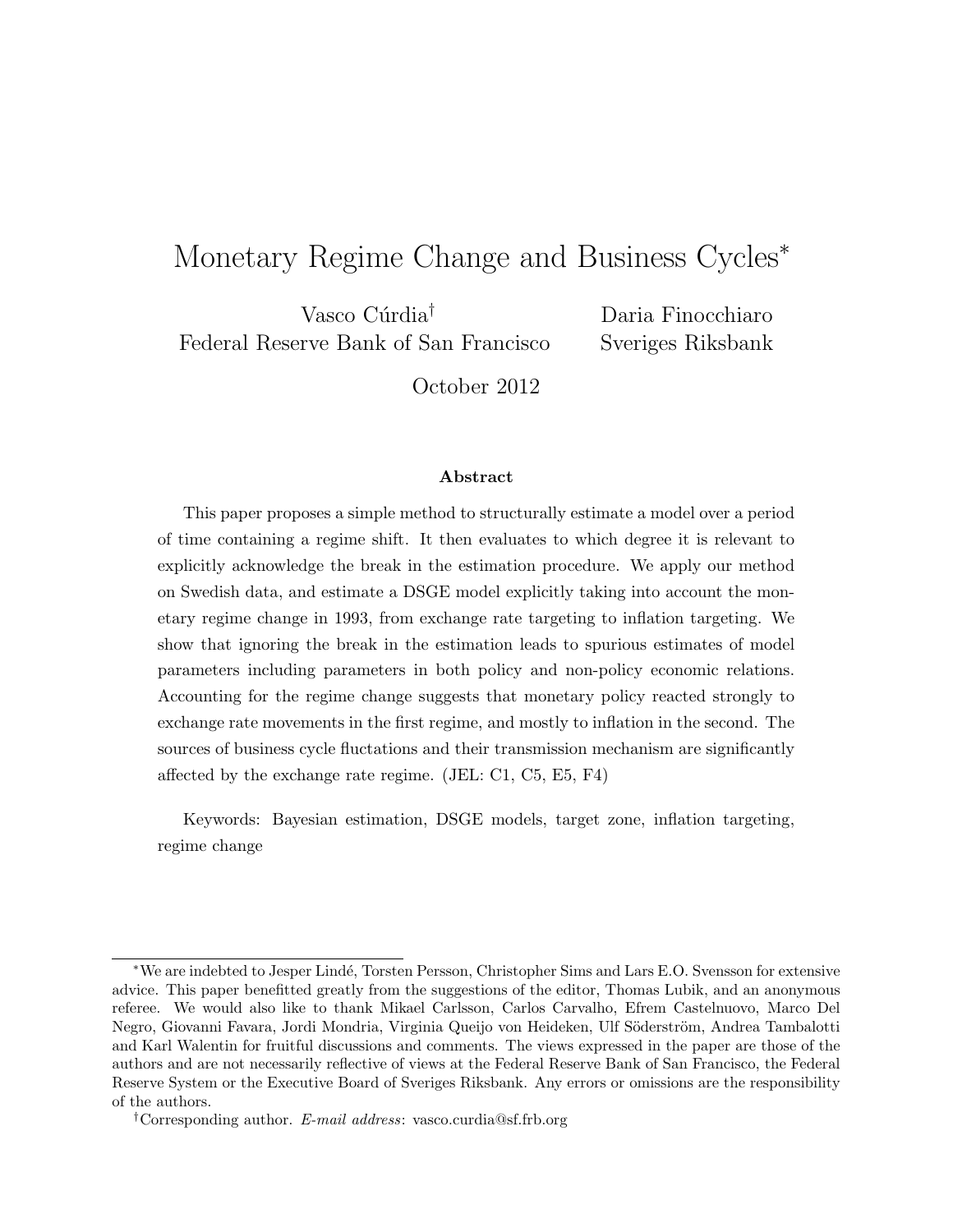## 1 Introduction

After the breakdown of the Bretton-Woods system, several countries searched for a new nominal anchor for their monetary policy. Many small open economies initially opted for some form of managed exchange-rate regimes but, over time, most proved to be incapable of resisting the pressures of international capital markets. As those regimes proved to be ineffective, central banks around the world searched for a new framework to conduct monetary policy. Inflation targeting eventually became the new regime of choice, initially adopted by New Zealand and quickly followed by others, such as Canada, United Kingdom and Sweden.

From a methodological point of view, dealing with regime breaks is not a trivial task. In this paper, we propose a simple method to estimate a model over a period of time containing a regime shift. We then evaluate to which degree it is important to explicitly acknowledge the break in the estimation procedure. In our analysis, we focus on those cases where the timing of the shift is know by the econometrician. Thus, we are not engaging in an exercise in which we are searching for the structural break.

We apply our method to Sweden, a good example of a small open economy that went through such a monetary policy regime change. Sweden adopted an exchange rate target zone in 1977, setting a central parity for the Swedish krona against a basket of currencies, and only allowing small deviations from that parity. After the dramatic and unsuccessful attempt to defend the currency at the end of 1992, the Swedish authorities decided to abandon that exchange rate regime. Shortly thereafter, in January of 1993, Sveriges Riksbank (the central bank of Sweden) announced the adoption of an inflation targeting regime.<sup>[1](#page-2-0)</sup>

<span id="page-2-0"></span>We start by estimating a DSGE open economy model assuming that all the parameters

<sup>&</sup>lt;sup>1</sup>After the Bretton Woods collapse in 1973, Sweden participated in the so-called "snake" exchange rate mechanism. In 1977, the Riksbank announced a unilateral target zone to a currency basket constructed using trading weights. In May 1991, the ECU became the official target. [Lindbeck et al.](#page-34-0) [\(1994\)](#page-34-0), [Lindberg et al.](#page-35-0) [\(1993\)](#page-35-0), [Lindberg and Soderlind](#page-35-1) [\(1994\)](#page-35-1) and the official web page of Sveriges Riksbank are good references for a more detailed description of the exchange rate regimes adopted in Sweden in the last century.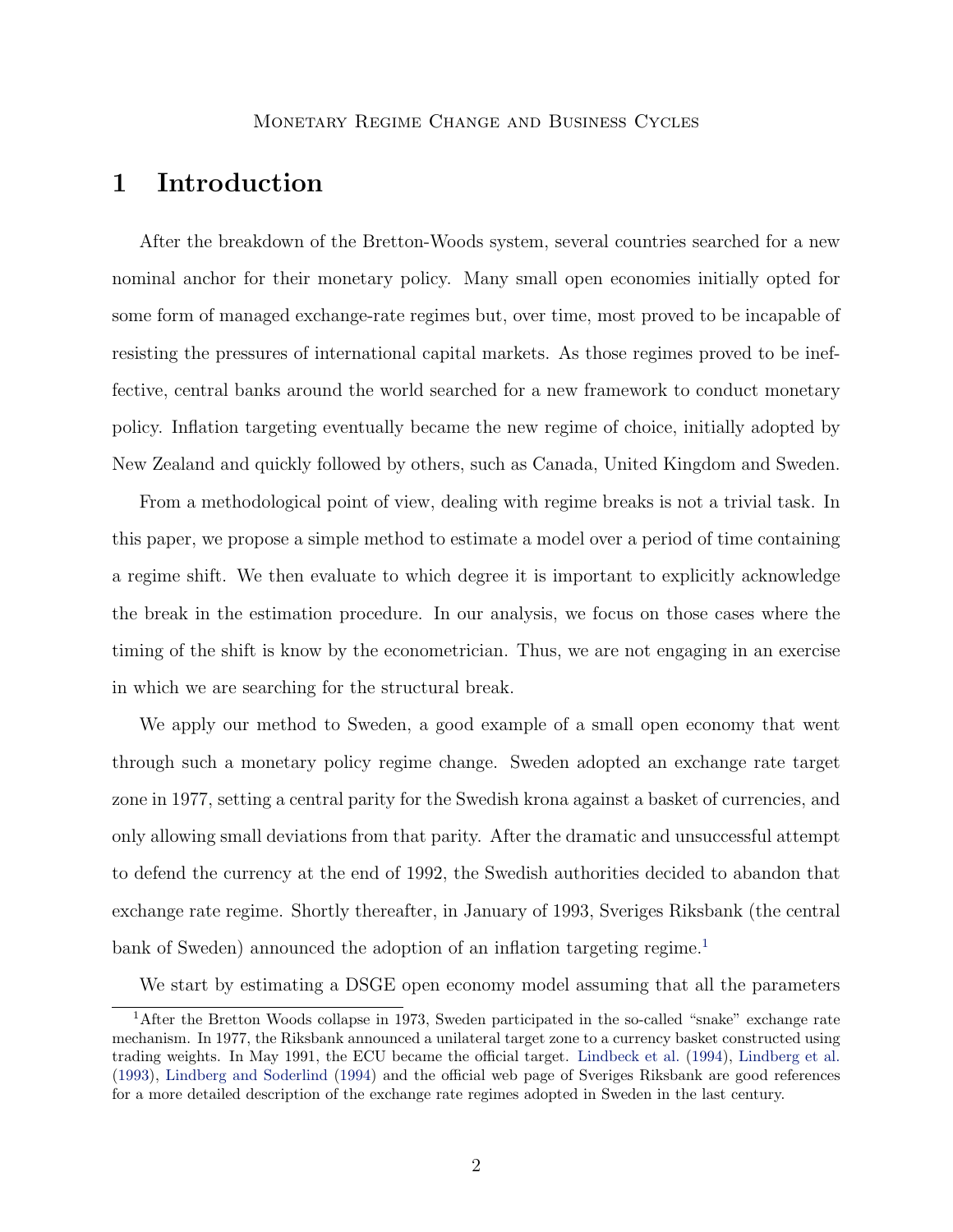are constant in the two sub-periods, except for the monetary policy related ones.<sup>[2](#page-3-0)</sup> This allows us to estimate two separate policy rules, one for each regime, i.e., the target zone (TZ) period and the inflation targeting (IT) period. We then compare the propagation of shocks in the two periods through impulse response analysis, and then analyze whether the regime change implies a different decomposition of business cycle volatility. Our results suggest that the influence of different shocks is regime dependent to a substantial degree. We also find that monetary policy reacted strongly to exchange rate movements during the target zone regime while it focused mainly on inflation stabilization during the inflation targeting period. The difference between the two regimes is sharper in response to shocks that originate abroad — foreign shocks hit the economy harder during the TZ period than during the IT period because the exchange rate's role as a shock absorber was more restricted. We thus conclude that it is important to account for the regime change in the estimated DSGE in order to properly capture the information in the data.

We then investigate the extent to which ignoring the regime change can lead to spurious results. Therefore we reestimate the model ignoring the policy break and compare the results to our benchmark estimation. We find that in this case we risk capturing business cycle properties that are averaged across the two periods. This misspecification will affect not only the parameters of the policy rule but also the posterior distribution of the parameters associated with structural economic relations unrelated to the policy regime. This means that we estimate a policy characterization that is not correct for either period and further contaminates the estimation of the policy-independent parameters. In particular, the misspecification affects the parameters associated with the demand side of the economy and, therefore, the whole internal propagation mechanism of the model.

<span id="page-3-0"></span>In order to shed further light on the implications of the two monetary regimes on the

<sup>2</sup>As explained at some length in the model section, besides the parameters in the Taylor rule we also allow the risk premium shock in the UIP condition to be regime-dependent.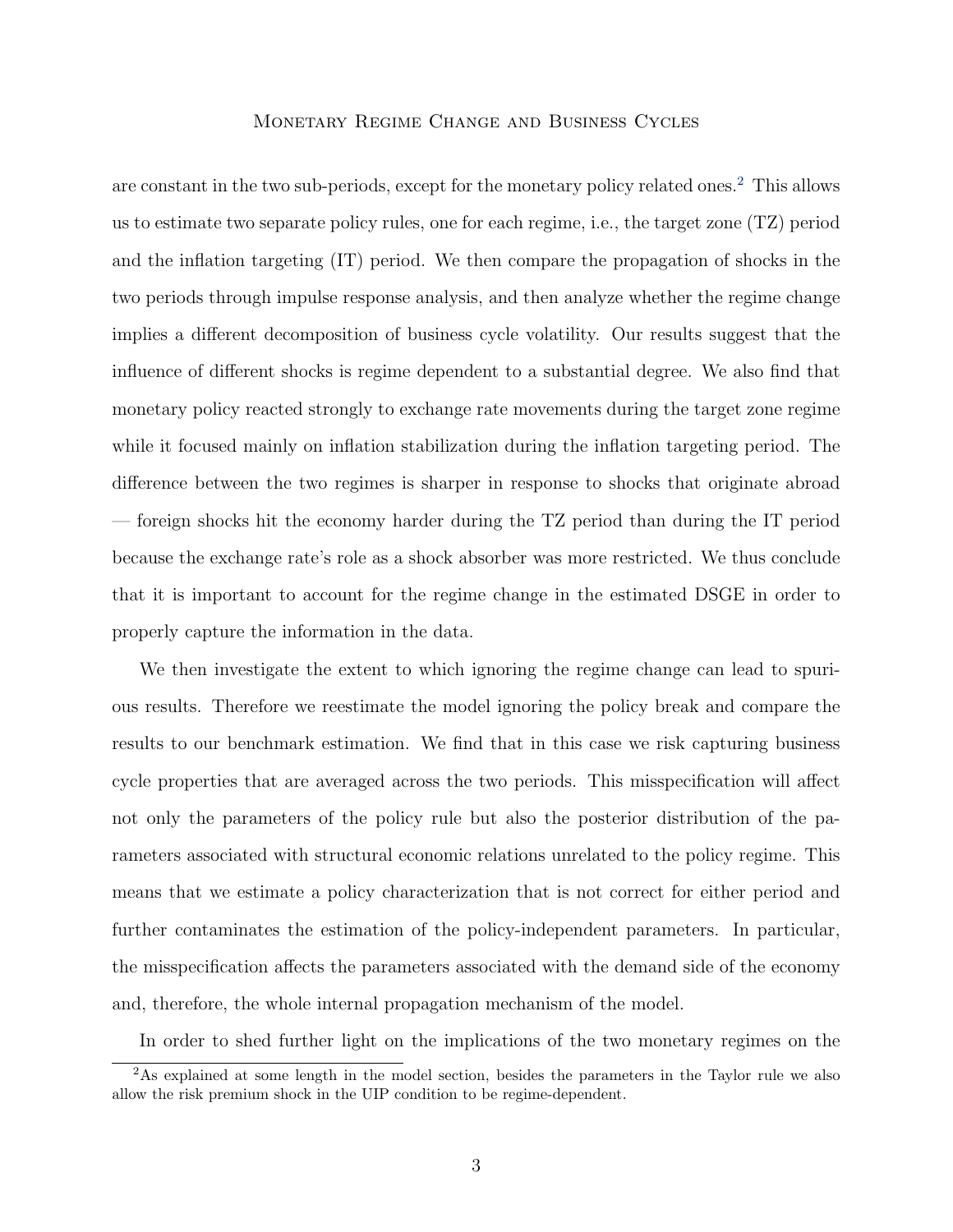business cycles of a small open economy, we also conduct a counterfactual experiment. We evaluate how the inflation targeting monetary policy rule would have performed in response to the shock innovations from the target zone historical sample. In this exercise we find that Sweden would have had significantly higher levels of output, hours and consumption, at the expense of a more depreciated currency (in both nominal and real terms), higher inflation and more macroeconomic volatility.

The model considered is close to [Kollmann](#page-34-1) [\(2001\)](#page-34-1), and to describe monetary policy during the Target zone period we follow [Svensson](#page-35-2) [\(1994\)](#page-35-2) and assume a linear managed float without an explicit band as an approximation to a non-linear exchange rate band model.

Structural estimation of small open economy models has been the subject of extensive research in the recent past.<sup>[3](#page-4-0)</sup> Unlike the previous literature, this paper considers the effects of monetary regime change on the dynamics of a small open economy. In this way, the paper contributes to the literature on time-varying DSGE models, e.g., Fernandez-Villaverde and Rubio-Ramírez [\(2007\)](#page-33-0) and [Justiniano and Primiceri](#page-34-2) [\(2008\)](#page-34-2). However, in contrast to those papers, we model a specific change of monetary policy regimes at a given well known date, rather than allowing specific parameters to change over time in a random fashion. In a way, we follow [Lubik and Schorfheide](#page-35-3) [\(2004\)](#page-35-3) who estimate a model with regime breaks dividing the data in two samples. Unlike [Lubik and Schorfheide](#page-35-3) [\(2004\)](#page-35-3) we assume that only certain parameters can change with the regime and estimate the two regimes jointly. This allows us to establish a "computational bridge" between sub-samples to avoid losing information on parameters that are unrelated to the regime change. [Belaygorod and Dueker](#page-33-1) [\(2009\)](#page-33-1) also assume constant "deep parameters" across regimes. However, they use a change-point approach to allow the data to provide estimates of the regime change dates. Differently from them, in our case the econometrician does not draw any inference about the timing of

<span id="page-4-0"></span><sup>3</sup>See [Smets and Wouters](#page-35-4) [\(2003\)](#page-35-4), [Adolfson et al.](#page-33-2) [\(2007\)](#page-33-2), [Justiniano and Preston](#page-34-3) [\(2010a\)](#page-34-3), [Justiniano and](#page-34-4) [Preston](#page-34-4) [\(2010b\)](#page-34-4), and [Lubik and Schorfheide](#page-35-5) [\(2007\)](#page-35-5), among many others.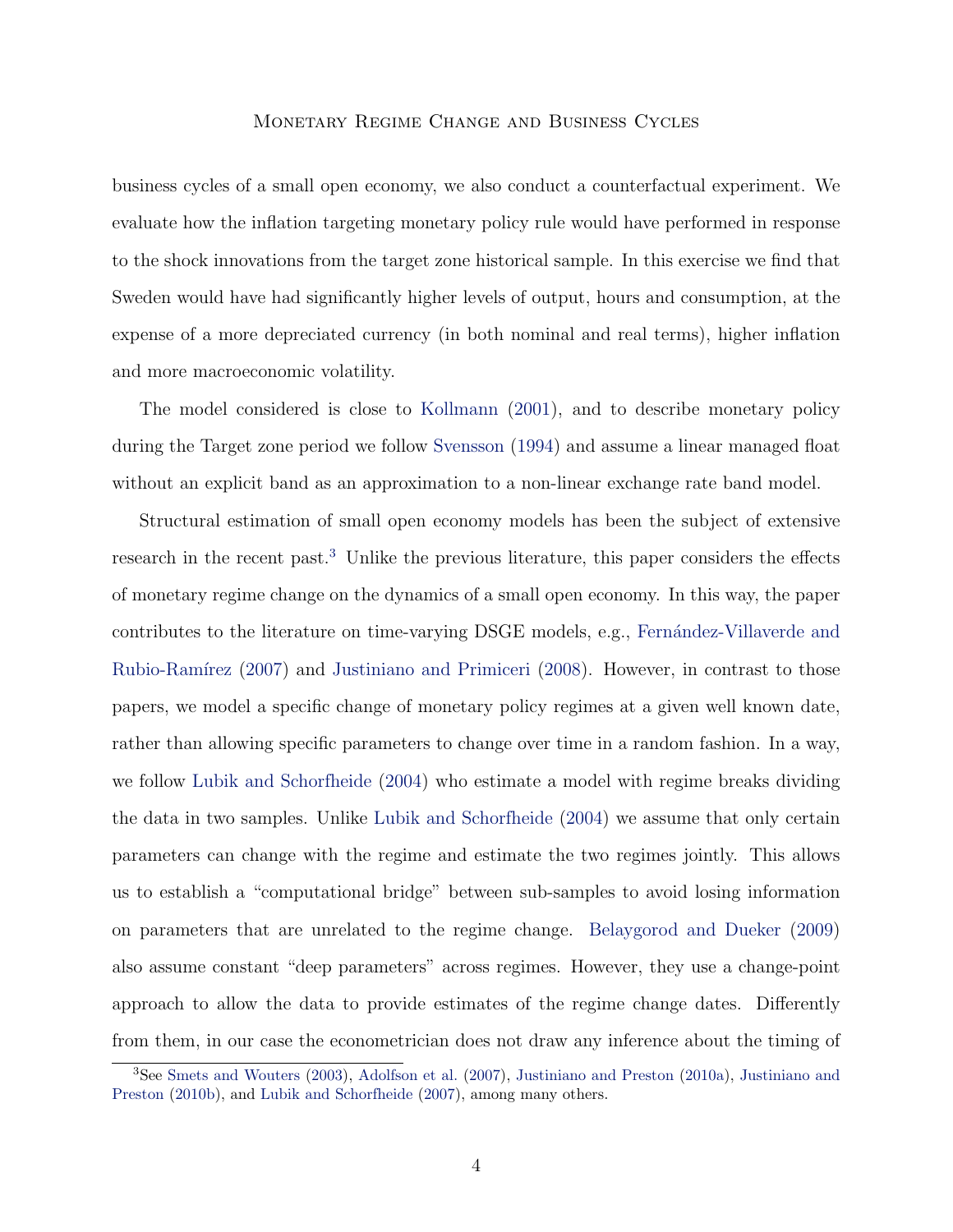the switch. In a way, the approach in [Belaygorod and Dueker](#page-33-1) [\(2009\)](#page-33-1) is more general than ours because it allows for uncertainty about the date of the regime change. In the case of an explicitly announced chance in regime, like ours, this is less crucial. On the one hand, with an announcement there could still be some uncertainty about when the new regime was implemented in practice. On the other hand, this is not likely to alter much the estimation given that it would affect at most one or two quarters before or after the announcement date.[4](#page-5-0)

To deal with regime shifts also means to take a stand on agents' beliefs about the policy change. A recent strand of literature has focused on explicitly modeling those expectations. [Davig and Leeper](#page-33-3) [\(2007\)](#page-33-3) discusses the role of Markov regime-switching policy rules in a DSGE model and its effects on business cycle dynamics. [Bianchi](#page-33-4) [\(2012\)](#page-33-4) shows that agents' expectations about switches in the reaction function of the Fed were crucial in explaining the Great Inflation.<sup>[5](#page-5-1)</sup> In the present paper, we take an alternative approach and assume that the shift in the policy regime was not anticipated — much like [Lubik and Schorfheide](#page-35-3) [\(2004\)](#page-35-3) and [Belaygorod and Dueker](#page-33-1) [\(2009\)](#page-33-1). However, it seems reasonable that in reality at least some agents doubted the stability of the target zone regime and expected some other regime before its actual collapse. Thus, to the extent that economic agents do form expectations about the regime change in reality, our proposed method is just an approximation to the true underlying non-linear regime change specification. Although our approach is admittedly simplistic, it has the great computational advantage of allowing for regime breaks within the log-linear framework with only a relatively minor departure in terms of how to generate the posterior function, while keeping the same estimation methods.

<span id="page-5-0"></span>Moreover, in the specific case of Sweden, the assumption that the regime was unexpected

<sup>&</sup>lt;sup>4</sup>In the estimation section and the appendix, we discuss how we attempt to mitigate this issue. Robustness estimations suggest that our main results are not affected by it.

<span id="page-5-1"></span> ${}^{5}$ [Eo](#page-33-5) [\(2008\)](#page-33-5) also accounts for regime switches.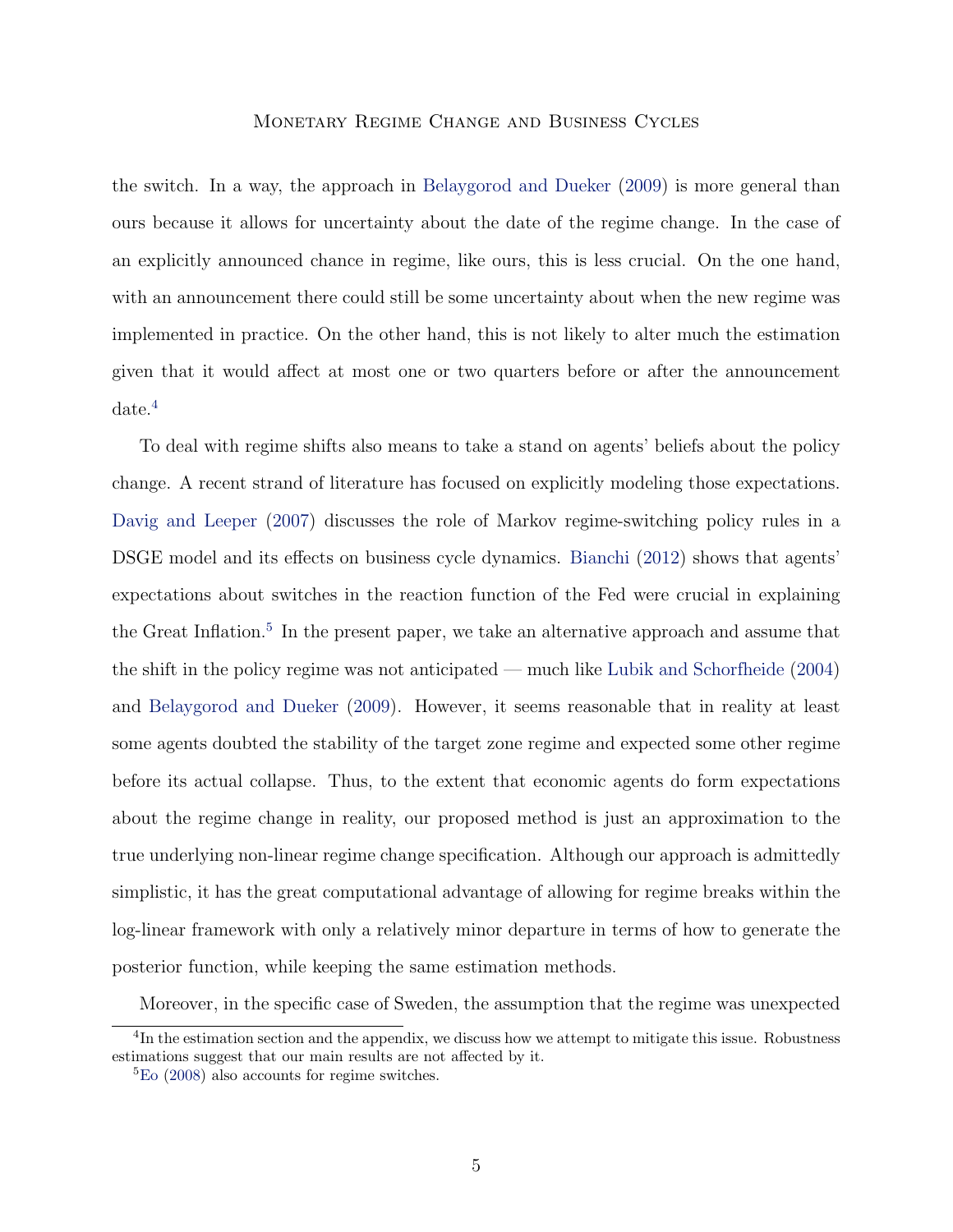does not seem too unrealistic. There is narrative evidence coming from old newspapers,  $6$  and press releases of the government,<sup>[7](#page-6-1)</sup> suggesting that it was difficult to envision the conduct of monetary policy with a free floating krona, after 20 years of quasi-fixed exchange rates. Moreover, neither the government or the opposition wanted to be remembered in Swedish economic history as those pushing for a new devaluation.<sup>[8](#page-6-2)</sup> At the time, Sweden had a clear interest in starting its upcoming membership in the European Union with a strong currency. But perhaps the most convincing evidence that the switch to a floating regime was indeed unexpected is the significant number of the small companies holding loans in German marks that went bust after the crisis, unable to sustain the prohibitive costs of a weak Krona.<sup>[9](#page-6-3)</sup>

Independent work by [Adolfson et al.](#page-33-6) [\(2008\)](#page-33-6) also considers the change in monetary policy due to the adoption of inflation targeting in Sweden. However, their paper only considers the impact of regime change on the stability of the interest rate rule parameters. Instead, we focus on the overall monetary policy regime, model explicitly the exchange rate targeting regime and evaluate the role of devaluation expectations during the target zone.

The rest of the paper is organized as follows. Section [2](#page-7-0) presents the theoretical model. Section [3](#page-15-0) describes the estimation procedure and presents the results from the estimation with the regime change in terms of parameter estimates, impulse response functions and

<span id="page-6-0"></span><sup>&</sup>lt;sup>6</sup> "The history of the krona's fall starts in 1982, when Sweden devaluates the currency for the seventh time in a 10 years period. The Social Democrats and the Conservative and Liberal parties promise it is the last time. .... the fixed rate becomes increasingly important in the speeches of politicians and of the Riksbank...." Dagens Nyheter, "DN Special: The Swedish Krona didn't have a chance," 1 November 1996. (DN Special: Kronan hade inte skuggan av en chans). "

<span id="page-6-1"></span><sup>7</sup> In september 1992, after increasing the repo rate to 500%, Bengt Dennis, the Riksbank governor at the time, stated: "The sky is the limit," to convey the message that there was no upper limit for further increases of interest rates in defense of the currency. In december 1992, two weeks after the speculative attack, during a speech at the parlament the finance minister Anne Wibble said "We will slowly go back to a fixed exchange rate regime."

<span id="page-6-2"></span><sup>&</sup>lt;sup>8"</sup>The Socialdemocrats did not want to appear as those promoting a new devaluation. And the government of Bildt had a political interest to not be tainted by history. This made both the opposition and the government having an hard time thinking about a new devaluation" Bengt Dennis (Riksbank Governor 1982-93), Dagens Nyheter, "Dennis defends the defense", 14 April 2002 ("Dennis försvarar svaret")

<span id="page-6-3"></span> $9$ Also big companies like SAS and Volvo, as well as the cites of Göteborg and Örebro made large losses on their loans in foreign currencies. (Source: "DN Special: Kronan hade inteskuggan av en chans")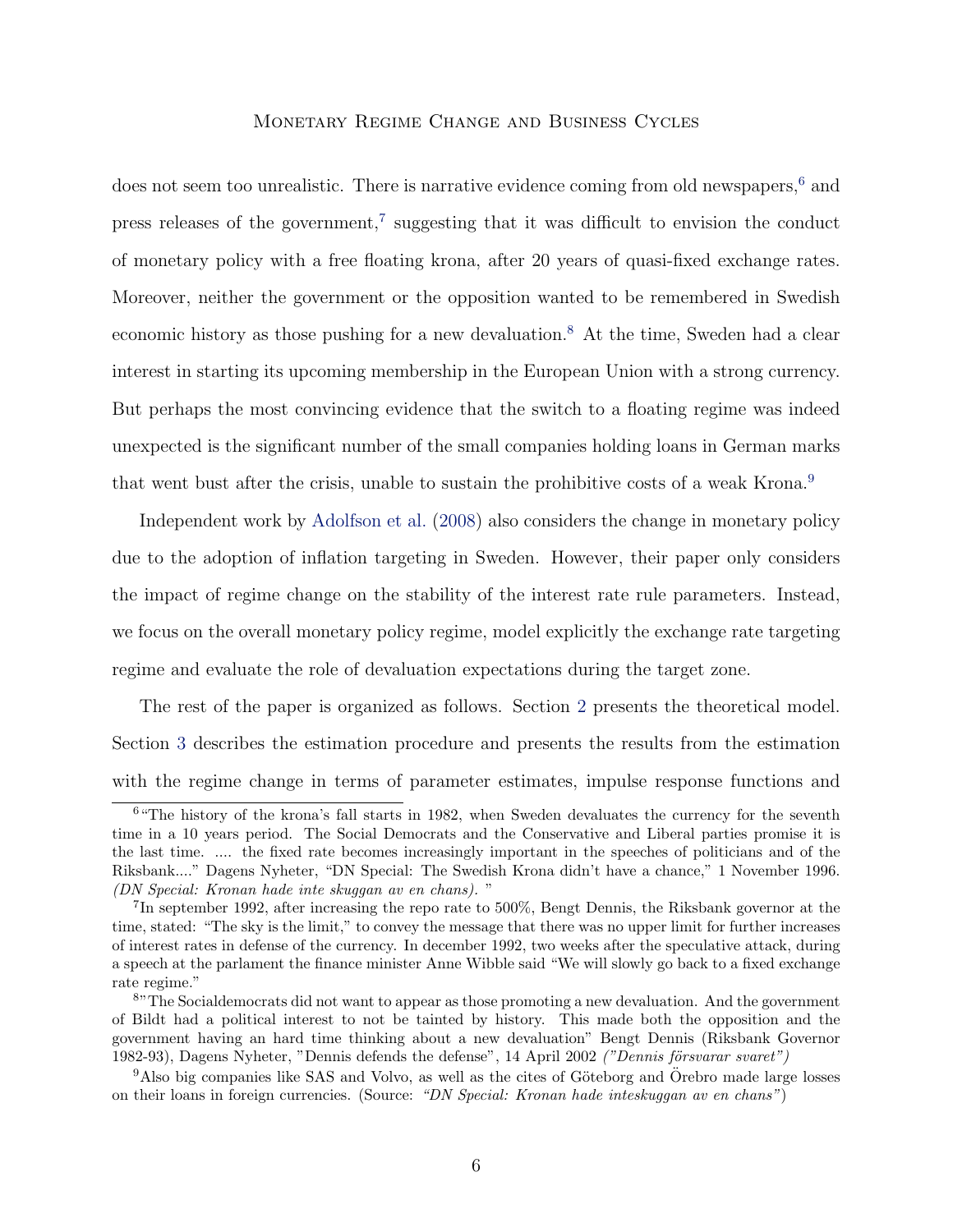variance decomposition. In section [4](#page-25-0) we present the results from reestimating the model ignoring the break. Section [5](#page-31-0) describes a counterfactual exercise in which we apply the shock innovations extracted from the target zone historical sample to the estimated system under inflation targeting. Section [6](#page-32-0) presents our conclusions.

## <span id="page-7-0"></span>2 The Model

The model follows closely [Kollmann](#page-34-1) [\(2001\)](#page-34-1) with a small open economy with a representative household, firms and a government. A single non-tradable final good is produced by the domestic country, as well as a continuum of intermediate tradable goods. The final-goods market is perfectly competitive, while there is monopolistic competition in the intermediate goods market. Prices are assumed to be sticky in the buyer's currency. The household owns the domestic firms, holds one-period domestic and foreign currency bonds and rents capital to firms. Overlapping wage contracts a la Calvo are assumed. The monetary authority follows a Taylor-type interest rate rule in both monetary policy regimes. The remainder of this section describes each sector of the economy in more detail.<sup>[10](#page-7-1)</sup>

### 2.1 Final Goods Production

The non-tradable final good,  $Z_t$ , is produced in a perfectly competitive market using domestically produced  $(Q<sup>d</sup>)$  and imported  $(Q<sup>m</sup>)$  intermediate goods according to the following technology:

$$
Z_t = \left(\frac{Q_t^d}{\alpha^d}\right)^{\alpha^d} \left(\frac{Q_t^m}{1 - \alpha^d}\right)^{1 - \alpha^d},\tag{2.1}
$$

where

$$
Q_t^i = \left[ \int_0^1 q_t^i(s)^{\frac{1}{1+\nu_t}} ds \right]^{1+\nu_t}, \ i = d, m \tag{2.2}
$$

<span id="page-7-1"></span><sup>&</sup>lt;sup>10</sup>In the interest of keeping the presentation of the model short, we only show in the text the agents' optimization problems, leaving the full list of equations (already log-linearized) to the technical appendix.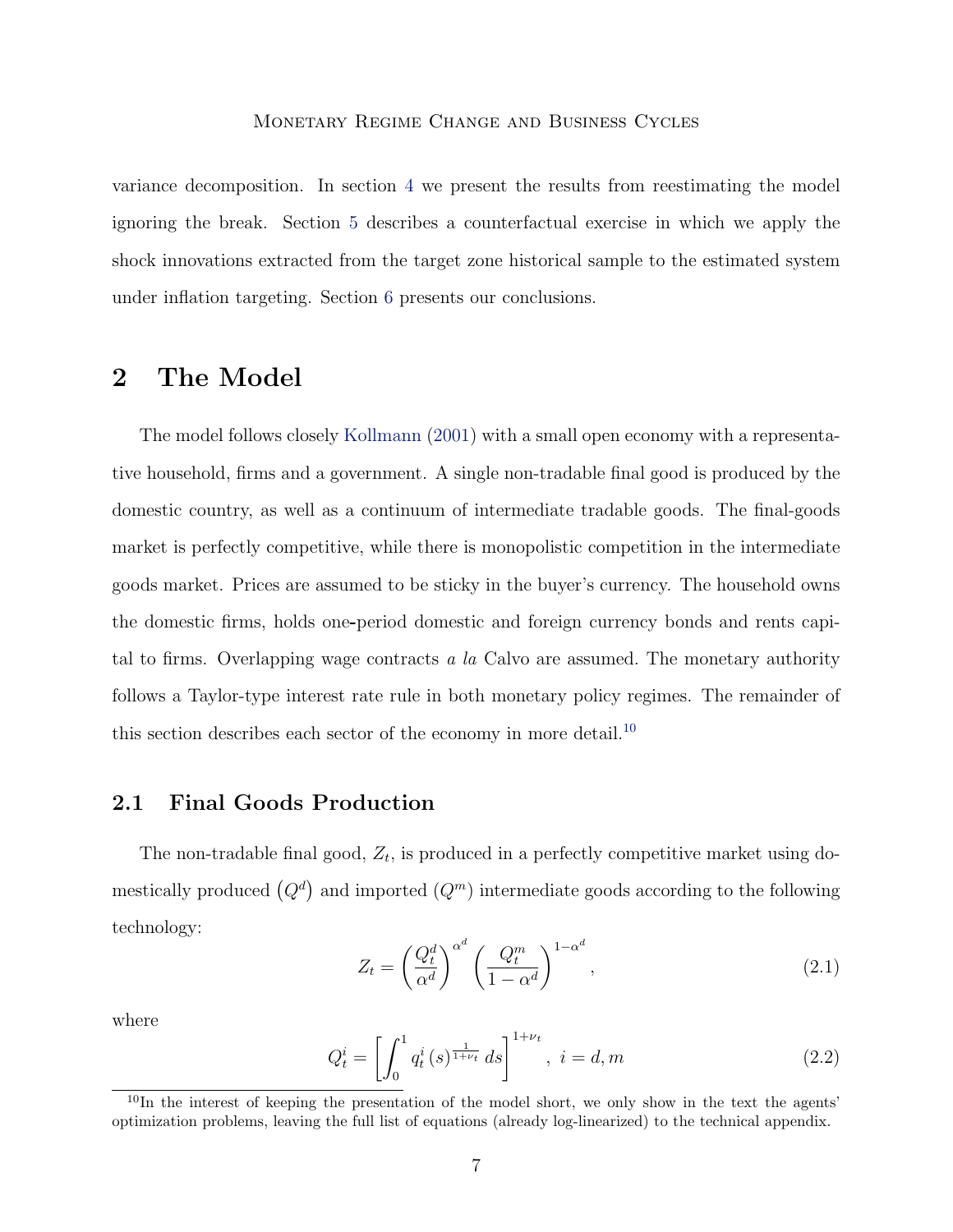are the domestic and the imported intermediate input quantity indices,  $q_t^d(s)$  and  $q_t^m(s)$  the domestic and imported type "s" intermediate goods and  $\nu_t$  a shock to the demand elasticity (which translates to a time varying price markup shock).<sup>[11](#page-8-0)</sup>

### 2.2 Intermediate Goods Production

In the intermediate goods market, a continuum of monopolistic competitive firms combines labor  $(L)$  and capital  $(K)$  according to the following technology:

$$
y_t (s) = \theta_t K_t (s)^{\psi} L_t (s)^{1 - \psi}, \qquad (2.3)
$$

with

$$
L_t(s) = \left[ \int_0^1 l_t(h; s)^{\frac{1}{1+\gamma_t}} dh \right]^{1+\gamma_t}, \qquad (2.4)
$$

where  $\gamma_t$  is a time varying wage markup.

Cost minimization implies

$$
W_t = \left[ \int_0^1 w_t \left( h \right)^{-\frac{1}{\gamma_t}} dh \right]^{-\gamma_t}, \tag{2.5}
$$

where  $w_t(h)$  denotes the nominal wage of worker h, and  $W_t$  is the price index for labor inputs. The firm's production is sold at both domestic and foreign markets:

$$
y_t(s) = q_t^d(s) + q_t^x(s).
$$
 (2.6)

Export demand is assumed to have the following form,

$$
Q_t^x = \left(\frac{P_t^x}{P_t^*}\right)^{-\eta} Y_t^*,\tag{2.7}
$$

<span id="page-8-0"></span><sup>&</sup>lt;sup>11</sup>We further assume that  $\alpha^m + \alpha^m = 1$ .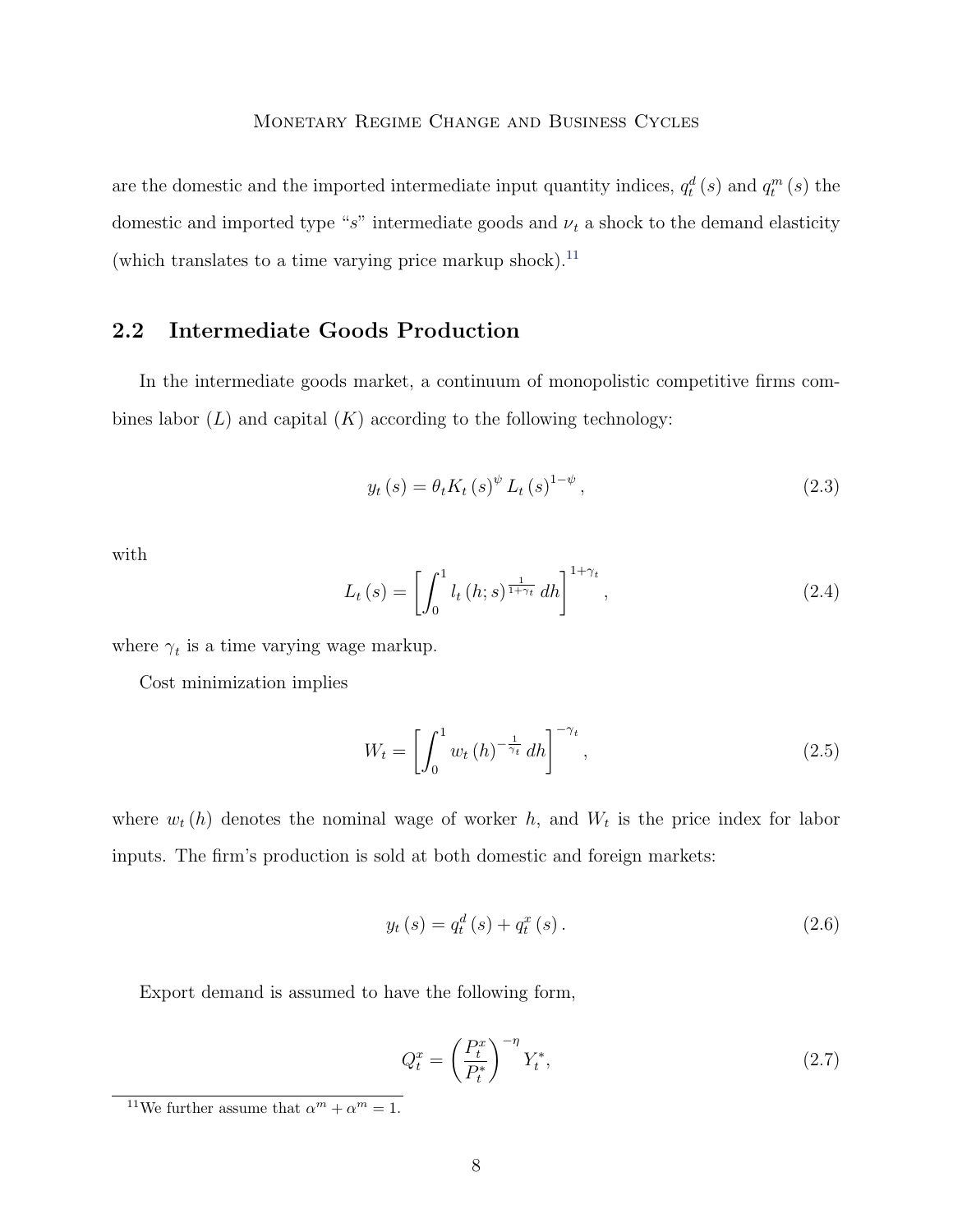where  $Y_t^*$  is foreign real GDP and  $P_t^*$  the foreign aggregate price level. Total foreign demand is allocated to the different varieties according to:

$$
Q_t^x = \left[ \int_0^1 q_t^x (s)^{\frac{1}{1+\nu_t}} ds \right]^{1+\nu_t} . \tag{2.8}
$$

The profits from producing and importing are

$$
\Pi_{t+\tau}^{i}\left(p_{t}^{i}\right) = \left(P_{t+\tau}^{i}\right)^{\frac{1+\nu_{t+\tau}}{\nu_{t+\tau}}} Q_{t+\tau}^{i}\left[\left(p_{t}^{i}\right)^{-\frac{1}{\nu_{t+\tau}}} - S_{t+\tau}^{i}\left(p_{t}^{i}\right)^{-\frac{1+\nu_{t+\tau}}{\nu_{t+\tau}}}\right], \text{ for } i = d, m, x,
$$
\n(2.9)

where  $S_t^i$  is the marginal cost. Firms can price discriminate among the domestic and foreign markets and set prices in the currency of the buyer. The firms' profit maximization problem is therefore:

$$
\max_{p_t^i} \sum_{\tau=0}^{\infty} \alpha_p^{\tau} E_t \left[ \rho_{t,t+\tau} \Pi_{t+\tau}^i (p_t^i) \right]
$$
  
s.t. 
$$
\Pi_{t+\tau}^i (p_t^i) = \left( P_{t+\tau}^i \right)^{\frac{1+\nu_{t+\tau}}{\nu_{t+\tau}}} Q_{t+\tau}^i \left[ \left( p_t^i \right)^{-\frac{1}{\nu_{t+\tau}}} - S_{t+\tau}^i (p_t^i)^{-\frac{1+\nu_{t+\tau}}{\nu_{t+\tau}}} \right],
$$
 (2.10)

where

$$
\rho_{t,t+\tau} = \beta^{\tau} \frac{\xi_{t+\tau} U_c (t+\tau)}{\xi_t U_c (t)} \frac{P_t}{P_{t+\tau}}
$$
\n(2.11)

is the discount factor in domestic currency and  $(1 - \alpha_p)$  is the probability of being able to set the price in a given period, as implied by the representative household problem described in the following subsection.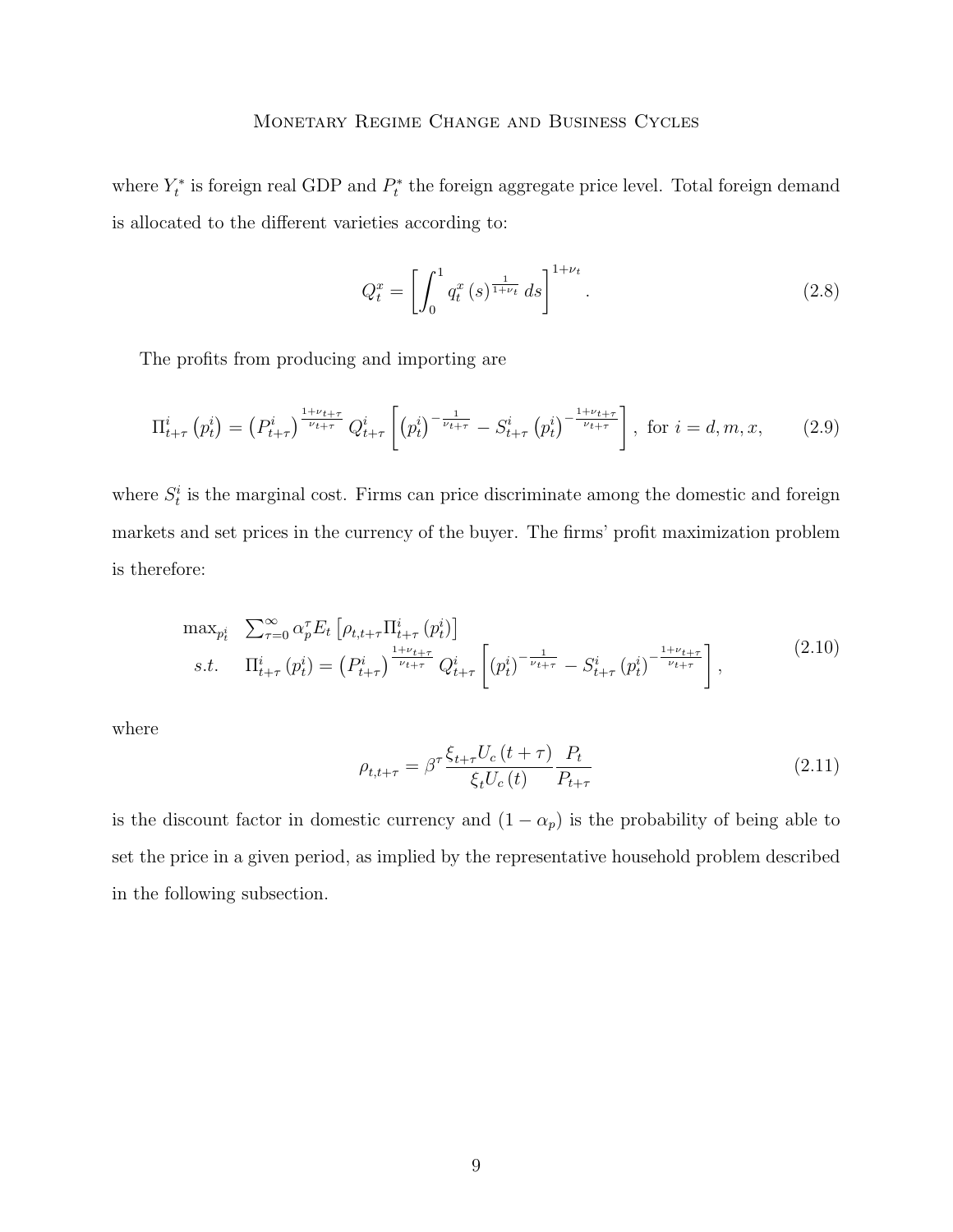### 2.3 The Representative Household

The representative household (HH) maximizes expected utility: $12$ 

$$
\max \quad E_0 \sum_{t=1}^{\infty} \beta^t \xi_t U(C_t, L_t) \\
s.t. \quad U(C_t, L_t) = \frac{1}{1 - \sigma_c} \left( C_t - v \tilde{C}_{t-1} \right)^{1 - \sigma_c} - \kappa_t \int_0^1 \frac{l_t(h)^{1 + \sigma_l}}{1 + \sigma_l} dh,
$$
\n(2.12)

where  $l_t(h)$  represents the quantity of labor of type h supplied and  $\tilde{C}_{t-1}$  past aggregate consumption, taken as exogenous by each individual household. Two preference shocks enter in the utility function:  $\xi_t$ , which affects the intertemporal elasticity of substitution and  $\kappa_t$ , a shock to the disutility of labor relative to the utility of consumption.

The household invests in capital, which has the following law of motion:

$$
K_{t+1} = (1 - \delta) K_t + I_t - \frac{\Phi}{2} \frac{(K_{t+1} - K_t)^2}{K_t}.
$$
\n(2.13)

Frictions in financial markets create a wedge between the returns to domestic and foreign assets. As in [Schmitt-Grohe and Uribe](#page-35-6) [\(2001\)](#page-35-6), this risk premium is assumed to be a decreasing function of the country's net foreign asset position:

$$
\Omega_t = \exp\left\{-\frac{\omega}{2\Upsilon}\frac{e_t B_t}{P_t} + \zeta_t\right\},\tag{2.14}
$$

where  $\zeta_t$  is an exogenous shock, and  $\Upsilon$  is the steady state value of exports in units of domestic final goods,  $\Upsilon \equiv eP^{x}Q^{x}/P$ .

<span id="page-10-0"></span> $12$ We assume a cashless limit economy as in [Woodford](#page-35-7) [\(2003\)](#page-35-7).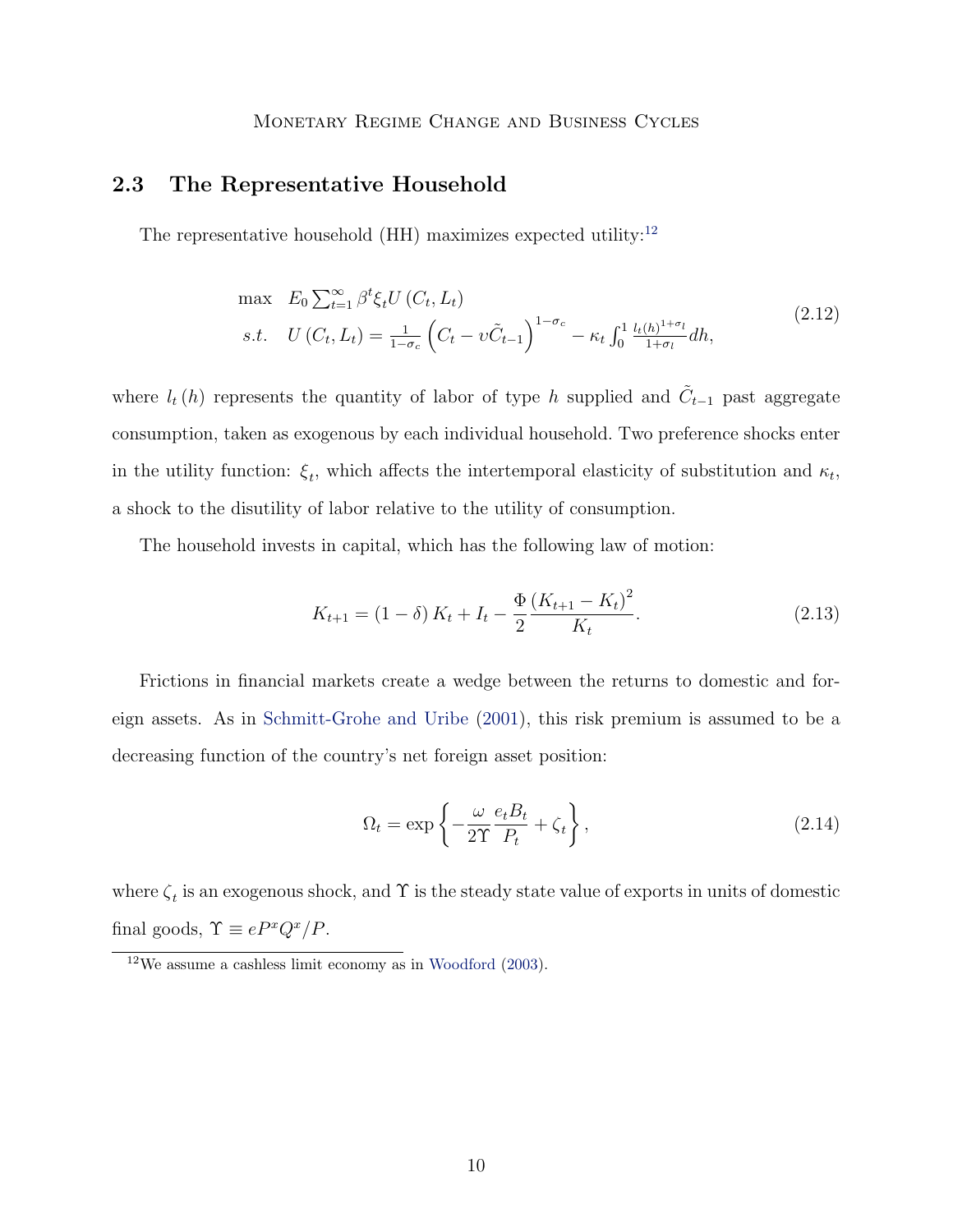The budget constraint is:

$$
A_{t} + e_{t}B_{t} + P_{t}(C_{t} + I_{t}) = (1 + i_{t-1}) A_{t-1}
$$
\n
$$
+ (1 + i_{t-1}^{*}) \Omega_{t-1} e_{t} B_{t-1} + R_{t} K_{t}
$$
\n
$$
+ \sum_{i=d,x,m} \int_{0}^{1} \Pi_{t}^{i}(s) ds + \int_{0}^{1} \int_{0}^{1} w_{t}(h) l_{t}(h; s) dh ds,
$$
\n(2.15)

where  $A_t$  and  $B_t$  are stocks of domestic and foreign assets at the end of period t. With probability  $(1 - \alpha_w)$ , the household is able to set the wage for type h labor,  $w_t(h)$ , taking the average wage rate  $W_t$  as given and satisfying the demand for labor of each type:

$$
l_{t}(h) = \frac{1 - \psi}{\psi} W_{t}^{\frac{1}{\gamma_{t}}} R_{t} K_{t} w_{t}(h)^{-\frac{1 + \gamma_{t}}{\gamma_{t}}}.
$$
\n(2.16)

### 2.4 Monetary Authority

The model accounts for the monetary policy regime shift in Sweden after the 1992 crisis. The data set considered in this paper begins in 1980. Monetary policy between that year and the third quarter of 1992 is best described as a target zone regime. During this first part of the sample, we follow [Svensson](#page-35-2) [\(1994\)](#page-35-2) by explicitly modeling expectations of realignment and deviations from central parity.

After the exchange rate crisis in 1992, the Riksbank decided to let the krona float and enter a regime of explicit inflation targeting. In the inflation targeting regime, monetary policy is represented by a simple Taylor-type rule in which the interest rate responds to inflation and output.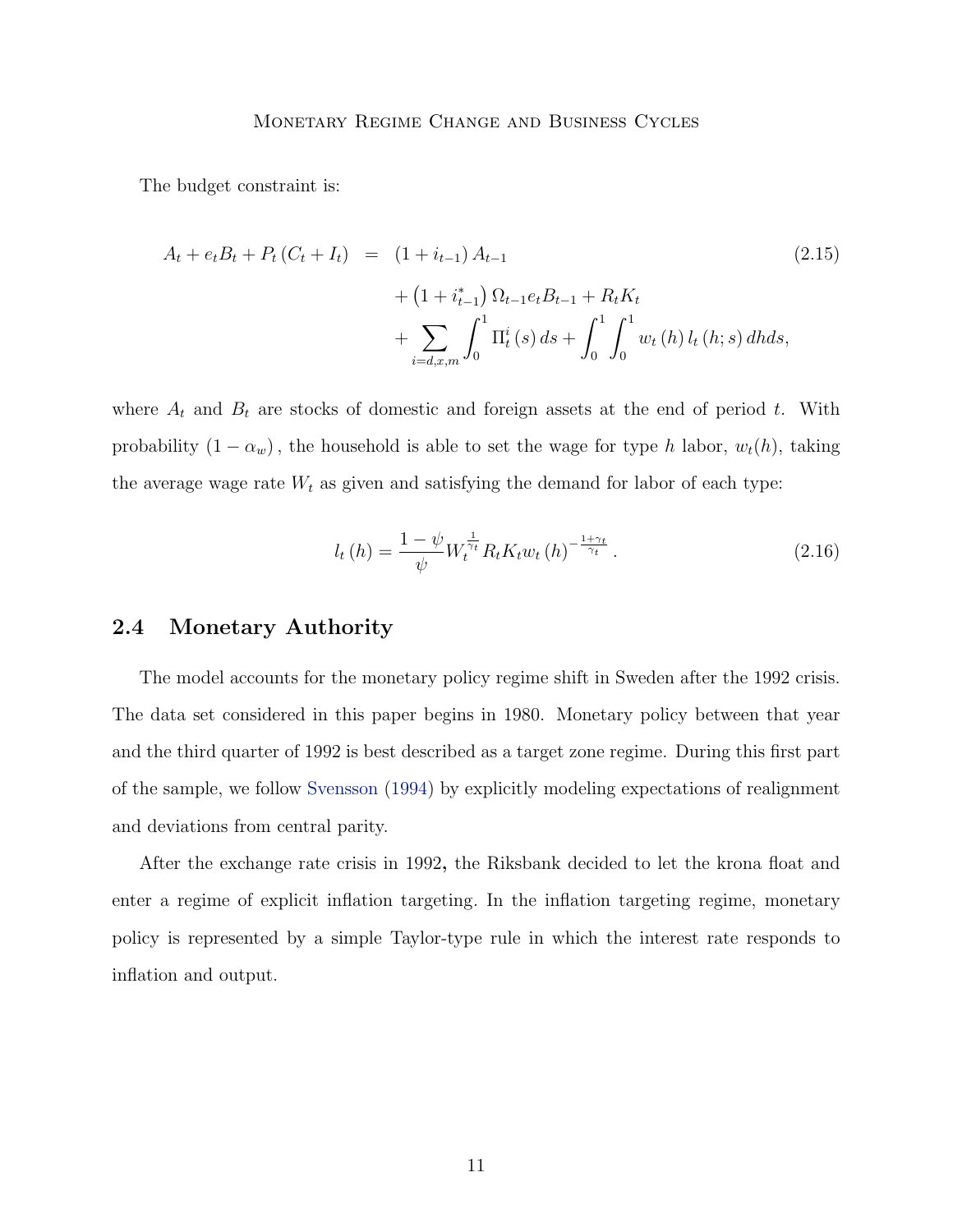#### 2.4.1 Target Zone Regime

Following [Svensson](#page-35-2) [\(1994\)](#page-35-2), we write the exchange rate as  $\hat{e}_t = \hat{e}_{c,t} + \hat{e}_{x,t}$ , where  $\hat{e}_{c,t}$  is the central parity exchange rate and  $\hat{e}_{x,t}$  refers to the deviations of the exchange rate from central parity. It follows that expected realignments satisfy:

<span id="page-12-1"></span>
$$
E_t\left[\hat{e}_{t+1} - \hat{e}_t\right] = E_t\left[\hat{e}_{c,t+1} - \hat{e}_{c,t}\right] + E_t\left[\hat{e}_{x,t+1} - \hat{e}_{x,t}\right].\tag{2.17}
$$

Realignment expectations have an endogenous component, here modeled as a linear response to the exchange rate deviations from central parity, and an exogenous component which follows an  $AR(1)$  process:

$$
E_t\left[\hat{e}_{c,t+1} - \hat{e}_{c,t}\right] = g_t + \rho_x \hat{e}_{x,t} \tag{2.18}
$$

<span id="page-12-0"></span>
$$
g_t = \rho_g g_{t-1} + \varepsilon_{g,t}.\tag{2.19}
$$

Compared to a fully fixed exchange rate system, a target zone regime gives central banks more flexibility in the management of the exchange rate, thereby allowing monetary policy to be used for other purposes. Nevertheless, the central bank is constrained to using the policy instrument to also keep the exchange rate close to central parity and fight expectations of realignment. Therefore, we represent monetary policy by a modified Taylor rule taking into account the reaction to exchange rate deviations from the central parity:

<span id="page-12-2"></span>
$$
\hat{u}_t = \rho_{m,TZ}\hat{u}_{t-1} + \left(1 - \rho_{m,TZ}\right) \left[\Gamma_{p,TZ}\hat{\pi}_t + \Gamma_{y,TZ}\hat{Y}_t/4 + \Gamma_{x,TZ}\hat{e}_{x,t}\right] + \varepsilon_{m,TZ,t},\tag{2.20}
$$

where  $\hat{\pi}_t$  and  $\hat{Y}_t$  are expressed as percentage deviations from steady state values,  $\varepsilon_{m,t}$  is an i.i.d. shock which captures the non-systematic component of monetary policy, and  $\hat{i}_t$  is defined by  $\hat{i}_t \equiv (i_t - \bar{i})/(1 + i_t)$ , with  $\bar{i}$  the steady state level of the interest rate. Inserting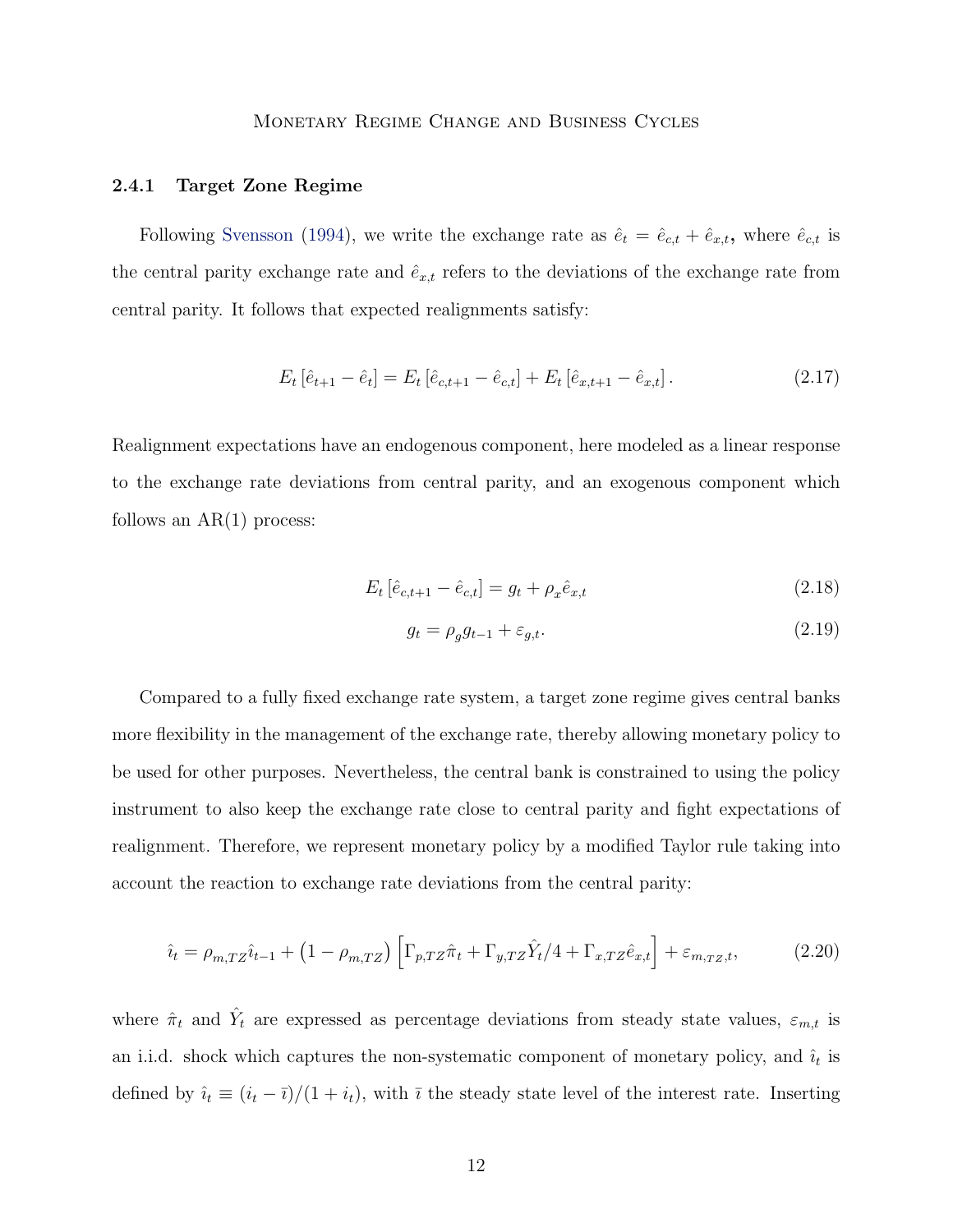$(2.18)$  into  $(2.17)$ , we get an expression for the expectations of depreciation:

$$
E_t\left[\hat{e}_{t+1} - \hat{e}_t\right] = E_t\hat{e}_{x,t+1} + g_t - (1 - \rho_x)\hat{e}_{x,t}.
$$
\n(2.21)

With some algebra, it is possible to rewrite the uncovered interest rate parity relation for the target zone period as:

$$
\hat{u}_t = \hat{u}_t^* + E_t \hat{e}_{t+1} + (\rho_x - 1) \hat{e}_t - \omega \hat{B}_t + \zeta_{t, TZ},
$$
\n(2.22)

where we define

$$
\zeta_{t,TZ} \equiv g_t + \zeta_t \tag{2.23}
$$

to highlight the fact that the exogenous component of the expectation of realignment, g, appears only in the target zone period. For identification reasons, we choose to estimate the sum  $g + \zeta$ , and rename it simply as  $\zeta_{t,TZ}$ . Thus, in what follows, the "risk premium shock" encompasses both a pure "expectations of devaluation" and a "risk premium" component when referring to the target zone regime. To make it clear, for the inflation targeting regime we define similarly

$$
\zeta_{t,IT} \equiv \zeta_t,\tag{2.24}
$$

and we allow  $\zeta_{t,TZ}$  and  $\zeta_{t,IT}$  to follow different stochastic processes (allowing for different autocorrelation and volatility).

#### 2.4.2 Inflation Targeting Regime

In the inflation targeting period, with the exchange rate freely floating, the monetary authority's actions while steering the economy are no longer constrained. Hence, we model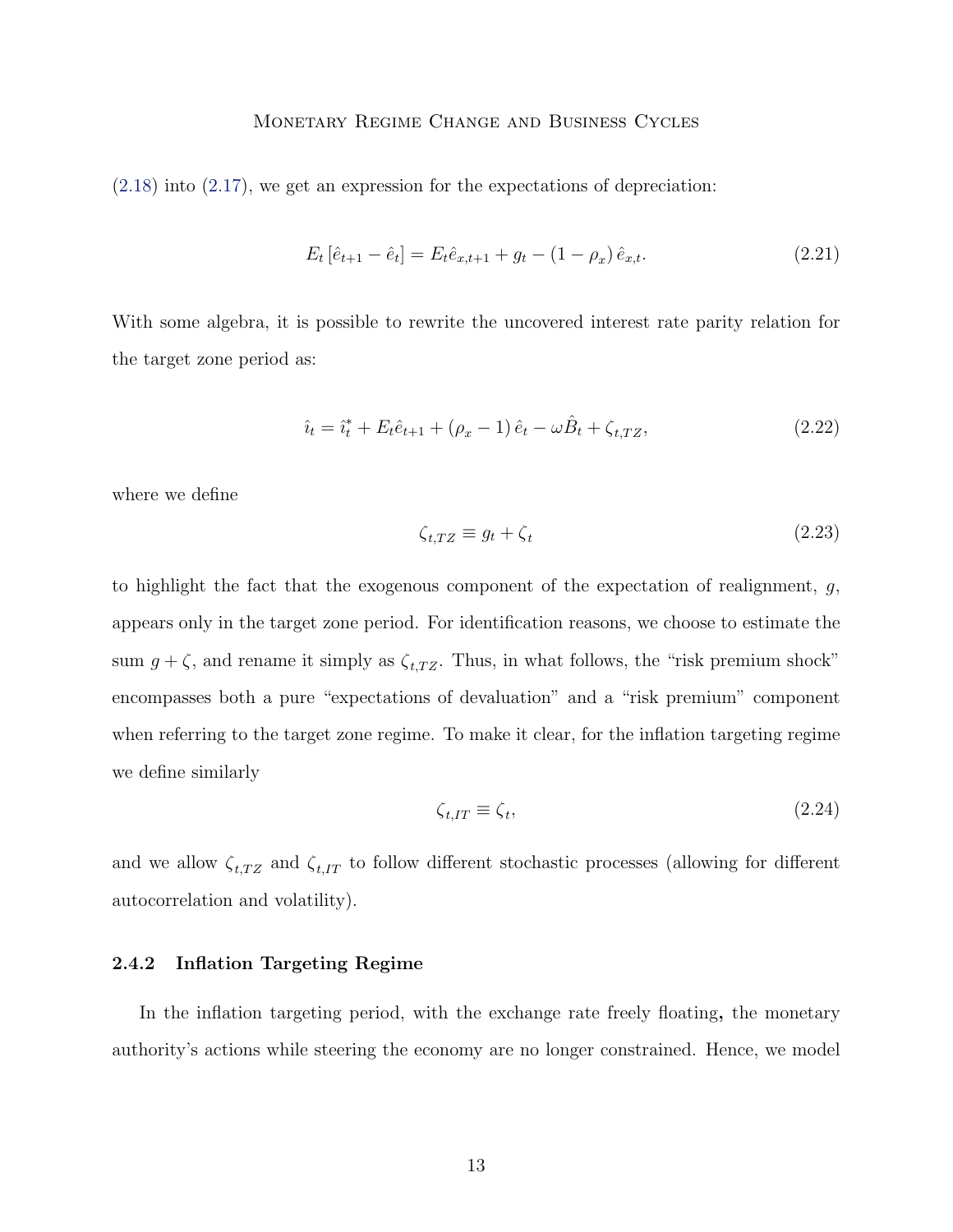monetary policy through a standard log-linearized Taylor rule as:<sup>[13](#page-14-0)</sup>

<span id="page-14-1"></span>
$$
\hat{u}_t = \rho_{m,IT}\hat{u}_{t-1} + \left(1 - \rho_{m,IT}\right) \left[\Gamma_{p,IT}\hat{\pi}_t + \Gamma_{y,IT}\hat{Y}_t/4\right] + \varepsilon_{m_{IT},t}.\tag{2.25}
$$

Note that the coefficients in the two Taylor rules, in equation  $(2.20)$  and  $(2.25)$ , are regimedependent; hence we allow for different responses of the monetary authority to inflation, output, exchange rate and interest rate in the two regimes. Moreover, the variance of the monetary policy shock is allowed to vary across the two subsamples. The uncovered interest parity relation, too, is regime dependent. When the exchange rate is free to float, the UIP reads:

$$
\hat{u}_t = \hat{u}_t^* + E_t \hat{e}_{t+1} - \hat{e}_t - \omega \hat{B}_t + \zeta_{t,IT}.
$$
\n(2.26)

### 2.5 Foreign Sector

For simplicity, we treat the foreign sector as exogenous and assume that foreign output, inflation and interest rate follow a log-linear VAR model with one lag:

$$
A_0 \begin{bmatrix} \hat{Y}_t^* \\ \hat{\pi}_t^* \\ \hat{i}_t^* \end{bmatrix} = A_1 \begin{bmatrix} \hat{Y}_{t-1}^* \\ \hat{\pi}_{t-1}^* \\ \hat{i}_{t-1}^* \end{bmatrix} + \begin{bmatrix} \varepsilon_{y,t}^* \\ \varepsilon_{p,t}^* \\ \varepsilon_{i,t}^* \end{bmatrix} .
$$
 (2.27)

<span id="page-14-0"></span><sup>&</sup>lt;sup>13</sup> According to the results in [Lubik and Schorfheide](#page-35-5) [\(2007\)](#page-35-5), the Bank of Canada and the Bank of England include the nominal exchange rate in their policy rules while the central banks of Australia and New Zealand do not. We conduct a similar exercise on Swedish data and find that the data strongly prefer a version of the model with no response on the exchange rate. See Section [3](#page-15-0) for more details.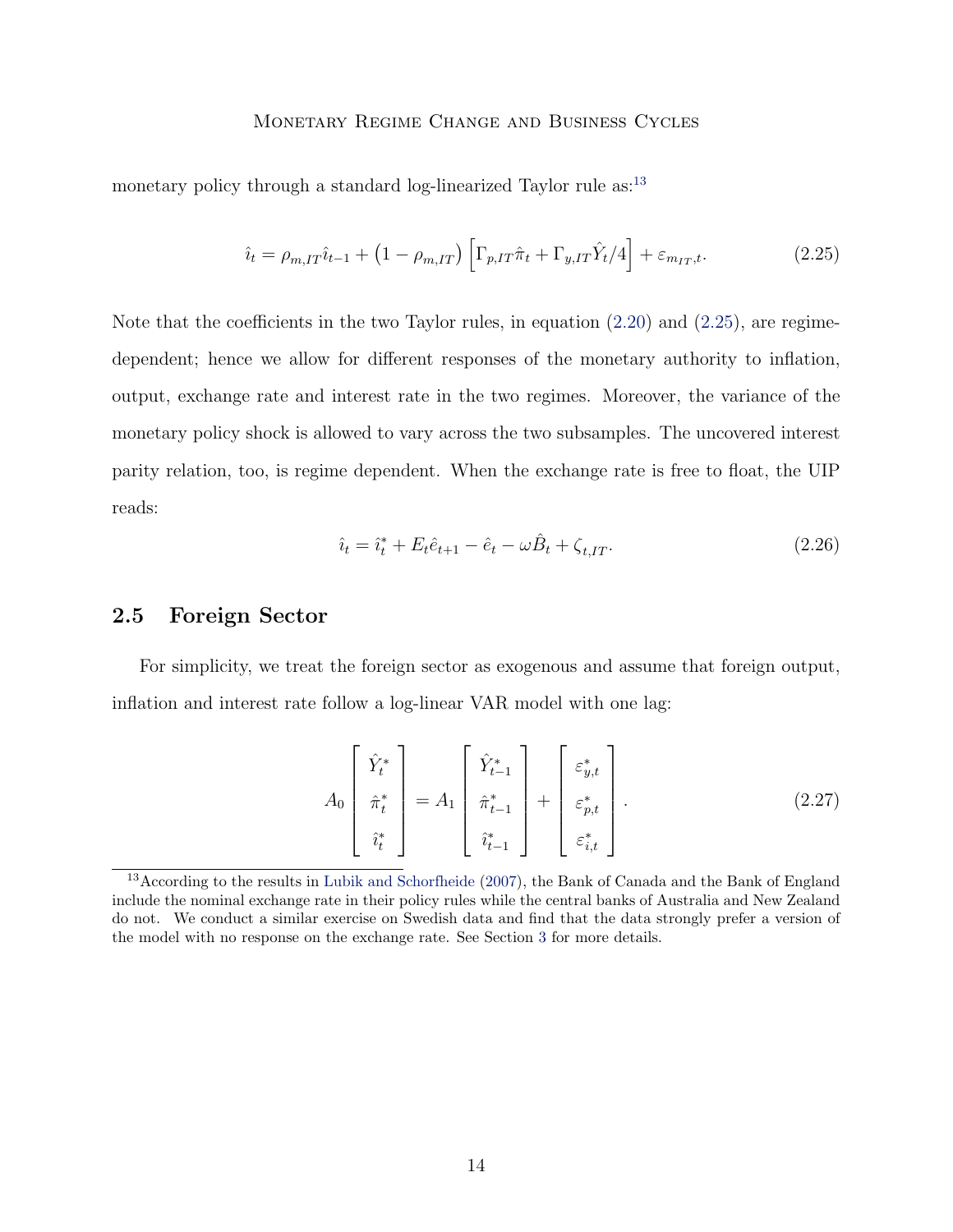### 2.6 Equilibrium and Shock structure

The equilibrium in the domestic goods market requires that

$$
Z_t = C_t + I_t, \tag{2.28}
$$

$$
K_t = \int_0^1 K_t(s) \, ds. \tag{2.29}
$$

It is assumed that no foreigners hold domestic assets, so that in equilibrium  $A_t = 0$ . The Balance of Payments equation from is given by:

$$
B_t = \left(1 + i_{t-1}^*\right) \Omega_{t-1} B_{t-1} + P_t^x Q_t^x - P_t^* Q_t^m. \tag{2.30}
$$

There are seven structural shocks in the economy: shocks to preferences, productivity, the risk premium, labor supply, the Taylor rule, the price markup and the wage markup. The first four follow stochastic processes given by:

$$
z_t = (1 - \rho_z) + \rho_z z_{t-1} + \varepsilon_{z,t},
$$
\n(2.31)

while the two markup shocks, the monetary shock and the foreign shocks — shocks to foreign inflation, output and interest rate — are all i.i.d.

## <span id="page-15-0"></span>3 Estimation With Regime Change

We estimate the model using Bayesian techniques such as those described in [An and](#page-33-7) [Schorfheide](#page-33-7) [\(2007\)](#page-33-7). The key innovation that we make relative to those methods is in the incorporation of the regime change into the estimation. As in [Lubik and Schorfheide](#page-35-3) [\(2004\)](#page-35-3) we break the sample into two subsamples. However, instead of considering two completely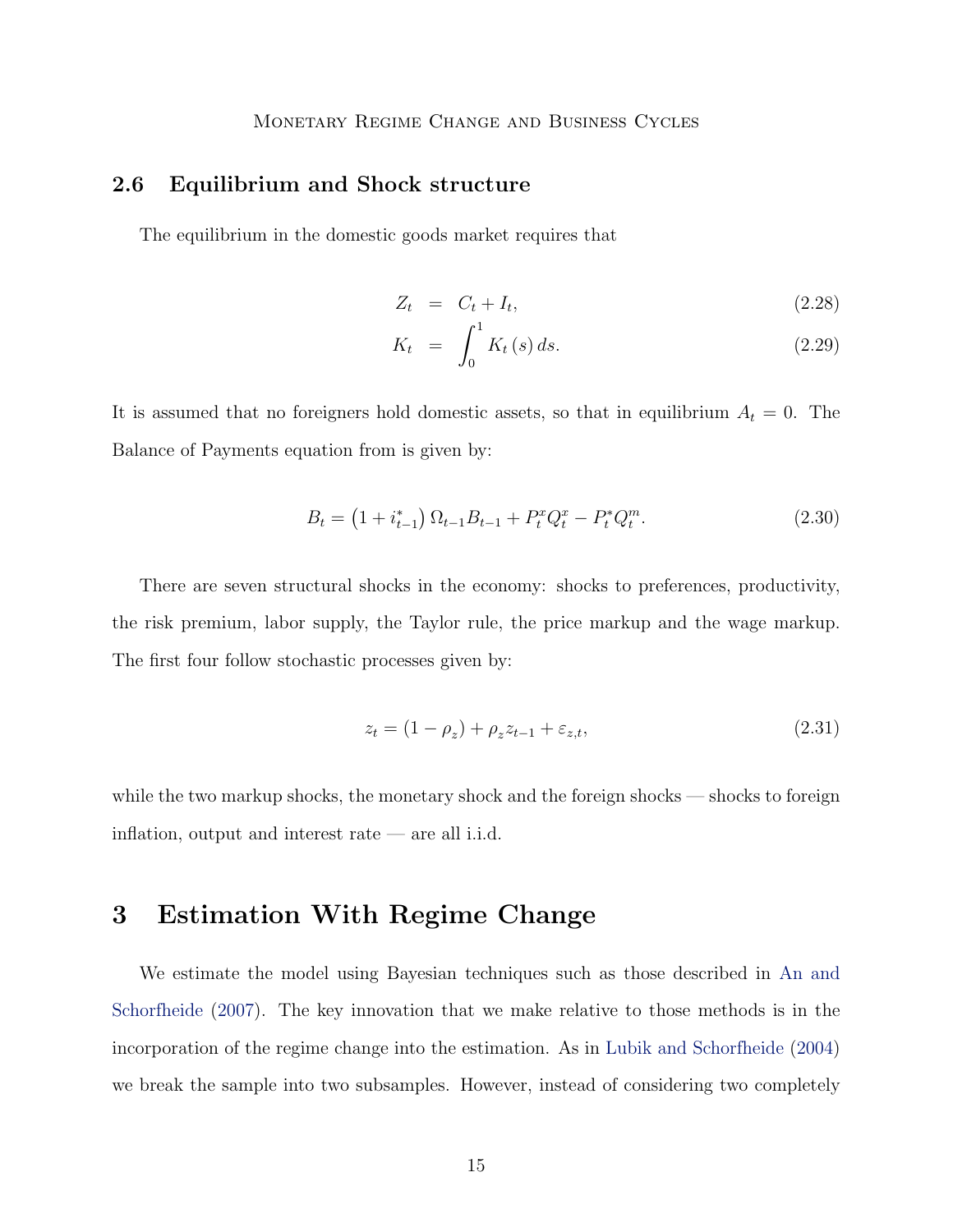separate estimations (one for each sample), we estimate the two samples jointly. The reason for this is that, as described in the previous section, the only two economic relations that change with the regime are the monetary policy rule and UIP, while all other relations are exactly the same in the two regimes. Furthermore, to the extent that these are structural economic relations, we assume that the parameters determining these relations are also constant across regimes. Under these assumptions doing two separate estimations would imply a significant loss of information that we want to avoid. The next subsection describes how we account for the regime change in the estimation. We then describe the data, priors and present the estimations results.

### 3.1 Accounting for the Regime Change in the Estimation

Here we give a simple overview of our method to incorporate the regime change in the estimation, and refer the reader to the technical appendix for a more thorough and rigorous description.

In order to accommodate the regime change we set  $\Theta$  as the vector with all the parameters (including those for both regimes) and set a prior for them. Each regime has its own rational expectations equilibrium (REE), given by

<span id="page-16-0"></span>
$$
z_t = G_1^j(\Theta)z_{t-1} + G_2^j(\Theta)\epsilon_t, \text{ for } j = TZ, IT,
$$
\n(3.1)

where  $z_t$  is a vector with all state space variables and  $\{G_1^j\}$  $\{(\mathbf{q},\mathbf{q}^j)\}_{j=TZ,IT}$  are matrices which depend on the vector of parameters Θ. The observation equations are identical across regimes. Thus, we compute two separate equilibria for the same model with only two regimedependent equations changed — the Taylor rule and the UIP condition — and we reconnect the two REE via the likelihood function as described below.

We compute the likelihood function recursively, as proposed in [Hamilton](#page-34-5) [\(1994\)](#page-34-5), except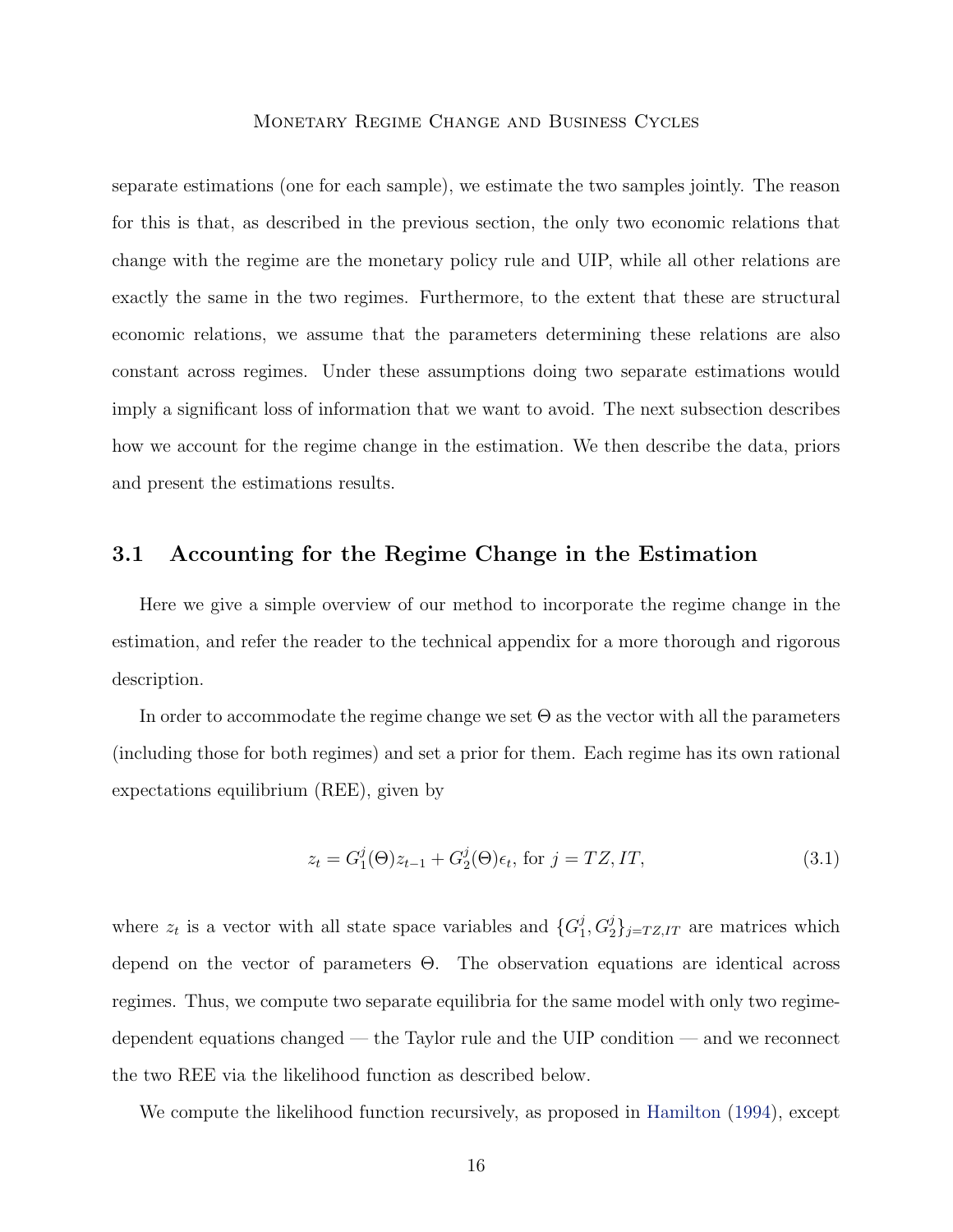that we break the sample in two components, so that the posterior function can be expressed as follows:

$$
p(\Theta) \propto \prod_{t=T_0^{TZ}}^{T_1^{TZ}} p_N(x_t | \mu_t(\Theta), \Sigma_t(\Theta)) \times \prod_{t=T_0^{IT}}^{T_1^{TT}} p_N(x_t | \mu_t(\Theta), \Sigma_t(\Theta)) \times q(\Theta), \tag{3.2}
$$

where the first term is the likelihood function for the target zone, and  $\{\mu_t(\Theta), \Sigma_t(\Theta)\}\$  are given from a Kalman filter recursion based on the target zone REE solution matrices pre-sented in [\(3.1\)](#page-16-0), with  $j = TZ$ , and the first sub-sample; the second term is the likelihood function for the inflation targeting period, and  $\{\mu_t(\Theta), \Sigma_t(\Theta)\}\$  now depend on the inflation target REE solution matrices presented in [\(3.1\)](#page-16-0), with  $j = IT$ , and that regime's sub-sample; and the third term is the prior probability density function.

One issue to tackle in this computation is how to set the initial state prior for each regime. We assume that the TZ sample starts with the first observation in the sample, and set a prior on the initial state to have mean zero and an identity covariance matrix. We also omit the last observation of the target zone sub-sample and the first of the inflation targeting to minimize the effects of breaks in expectations in the theoretical model. Another reason to omit these observations is that there was substantial instability in the economy at the time of the regime change, with interest rate as high as 500 basis points and sharp movements in several variables. We consider that there is more noise than information in these movements and as such is preferable to omit them. For the initial state of the target zone regime we set a prior with mean equal to the last state of the previous regime and a covariance matrix proportional to the covariance matrix of that state. The factor of proportionality is set to  $(1.5)^2$ , corresponding to increased uncertainty due to the regime change, crisis periods and omission of observations.

Once we have the posterior function, all the usual Bayesian estimation methods described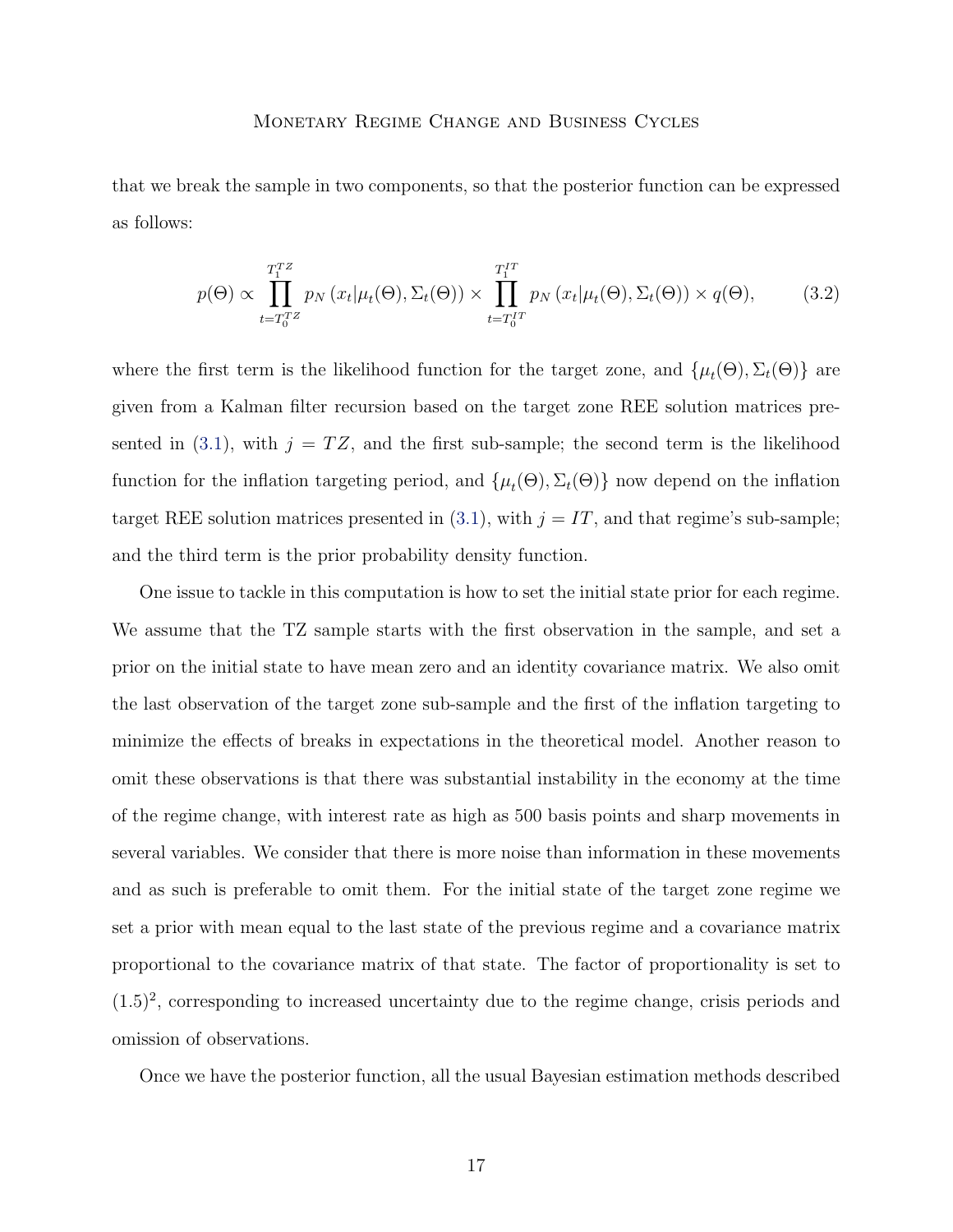### in [An and Schorfheide](#page-33-7)  $(2007)$  apply.<sup>[14](#page-18-0)</sup>

### 3.2 Data

The data used for the estimation corresponds to ten variables in the model: foreign interest rate, foreign consumer price index (CPI), foreign output, domestic output, domestic CPI, domestic interest rate, nominal exchange rate, real wages, hours worked and consumption. Our data set contains quarterly data over the period 1980q1 - 2008q4. The data refers to Sweden and a foreign sector which is a composite of eight foreign countries among its major trading partners: Denmark, Finland, France, Germany, Italy, Japan, Netherlands, Norway, United Kingdom, and United States. To construct foreign variables, we aggregate national variables according to their trade weights. All series were seasonally adjusted and detrended using a linear trend prior to estimation.<sup>[15](#page-18-1)</sup> A more detailed description of the data can be found in the technical appendix.

### 3.3 Priors

The main properties of our prior distributions are presented in Table [1.](#page-36-0) Technology, utility and price setting parameters are assumed to be Normal, Beta, Gamma or Inverse Gamma depending on the supports and the uncertainty surrounding the parameters. For the price elasticity of aggregate exports  $(\eta)$  we refer to the findings of [Johansson](#page-34-6) [\(1998\)](#page-34-6) who estimates this parameter at 1.3 for manufactured goods and 0.7 for the services sectors and use a prior distributed as an inverted gamma with mean 1.5. [Apel et al.](#page-33-8) [\(2005\)](#page-33-8) provide a survey of Swedish firms according to which firms change their prices once a year. However, using macro data, both [Smets and Wouters](#page-35-4) [\(2003\)](#page-35-4) and [Adolfson et al.](#page-33-2) [\(2007\)](#page-33-2) estimate a higher degree of price rigidity for the Euro area. Therefore, for both Calvo parameters  $\alpha_p$ 

<span id="page-18-0"></span><sup>&</sup>lt;sup>14</sup>Please see the technical appendix for additional details.

<span id="page-18-1"></span><sup>&</sup>lt;sup>15</sup>Interest rate and exchange rate series were not seasonally adjusted.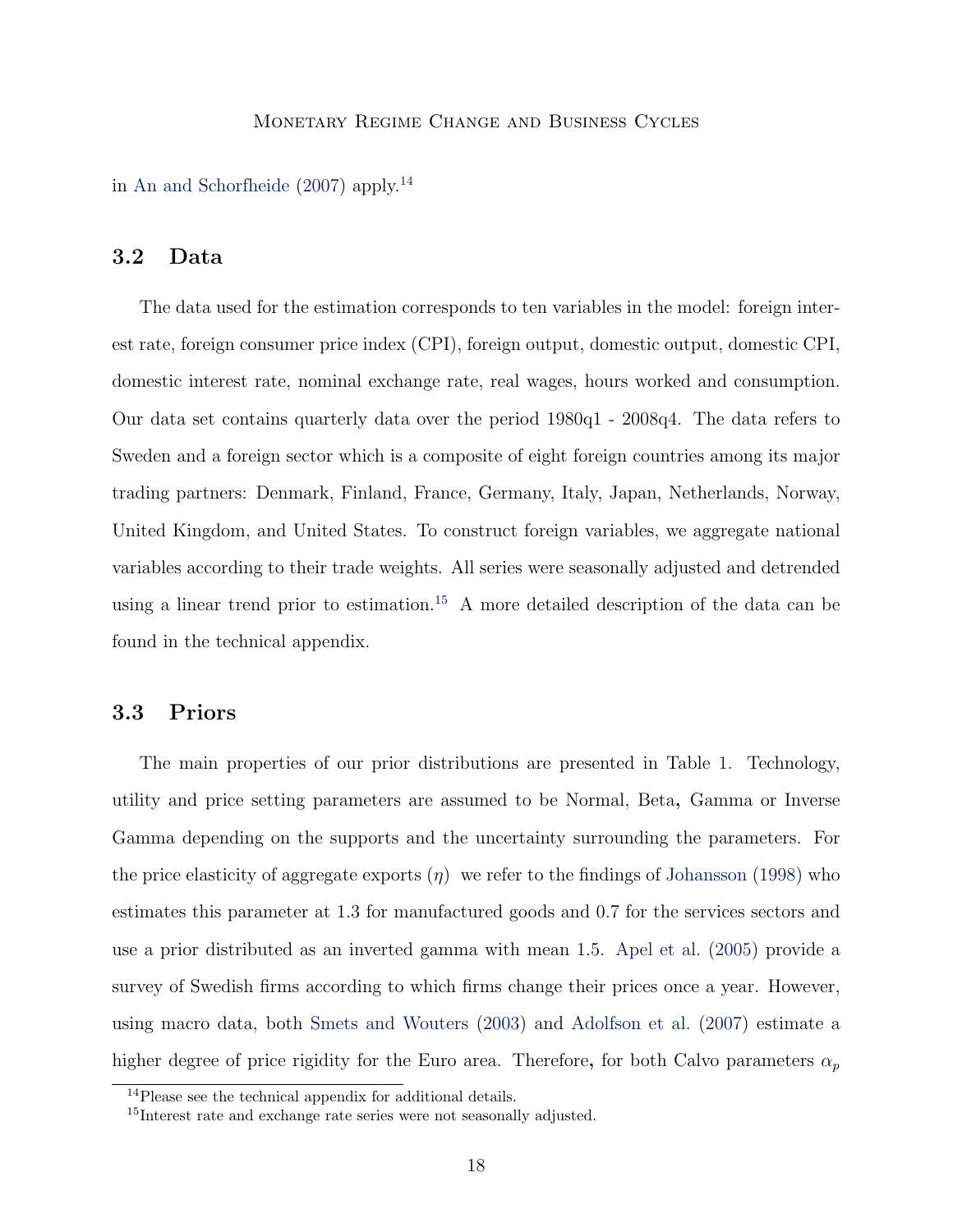and  $\alpha_w$ , we choose a beta distribution with a mean of 0.76. The prior for the risk aversion parameter is a Normal with mean 2, while the prior for the habit persistence parameter  $(v)$ is distributed as a beta with a mean of 0.7. As for the other utility parameter, the inverse elasticity of labor supply  $(\sigma_l)$ , we chose a normal with mean 1. For the adjustments cost parameter  $\Phi$ , we use a gamma with a mean of 10 and a standard deviation of 5 to encompass the values used in [Kollmann](#page-34-1) [\(2001\)](#page-34-1). [Lane and Milesi-Ferretti](#page-34-7) [\(2001\)](#page-34-7) regress the interest rate differential on NFA/exports and estimate the financial frictions at 2.8. In our model, this would correspond to a  $\omega$  of 0.0035, so this was used as the mean for our prior.

We consider identical priors for the monetary policy rule parameters for both periods. More precisely, we assume  $\Gamma_p$  and  $\Gamma_y$  to be distributed according to gammas with means of 2 and 0.5, respectively. The prior for the interest rate smoothing parameter  $(\rho_m)$  is distributed as a beta with a mean of 0.8. The Taylor rule parameter on the exchange rate  $(\Gamma_e)$  is a truncated normal with a mean of 1.6 and the mean for the coefficient for the endogenous part in the realignment expectations  $(\rho_x)$  is set at 0.24. These last two parameters are to some extent based on the theoretical experiments and empirical analysis by [Svensson](#page-35-2) [\(1994\)](#page-35-2).

For the foreign sector VAR, we take a conservative stand and set our priors as if foreign inflation, output and interest rates follow three independent  $AR(1)$  processes. We choose a mean of 0.75 for the autoregressive coefficients and a mean of zero for all the other crossparameters.

The parameters controlling the standard deviation of innovation for all of the shocks have inverted Gamma priors, with a normalized mean and loose variance. We assume the autocorrelation coefficients of the shocks to follow a beta with a mean of 0.725 and a standard deviation of 0.15.

We choose to calibrate some parameters that are related to steady state levels. More precisely, we set the discount factor,  $\beta$ , at 0.99 and the depreciation rate,  $\delta$ , at 0.025. The fraction of the final goods expenditure that is made on domestic goods,  $\alpha^d$ , is calibrated to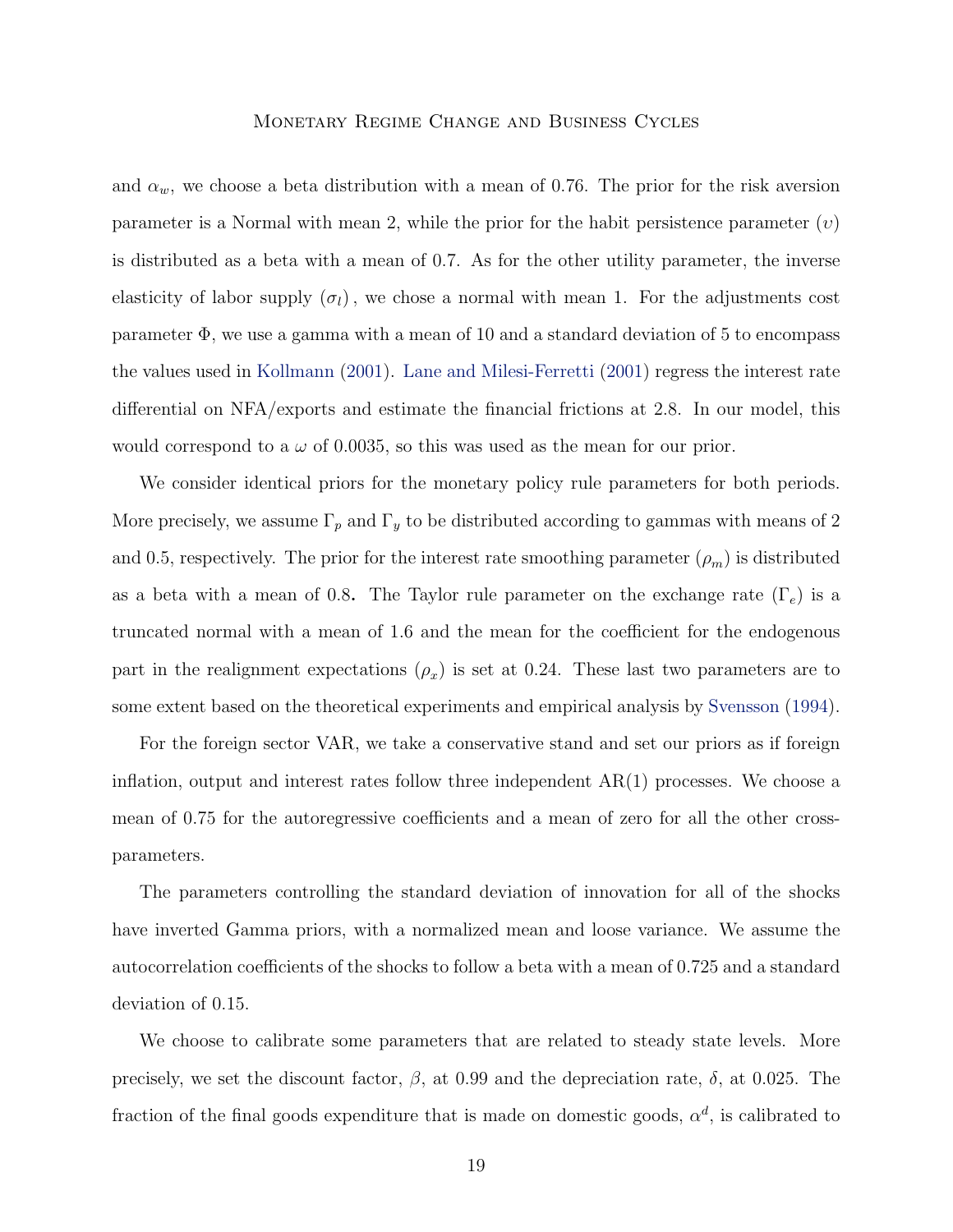match the implied steady state imports GDP ratio in the two subsamples. The technology parameter,  $\psi$ , is calibrated at 0.3. We refer to the estimates of [Martins et al.](#page-35-8) [\(1996\)](#page-35-8) to calibrate the steady state markup over marginal cost for intermediate good,  $\nu$ , at 0.16, a value in line with the estimate for the manufacturing sector in Sweden.

### 3.4 Parameter Posteriors

The first question that we ask in this paper is whether there are significant differences in monetary policy under the target zone and inflation targeting regimes. In order to answer that we start by analyzing the posterior of the parameters, with a special focus on those related to the regime change. Table [1](#page-36-0) displays a comparison of prior with posterior moments. The first two panels show parameters that are constant across regimes while the lower two panels show the parameters associated with each regime.[16](#page-20-0) The first four columns refer to the prior, while the following three columns summarize the 5th percentile, the median and the 95th percentile for the marginal posterior of each parameter in the case of regime change. The last three columns refer to the similar estimation in which we assume that there is no regime change, which will be discussed in the following section.

The estimated monetary policy rules show interesting differences between the target zone and the inflation targeting regimes. Consistent with a priori expectations, in the target zone the central bank reacted strongly to exchange rate deviations from central parity while under inflation targeting monetary policy focused mainly on inflation stabilization. According to our results, monetary policy responded aggressively to exchange rate movements during the target zone period. During the target zone regime  $\Gamma_{e,TZ}$  has a posterior median of 1.3 – taking into account the interest rate smoothing parameter, our estimate implies that a 1% deviation of the exchange rate from central parity would lead, *ceteris paribus*, to a 92 basis

<span id="page-20-0"></span> $^{16}\mathrm{We}$  jointly estimate the DSGE and the foreign VAR parameters. The estimates for the VAR coefficients are available upon request.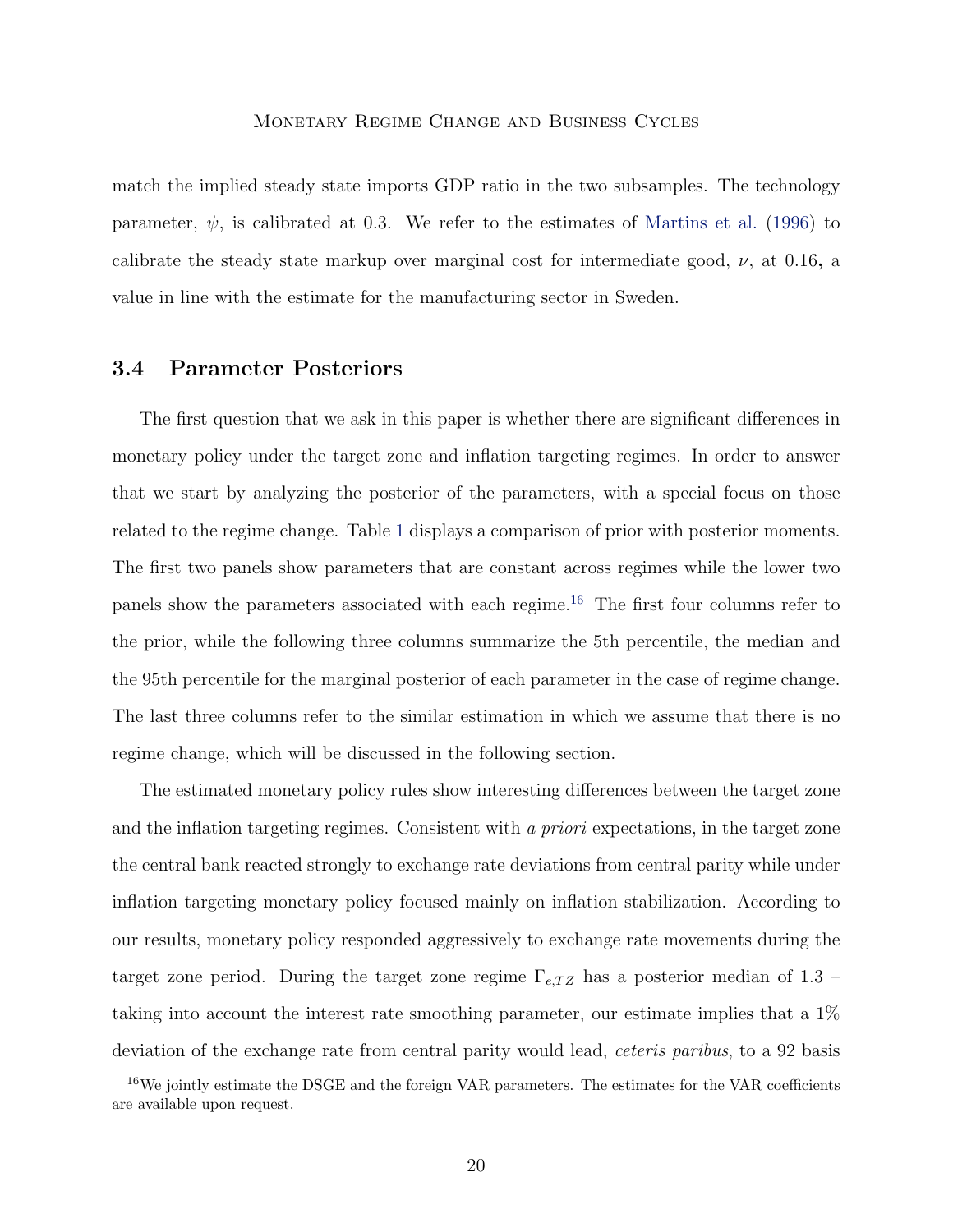point increase in the policy rate. In contrast, in the inflation targeting regime the data strongly prefer a model with no response to the exchange rate. More precisely, if we allow for a response on the nominal exchange rate during the inflation targeting period, we find that marginal data density of the benchmark model ( $\Gamma_{e,IT} = 0$ ) is 11.8 larger on a log scale.

The estimated response of monetary policy to inflation is somewhat stronger during the inflation targeting regime (median of 2.08) than during the target zone period (median of 1.74). Interestingly, policy reacted to some extent to output during the target zone period (median of 0.69), but almost not at all in the period of inflation targeting (median of 0.01). Thus, according to our estimation, during the inflation targeting period, monetary policy is more focused on responding to inflation than responding to movements in the real economy.

As expected, we estimate a lower value for the interest rate smoothing coefficient during the target zone regime (median of 0.82) than during the inflation targeting period (median of 0.89). The non-systematic component in the Taylor rule  $(\varepsilon_{m,t})$  is 3 times more volatile during the target zone period than during the inflation targeting period. These results are consistent with the findings in [Adolfson et al.](#page-33-6) [\(2008\)](#page-33-6), and suggest that monetary policy has become more predictable and systematic after the introduction of the inflation targeting regime. Another coefficient of significant interest is the sensitivity of the expected rate of realignment,  $\rho_x$ , with a posterior median of 0.37, a value close to the estimates in [Svensson](#page-35-2) [\(1994\)](#page-35-2). The combined shock to realignment expectations and risk premium shock in the target zone is both less persistent and less volatile than the risk premium shock in the inflation targeting regime.

As for other, regime independent parameters, shown in the top two panels, our posterior moments are in the ballpark of previous studies.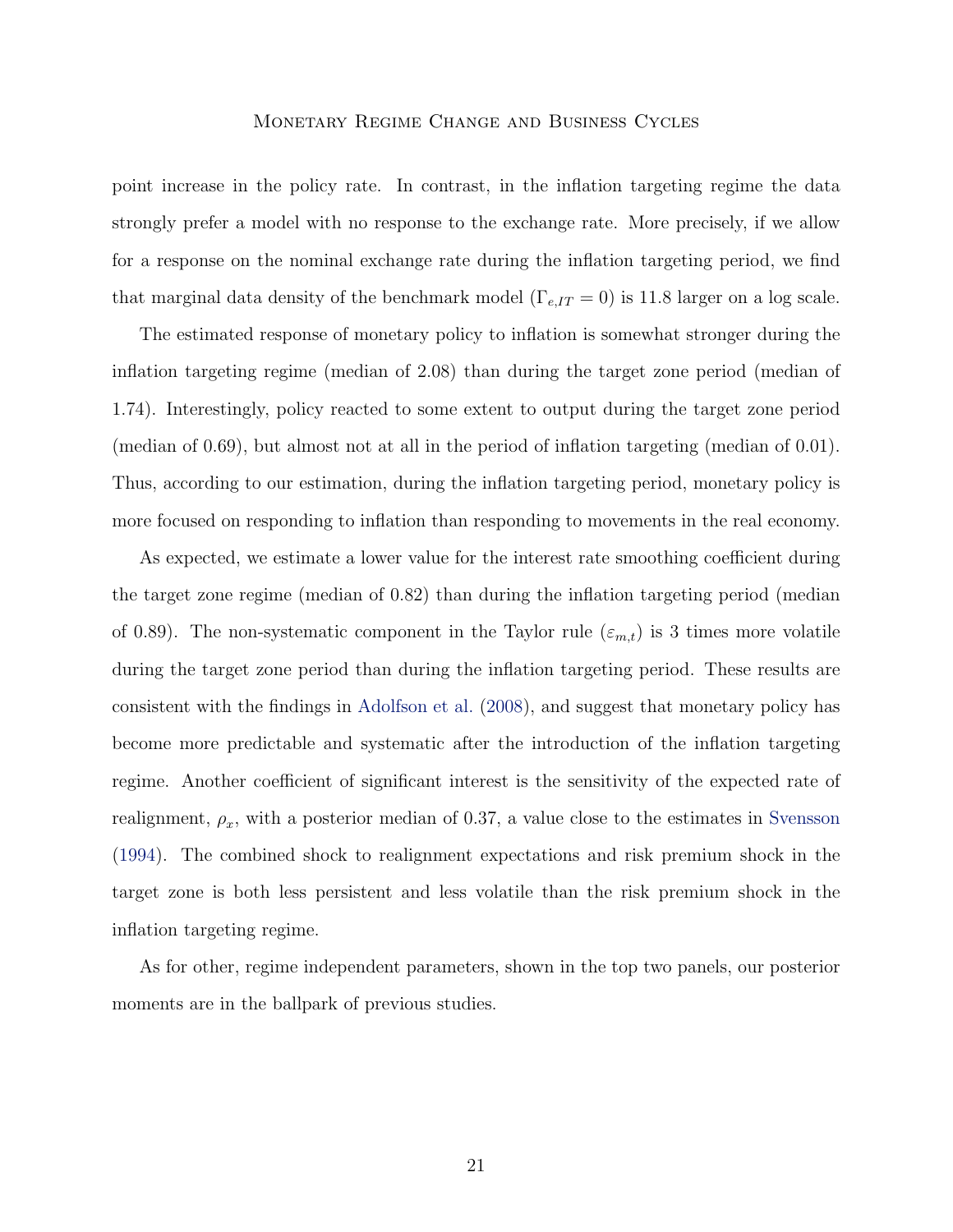### 3.5 Transmission and Sources of Business Cycle Fluctuations

The two estimated monetary policy regimes affect the transmission of different shocks, as measured by the response of some key macro variables. Not surprisingly given that result, the policy regimes also lead to different decompositions of the sources of business cycle fluctuations, in terms of the contribution of each shock to the volatility of each variable. The results illustrate the importance of correctly formulating the monetary policy regime.

The international transmission mechanism is significantly affected by the choice of exchange rate regime. In particular, the difference in the economic dynamics under the two regimes is sharper in the case of shocks that originate abroad. Foreign shocks play a more important role in the target zone regime than in the inflation targeting regime since the exchange rate acts as a shock absorber in the latter. As highlighted in our results in Section [4](#page-25-0) (discussed below), it is therefore crucial to account for the regime change in our estimated DSGE to properly analyze the business cycle dynamics of a small open economy like Sweden. We analyze some of the responses in more detail below. Figures [1](#page-41-0) through [3](#page-43-0) present impulse response functions to different shocks.<sup>[17](#page-22-0)</sup> The figures show the responses under both the TZ and IT regimes (the third response will be discussed in the following section).

The risk premium shocks (Figure [1\)](#page-41-0) have very different effects during the two regimes. The comparison between the two is particularly interesting since, as explained above, in our estimation for the target zone period the risk premium shock also incorporates a realignment expectations component. During the target zone period, the depreciation generated by an increase in the risk premium (or expectations of depreciation) leads the monetary authorities to increase the interest rate, thus generating a contraction in the real economy. In contrast, under inflation targeting, the monetary policy tightening that follows a risk premium shock is

<span id="page-22-0"></span><sup>17</sup>Responses are presented in percentage points. The shocks are set to one standard deviation. In the plots, we present the median response. For the sake of exposition, we present only 3 shocks. All the other impulse response functions are available upon request.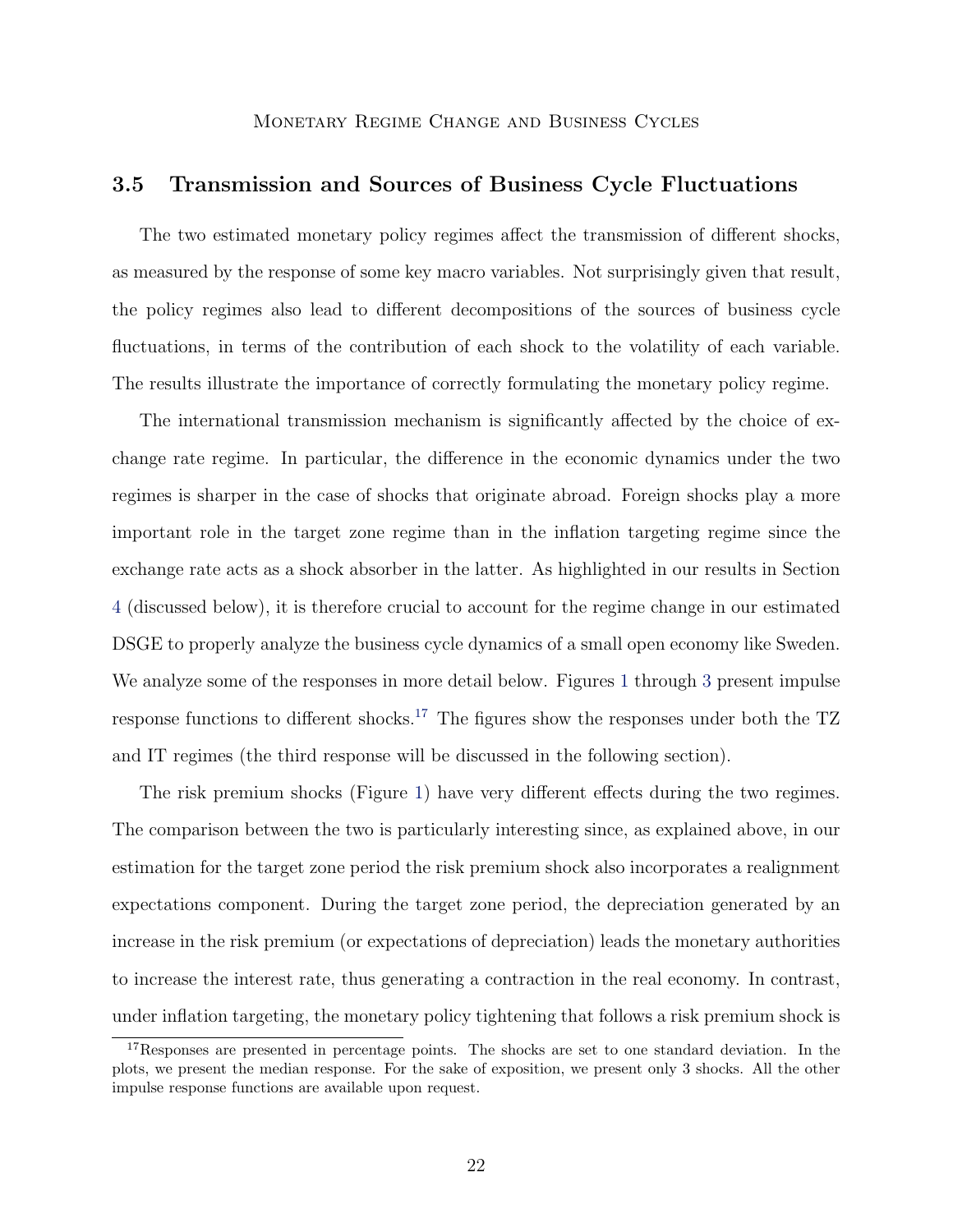more muted. As a consequence, there is a larger real and nominal exchange rate depreciation. This leads to an increase in output, employment and inflation. Therefore, the two regimes imply responses that are both qualitatively and quantitatively different.

A technology shock (Figure [2\)](#page-42-0) generates similar qualitative responses in the two regimes. However, in the inflation targeting period, the domestic currency is allowed to depreciate more, leading to higher interest rates and slightly lower output as compared to the target zone period. In the inflation targeting period, the real exchange rate adjustment is more sizable and immediate.

A monetary shock (Figure [3\)](#page-43-0) is worth mentioning only in that it generates a much stronger response in the inflation targeting period. Even though the size of the shock during this period is about half the one during the target zone period, output response is almost twice as strong. The reason for this is that such a monetary shock destabilizes the exchange rate and, thus, needs to be undone in a target zone regime soon after. In the inflation targeting regime, because exchange rates are free to float and react, exports are more responsive (precisely because export prices change more), as are output and the remaining economy.

To analyze to what extent differences in policy regimes affect the sources of business cycle fluctuations, we also perform a variance decomposition for output, inflation, interest rate, and nominal and real exchange rates. Tables [2](#page-37-0) through [4](#page-39-0) present the decomposition of the variance of selected variables as implied by individual shocks, as a ratio of total variance for those variables.[18](#page-23-0) The top two panels show those relative contributions for the TZ and IT regimes, while the third panel will be discussed in the following section.

Labor supply shocks are the most significant source of output fluctuations in both regimes and for all of the time horizons considered. Our results are in line with [Smets and Wouters](#page-35-4) [\(2003\)](#page-35-4), who find that labor supply shocks are one of the main sources of output variation

<span id="page-23-0"></span> $18$ Each element of the table presents the median contribution, where 1 corresponds to 100%.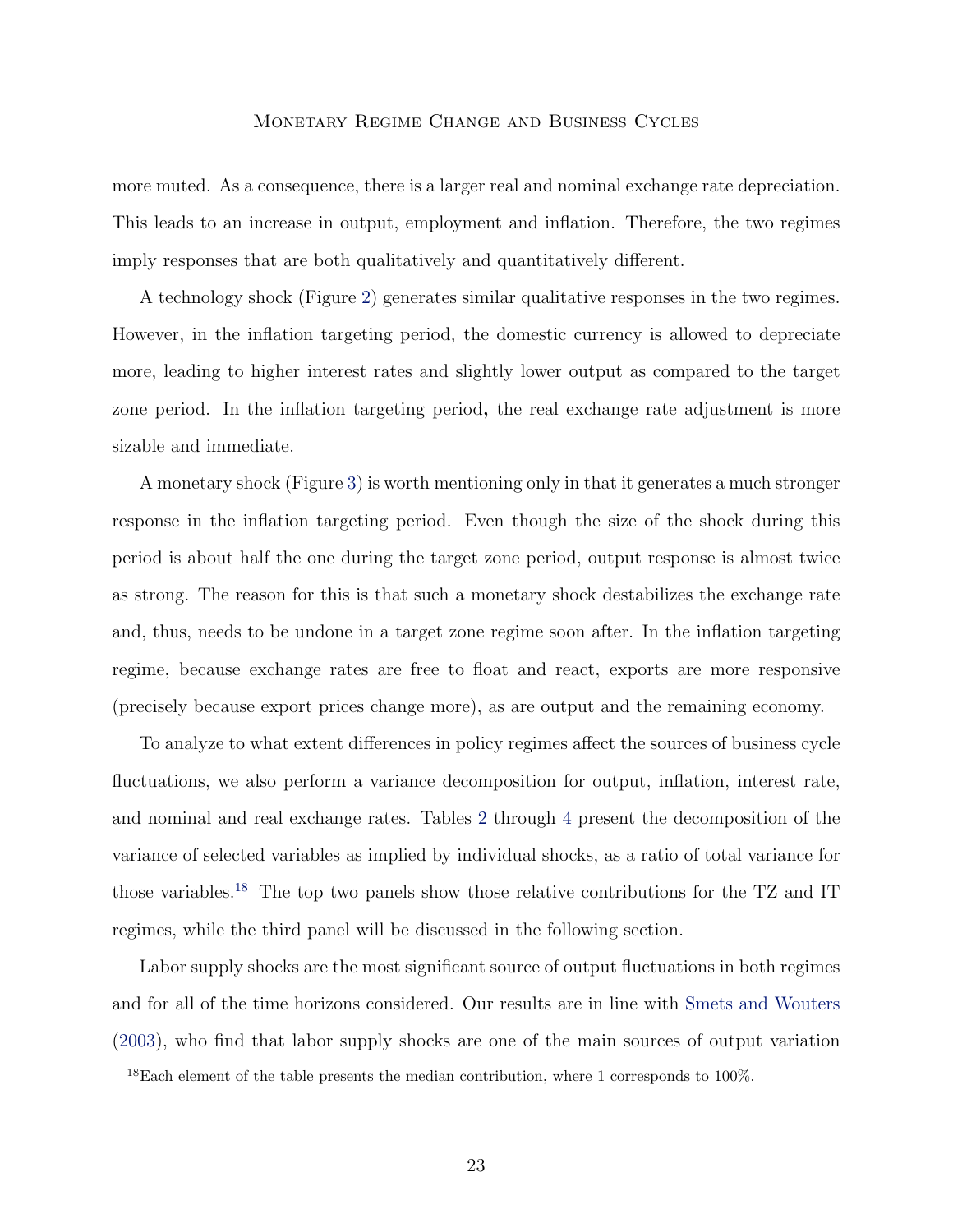for the Euro area.<sup>[19](#page-24-0)</sup>

In the short run (as measured at one quarter ahead), preferences shocks are the second most important source of output fluctuations in both periods. However, they are more relevant during the inflation targeting regime, accounting for about 9% of the volatility of real output during the target zone regime and for about 19% during the second regime.

The risk premium and realignment expectation shocks are both important in explaining nominal and real exchange rate volatilities in the short and medium run, in both the target zone and inflation targeting regimes (recall that in the former, the risk premium also includes shocks to realignment expectations), but are more relevant in the second regime. To be precise, at the four-quarter horizon, risk premium shocks account for about 50% of nominal and real exchange rate volatility during the inflation targeting regime, while during the target zone period risk premium shocks (including shocks to the expectation of realignment) explain up to 19% and 15%, respectively. During the target zone regime, these shocks also play an important role in explaining interest rates fluctuations accounting for more than 20% of interest rates volatility in the short and medium run, while their role during the inflation targeting regime is only limited (1% and 3%, respectively).

Interestingly, monetary shocks account for a significant part of the real exchange rate fluctuations during the target zone (almost 48% at 1 quarter ahead, 38% at 4 quarters ahead and 9% at 20 quarters ahead), but have only a limited role during the inflation targeting period (always less than 6%). Price markup shocks explain most of the inflation variation under both monetary regimes at all horizons.

Finally, it is worth noting that, consistent with previous DSGE studies,  $20$  foreign shocks have only a limited contribution to business cycle fluctuations at every horizon in both regimes. However, their importance is somewhat higher during the target zone period. For

<span id="page-24-0"></span><sup>19</sup>Labor supply shocks may capture unmodelled labor market features or shifts in per capita hours of work due, for example, to demographic changes or fiscal reforms.

<span id="page-24-1"></span> $20$ See, e.g., [Justiniano and Preston](#page-34-3)  $(2010a)$ .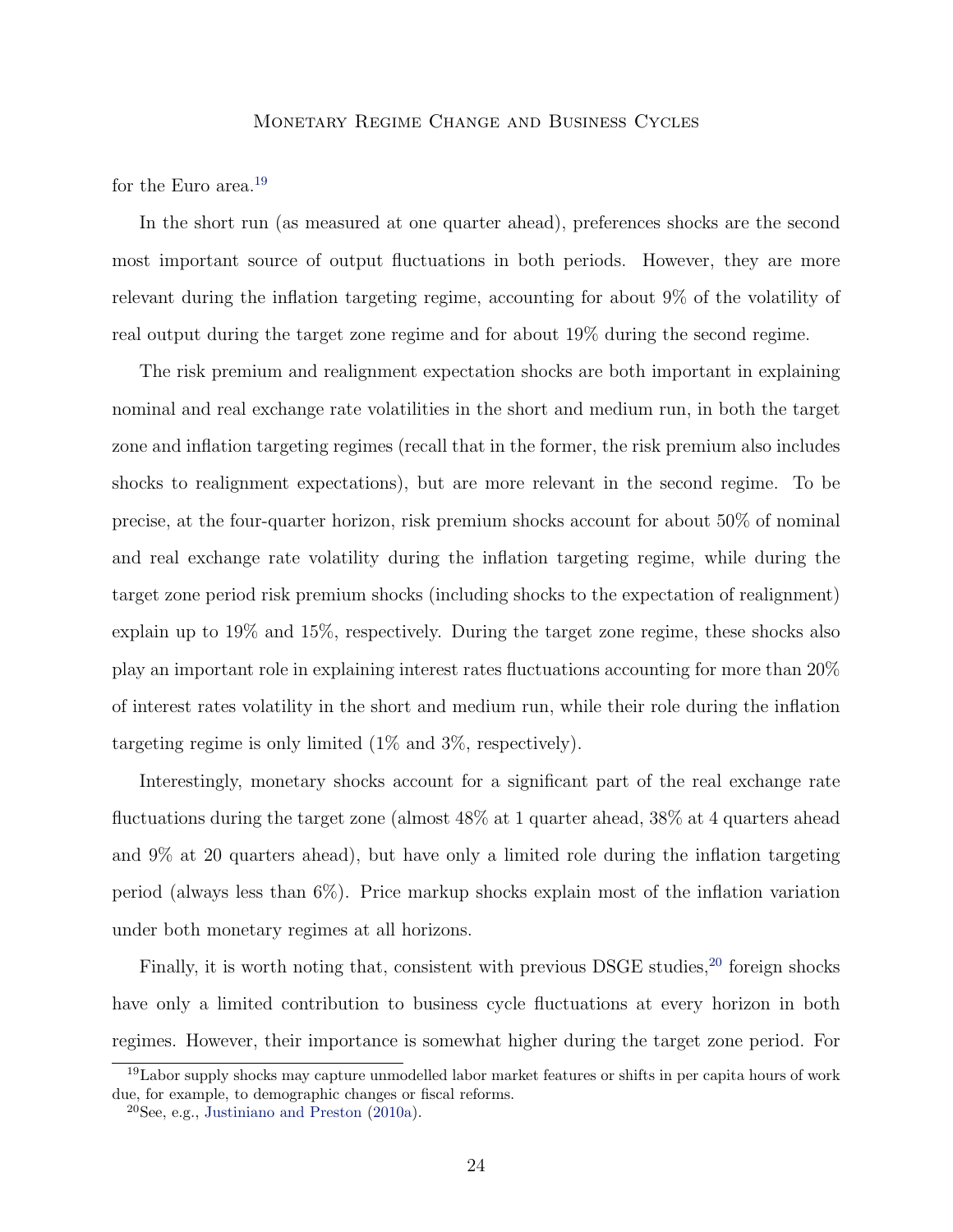example, in the short run their role in explaining output fluctuations is as much as 6 times larger in the target zone period than in the inflation targeting period.

## <span id="page-25-0"></span>4 Estimation Without Regime Change

The previous section discussed the differences between the two monetary policy regimes. This section analyzes how important it is to properly account for the monetary policy regime change in the estimation. To do this, we re-estimate the model over the exact same data, but without the policy regime change from one subperiod to the other, so that in both periods we assume that the regime can be described with the same interest rate rule — which we assume to have the same form as in [\(2.25\)](#page-14-1), the IT rule. Notice that this also implies no realignment expectations shocks and therefore the risk premium term has the same properties in the two subperiods.

The main goal of this analysis is to evaluate the extent to which ignoring the regime break can lead to spurious results in the estimation of the model.

### 4.1 Spurious Parameter Posteriors

First of all, it is important to note that the fit of the model without policy shift (NRC) deteriorates compared to the case where we explicitly acknowledge the policy break (RC). As shown in the last row of Table [1,](#page-36-0) the difference in the log marginal likelihood between the two cases is 3.7 points, thus suggesting strong evidence in favor of the model with the regime change. $^{21}$  $^{21}$  $^{21}$ 

As concerned the parameters estimates,  $ex$  ante, we should expect that the NRC estimation would yield parameter posteriors for the policy rule that would be a mixture of the

<span id="page-25-1"></span><sup>21</sup>[Kass and Raftery](#page-34-8) [\(1995\)](#page-34-8) suggests that a difference in marginal likelihood in natural logs between 3 and 5 should be considered strong evidence in favor of the model with the higher marginal likelihood.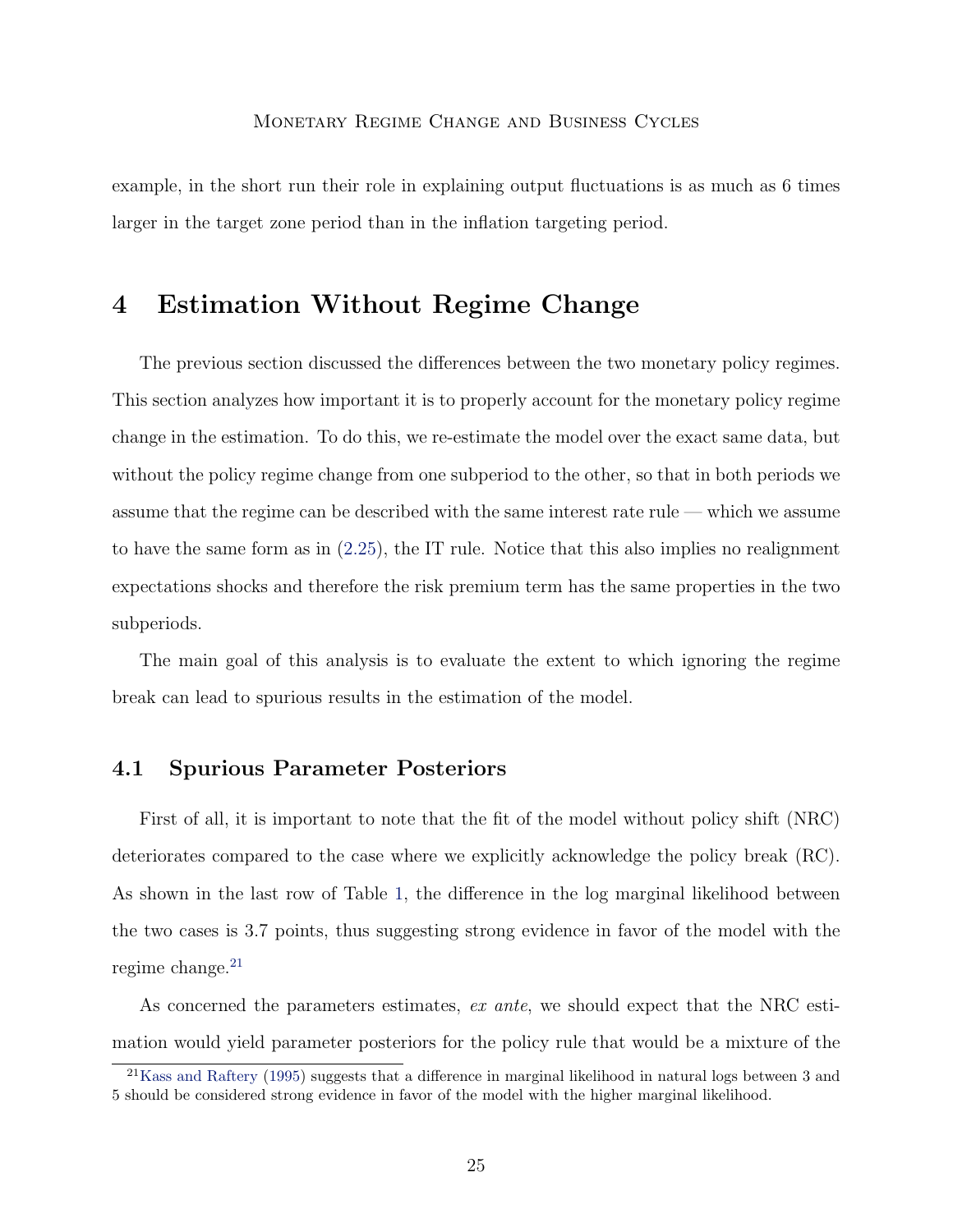posterior for the two regimes in the baseline estimation (the two lower groups of parameters in Table [1\)](#page-36-0). Furthermore, if the misspecification is not significant then it should not affect the structural parameters that are constant across regimes (the two top panels in Table [1\)](#page-36-0).

Let us begin with the parameters that are regime-dependent, shown in the bottom two panels in the table. Using the median of the posterior distributions, we can write the policy rules as:

$$
TZ \; : \; \hat{i}_t = 0.82\hat{i}_{t-1} + 0.18 \left[ 1.74\hat{\Pi}_t + 0.69\frac{\hat{Y}_t}{4} + 1.30\hat{e}_{x,t} \right] + 0.0059\epsilon_{m,TZ,t} \tag{4.1}
$$

$$
IT: \hat{i}_t = 0.89\hat{i}_{t-1} + 0.11 \left[ 2.08\hat{\Pi}_t + 0.01\frac{\hat{Y}_t}{4} \right] + 0.0018\varepsilon_{m,IT,t}
$$
 (4.2)

$$
NRC \; : \; \hat{i}_t = 0.83\hat{i}_{t-1} + 0.17 \left[ 1.58\hat{\Pi}_t + 0.005\frac{\hat{Y}_t}{4} \right] + 0.0026\varepsilon_{m,t} \tag{4.3}
$$

where TZ refers to the target zone policy rule in the baseline estimation, IT to the inflation targeting rule in the baseline estimation, and NRC to the policy rule estimated without taking into account the break.

When estimating the NRC rule, we test for a response on the exchange rate. As in the IT period, in the NRC case the data strongly prefers the model with no response to the exchange rate. More precisely, we find that marginal data density of the benchmark model ( $\Gamma_e = 0$ ) is 2.5 larger on a log scale. Thus, ignoring the regime change would imply, ceteris paribus, a policy response to the exchange rate similar to the inflation targeting rule. Similarly, the response to output is negligible in both the IT period and the NRC estimation, while it is fairly strong in the TZ period. This means that if we focus on the current policy response function there is no significant bias on these two coefficients if we omit the regime change in the estimation.

In contrast, the response to inflation in the NRC is lower compared to both IT and TZ. Moreover, ignoring the regime change in the estimation yields a volatility of the monetary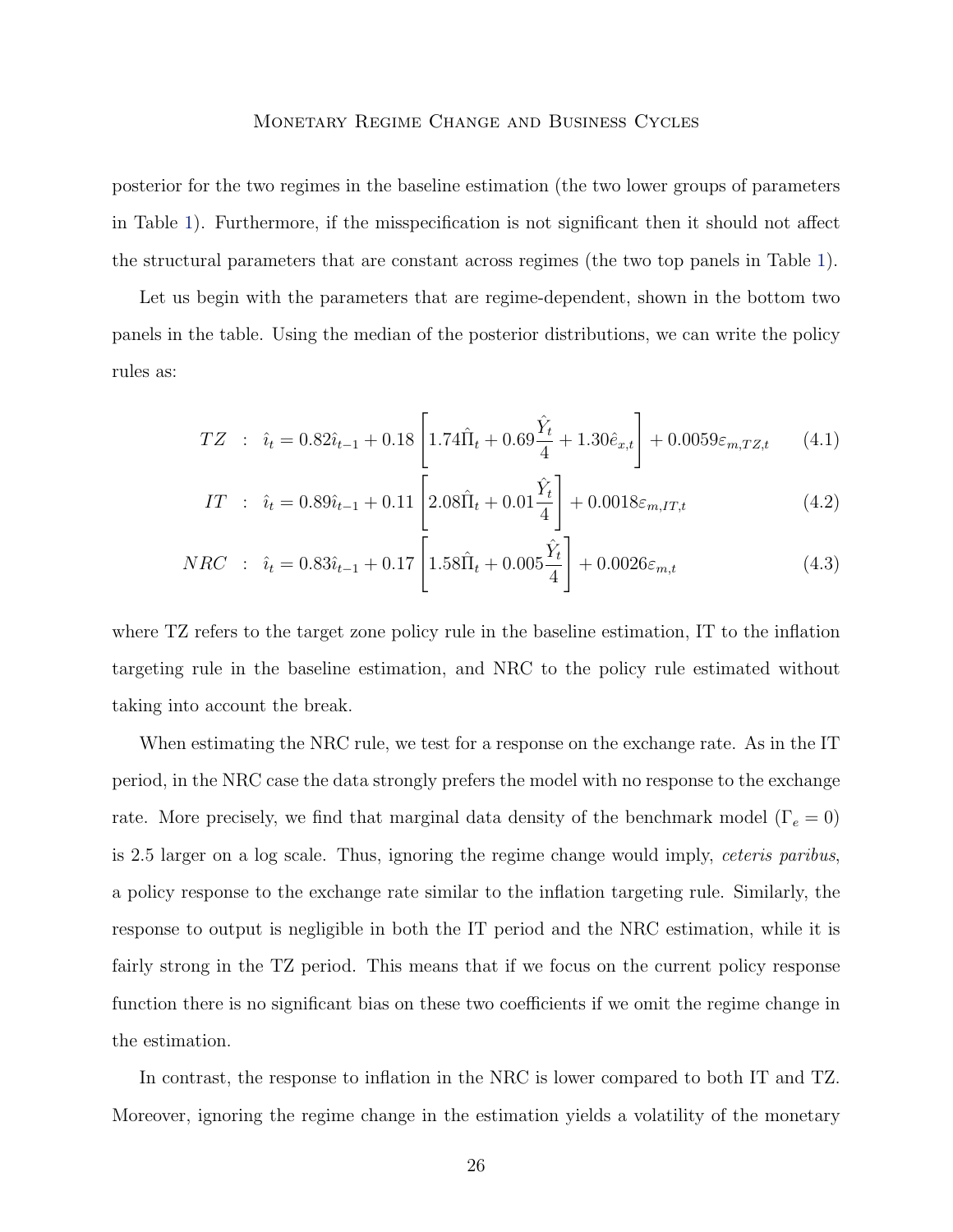policy shock that is somewhat in between (0.0026) the IT and TZ estimates, which is not a total surprise — a similar result applies to the persistency of the interest rate level.

The characteristics of the risk premium shock are very different across regimes, much like the monetary policy shock. It is thus not surprising that the volatility of these two shocks in the NRC estimation is in between that of the two separate periods in the baseline estimation.

Turning to the parameters considered to be constant across regimes in both estimations (upper two panels in Table [1\)](#page-36-0), we find that both prices and wages have estimated degrees of rigidity that are similar across the two estimations. This element is important because nominal rigidities are key for the role of monetary policy and finding that they are not sensitive to the inclusion of the monetary regime break is an indication that the model is somewhat robust to the monetary regime specification, at least in this respect. However, when we compare the price-elasticity of foreign demand,  $\eta$ , across the two estimations, the posterior median is very different (1.69 in the benchmark estimation, compared to 2.46 in the NRC case), which suggests that exports are more sensitive to changes in relative prices in the NRC case. This is obviously important for the estimation of a small (very) open economy model, as is the case for Sweden.

Two other structural parameters that do not show robustness across estimations with and without regime change are the households' preference parameters: the intertemporal elasticity of substitution,  $\sigma_c^{-1}$ , and the habit formation parameter, v. This implies that the sensitivity of consumption to the interest rate,  $(1 - v) \sigma_c^{-1}$  is substantially higher in the NRC estimation than in the baseline estimation (0.29 versus 0.02, so about one order of magnitude). It is true that nominal rigidities affect how much impact the monetary policy can have on the economy and they are stable across estimation assumptions, but the sensitivity of demand to the real interest rate is crucial for the evaluation of how the demand responds to monetary policy, and this is at the heart of the transmission mechanism. Our results show that the transmission mechanism is influenced by whether we acknowledge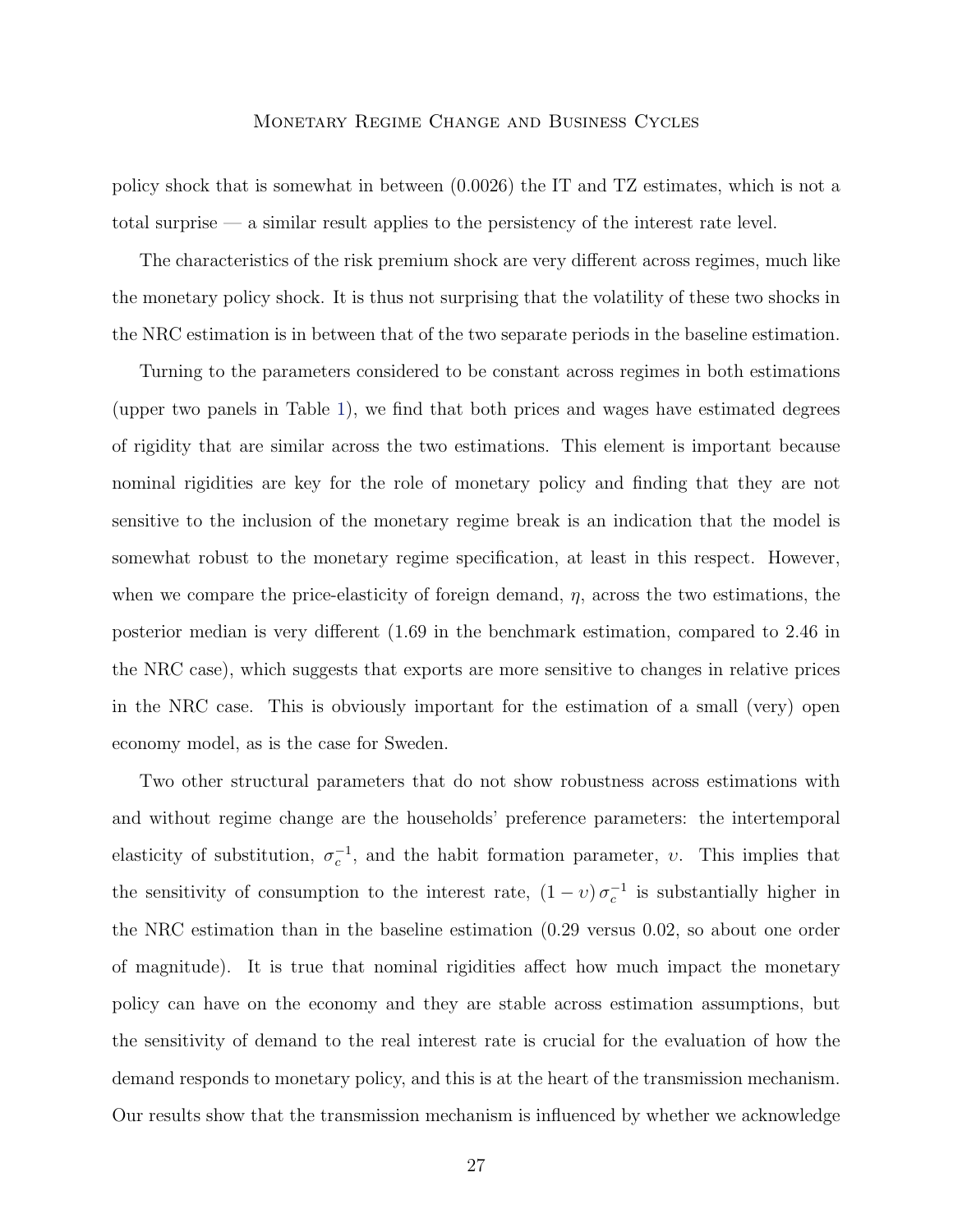the regime shift in the estimation or not. In particular the results suggest that the policy rate has to move about ten times more when we acknowledge the regime change in order to achieve the same impact in household expenditure, compared to the assumption of no regime change.

The differences relate to the parameters of the preference shock. In the NRC estimation this shock is both less persistent and less volatile. In terms of volatility it is one order of magnitude smaller, much like the sensitivity of consumption to the real interest rate. From the Euler equation,

$$
E_t \hat{C}_{t+1} - (1+v) \hat{C}_t + v \hat{C}_{t-1} = \sigma_c^{-1} (1-v) (\hat{i}_t - E_t \hat{\pi}_{t+1}) + \sigma_c^{-1} (1-v) \left( E_t \hat{\xi}_{t+1} - \hat{\xi}_t \right), (4.4)
$$

it is clear that if we interpret  $\hat{\xi}_t$  as capturing shocks to consumption, its size is then influenced by the estimate for  $\sigma_c^{-1}(1-v)$ . Hence, if in the NRC we get  $\sigma_c^{-1}(1-v)$  to be higher by a factor of 10, it is not surprising that the standard deviation of  $\hat{\xi}_t$  is lower by a factor of 10, which keeps the response of consumption to that shock roughly similar. Hence this change is not surprising once we establish the difference in the sensitivity of consumption to the real interest rate.

Another parameter of interest for a small open economy is the degree of sensitivity of the interest rate to the level of debt,  $\omega$ . If we acknowledge the regime change this parameter is 0.001, while if we ignore the regime change we get a posterior median of 0.004, which implies a much higher sensitivity of the country risk-premium to the net indebtedness of the country. This might be induced in the estimation by the need of the model to generate country risk premium during the target zone period that is no longer accounted for by the risk of realignment expectations. When we estimate the model taking into account the policy break, devaluation expectations appear to depend on the current exchange rate deviation from the central parity. Because the NRC estimation does not account for that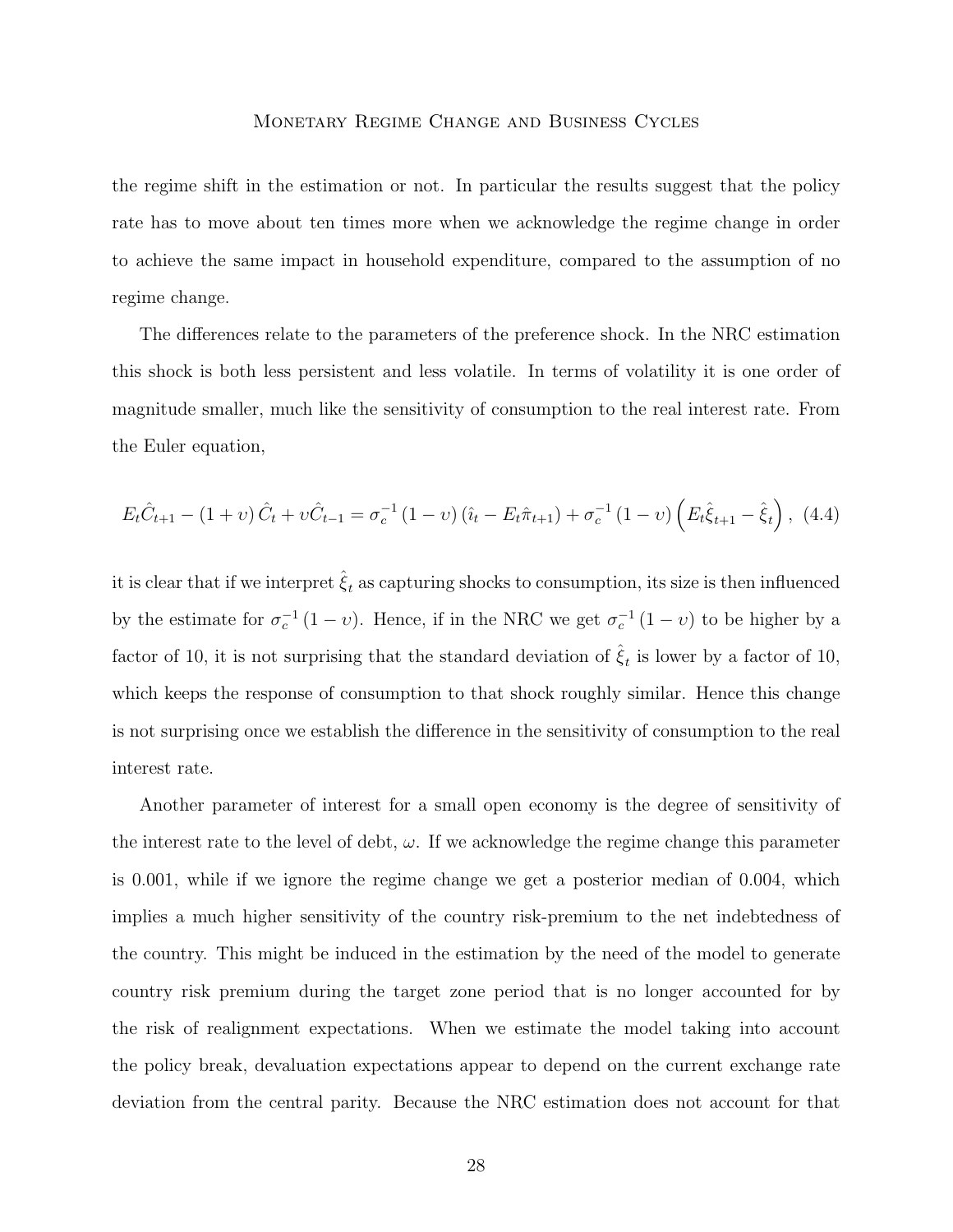when generating the UIP relation it forces the risk premium to depend more strongly on the international indebtedness of the country.

The labor supply elasticity parameter,  $\sigma_l$ , and the investment adjustment cost,  $\Phi$ , are both smaller in the NRC case, compared to the benchmark, but neither of them by much. If we consider that habits and investment adjustment costs are two important channels of endogenous persistency then we conclude that ignoring the monetary policy regime change in the estimation leads to less endogenous persistency in terms of the real side of the economy. Regarding the parameters of the exogenous processes, they are mostly similar across the two estimations with the exception of the preferences shock, which was discussed previously.

The results discussed in this section are important for two reasons. First, they show that an estimation of the policy rule that ignores the fact that there was a monetary policy regime change will result in a policy characterization that is not correct for either period. This is especially relevant if we want to use the estimation results to undertake forecasting exercises. Second, ignoring the regime change in the estimation does affect the posterior distribution of the parameters that are supposed to be structural and independent of the policy regime, which will make the whole estimation unreliable. In particular this affects the parameters associated with the demand side (the ones associated with the so-called "IS curve", which relates how the demand curve responds to the interest rate). If we want to conduct policy simulations based on such "structural" parameters then we may get biased simulations.

### 4.2 Spurious Business Cycle Properties

The omission of the monetary policy regime break and the biased estimation results documented in the previous subsection significantly affect the estimation of the dynamic responses and sources of business cycle volatility. The results are shown in Figures [1](#page-41-0) through [3,](#page-43-0) and Tables [2](#page-37-0) through [4.](#page-39-0)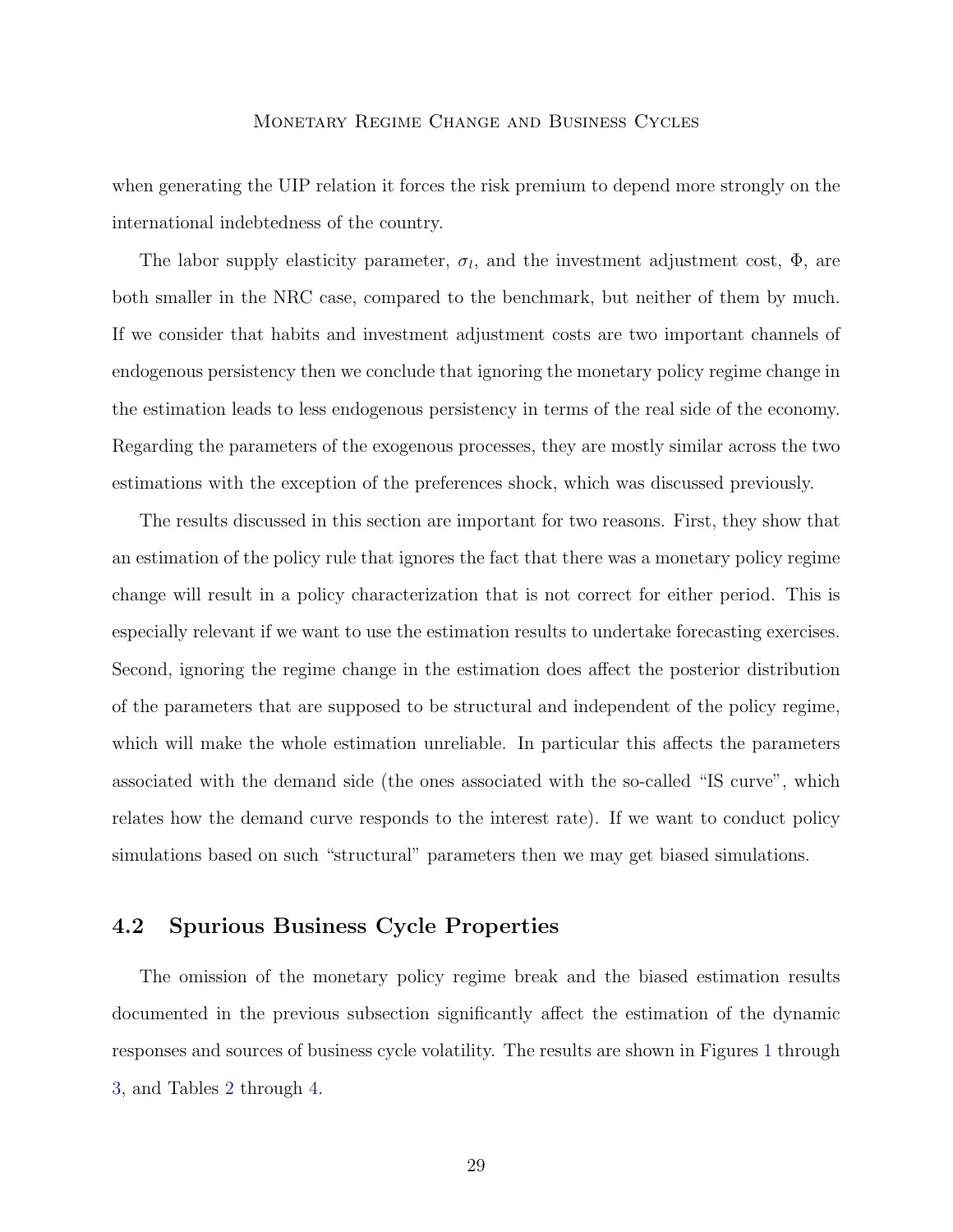The dynamic responses of output, inflation and employment after a productivity (Figure [2\)](#page-42-0) or monetary shock (Figure [3\)](#page-43-0) clearly illustrate this point. Even though the responses of these variables are similar during the IT and the TZ periods, the NRC estimation delivers very different results. After a technology shock, output and employment are more responsive on impact and display more persistency in the NRC estimation than compared to either the IT or TZ regimes. The estimated higher price-elasticity of foreign demand in the NRC case makes export more sensitive to relative prices changes. As export prices decrease, the resulting surge in exports busts the real side of the economy. After a monetary shock, output, employment and inflation decrease much more substantially in the NRC estimation than in the IT or TZ cases. Again, in the NRC estimation exports are more responsive after a monetary policy tightening. Even though the increase in export prices is comparable in the IT and NRC cases, exports decrease more in the latter.

The variance decomposition analysis also shows interesting results but mainly with respect to the secondary contributions to business cycle volatility. At the one-quarter-ahead horizon, the NRC estimation closely reproduces the IT regime results in terms of the biggest contribution for all the variables. However, when it comes to the second biggest contributions to business cycle volatility we find some differences. For example the technology shock,  $\theta_t$ , explains up to 8% of output volatility in both monetary regimes, while in the NRC estimation it contributes 14%. Moreover, the monetary policy shock has a residual contribution to the volatility of output in both the TZ and IT periods but in the NRC regime it explains up to 12% of output fluctuations — clearly the misspecification of the policy regime induces a bias in the variance decomposition in the very short run.

At the 4-quarter-ahead horizon, we find similar results as for the 1-quarter-ahead case, in terms of the biggest contribution and the fact that the secondary contributions are biased in the NRC. For example, the productivity shock accounts for about  $11\%$  of the volatility of output in the two regimes but the NRC estimation assigns it 21%. Similarly, at the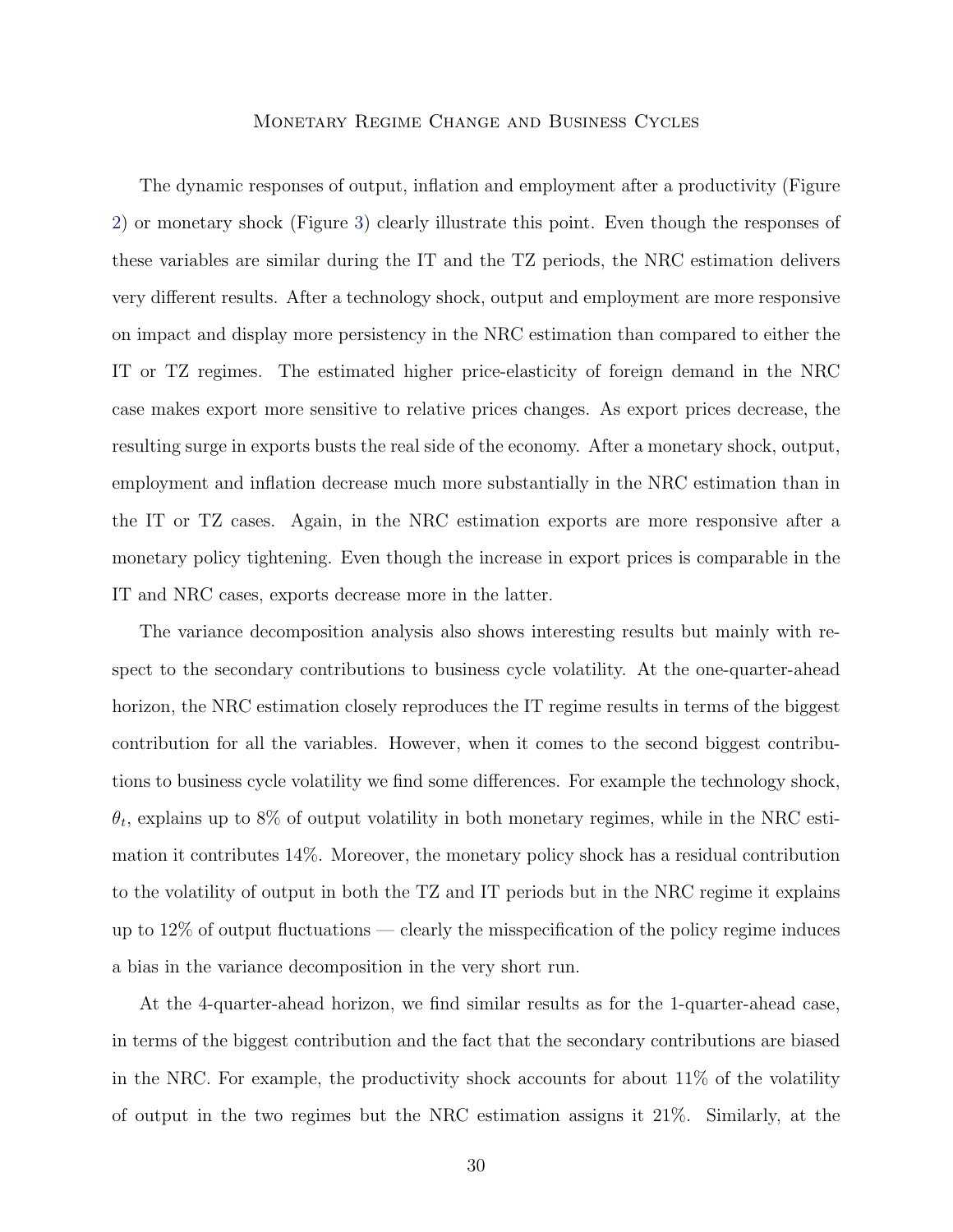longer horizon (20 quarters ahead) technology shocks play a bigger role in explaining output volatility in the NRC than in the IT and TZ regimes.

## <span id="page-31-0"></span>5 A Counterfactual Experiment

To further highlight the differences and implications of the two monetary regimes under study for the business cycle of a small open economy, in this section we perform a counterfactual experiment. Namely, we extract the shock innovations from the target zone historical sample and then apply them to the equations in the inflation targeting regime. This analysis allows us to consider how different the evolution of the economy would have been if the policy regime were the one estimated for the inflation target regime. The results are shown in Table [5](#page-40-0) and in Figure [4.](#page-44-0) [22](#page-31-1)

Our main conclusion is that applying the IT policy regime to the innovations in the shocks hitting Sweden during the target zone period results in higher levels of output, capital, hours and consumption, at the expense of a more depreciated currency (in both nominal and real terms). Moreover, inflation would be on average higher while the nominal interest rate would be lower under the IT policy.

On the other hand, the volatility of most variables would be higher. Notice, however, that the increase in volatility of output and inflation are fairly small, especially in comparison to the increased level of output. It is up for discussion which of these is more important from a normative standpoint and greatly depends on the loss function of the policymakers.

<span id="page-31-1"></span> $22$ The numbers in both the table and figure are shown in percentage deviations from trend.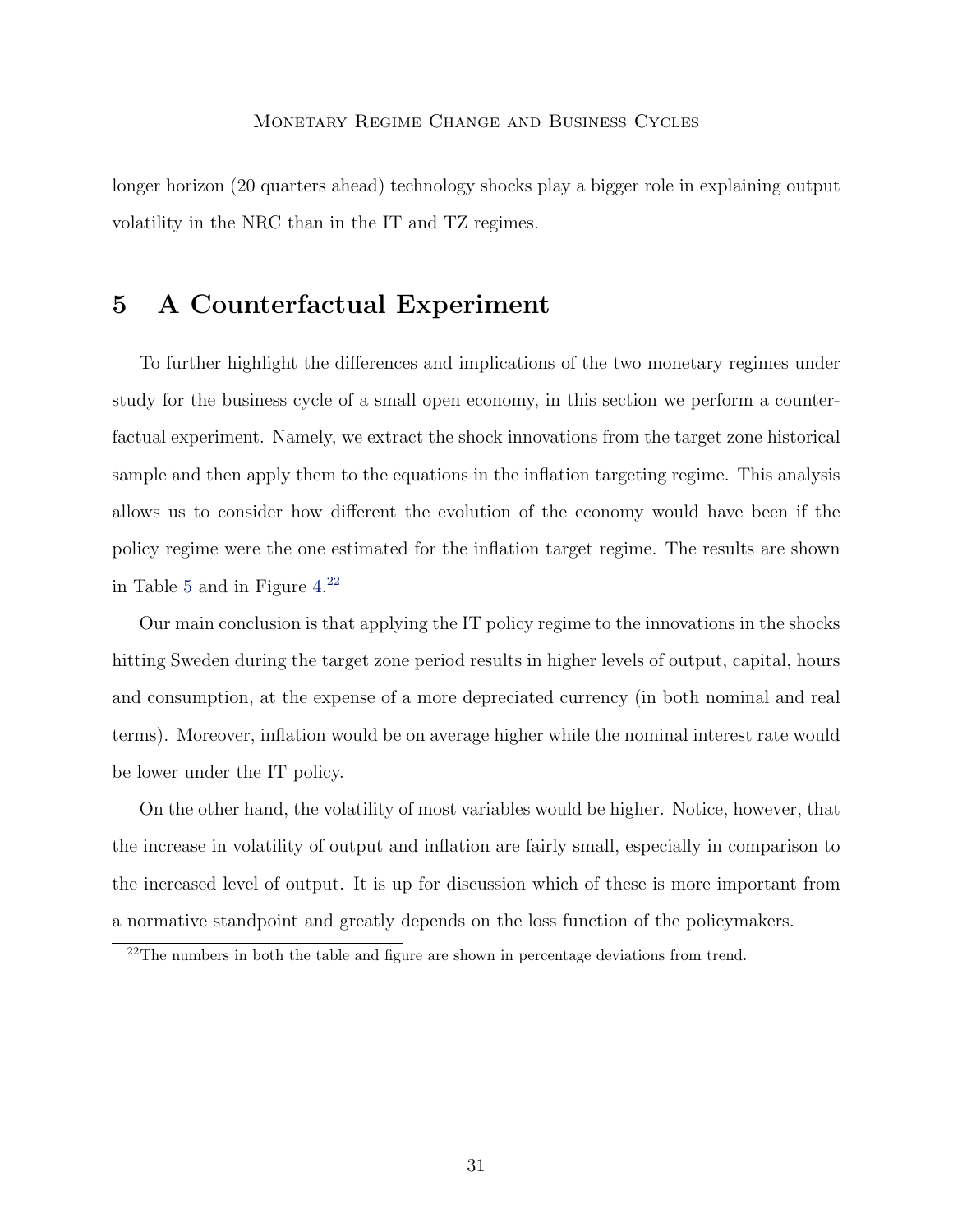## <span id="page-32-0"></span>6 Conclusion

The main contribution of this paper is to propose a tractable way to deal with regime breaks in the structural estimation of linearized DSGE models.

We apply our proposed method to Sweden, an example of a small open economy that went through a regime break. In the estimation procedure, we explicitly account for the well documented monetary policy regime shift that occurred after the speculative attack against the Swedish krona in 1992 and the subsequent switch from a target zone regime to explicit inflation targeting. We analyze the economy behavior across those two regimes and quantify to what extent ignoring the regime shift in the estimation can produce spurious results.

Our main finding is that it is important to account for the regime change in the estimated DSGE to properly capture the information in the data. If we had estimated the model over the entire sample without accounting for this, we would have acquired business cycle properties that are averaged across the two periods and obtained spurious results for both the policy rule and the policy-independent parameters of the model.

It can be argued that, based on these results, we should attempt to develop a model that is more robust to the policy specification. However, it is not obvious  $ex\text{-}ante$  how one can do that in a systematic way without incurring the risk of simple data/model-mining. With our paper we suggest that a first step is to make sure that the policy regime is properly characterized.

Our method is applicable to all those cases in which there is a well documented regime change and there is no need to search for when it happened, like in Sweden, where both monetary policy regimes were well advertised. Importantly, there is a significant number of small open economies in which monetary and exchange rate regimes have been announced and changed during the last thirty years, thus compromising the estimation of models for these economies.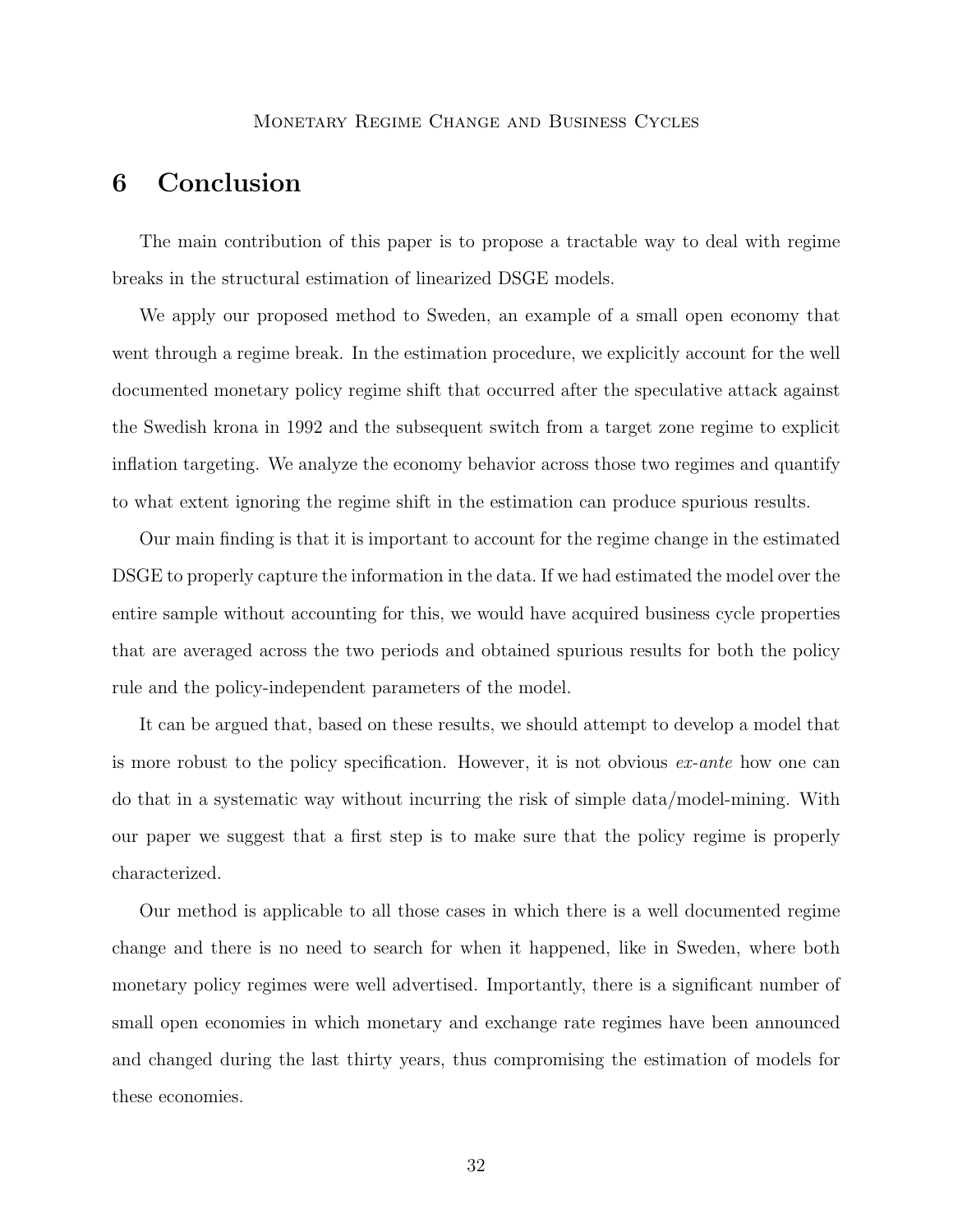## References

- <span id="page-33-2"></span>Adolfson, M., Laséen, S., Lindé, J., and Villani, M. (2007). Bayesian estimation of an open economy DSGE model with incomplete pass-through. Journal of International Economics, 72:481–511.
- <span id="page-33-6"></span>Adolfson, M., Laséen, S., Lindé, J., and Villani, M. (2008). Evaluating an estimated new keynesian small open economy model. Journal of Economic Dynamics and Control, 32(8):2690–2721.
- <span id="page-33-7"></span>An, S. and Schorfheide, F. (2007). Bayesian analysis of DSGE models. *Econometric Reviews*, 26(2-4):113–172.
- <span id="page-33-8"></span>Apel, M., Friberg, R., and Hallsten, K. (2005). Micro foundations of macroeconomic price adjustment: Survey evidence from swedish firms. Journal of Money, Credit and Banking, 37(2):313–338.
- <span id="page-33-1"></span>Belaygorod, A. and Dueker, M. (2009). Indeterminacy, change points and the price puzzle in an estimated dsge model. Journal of Economic Dynamics and Control, 33(3):624–648.
- <span id="page-33-4"></span>Bianchi, F. (2012). Regime switches, agents' beliefs, and post-world war II U.S. macroeconomic dynamics. Unpublished, Duke University.
- <span id="page-33-3"></span>Davig, T. and Leeper, E. M. (2007). Generalizing the taylor principle. American Economic Review, 97(3):607–635.
- <span id="page-33-5"></span>Eo, Y. (2008). Bayesian analysis of DSGE models with regime switching. MPRA Paper 13910, University Library of Munich, Germany.
- <span id="page-33-0"></span>Fernández-Villaverde, J. and Rubio-Ramírez (2007). How structural are structural param-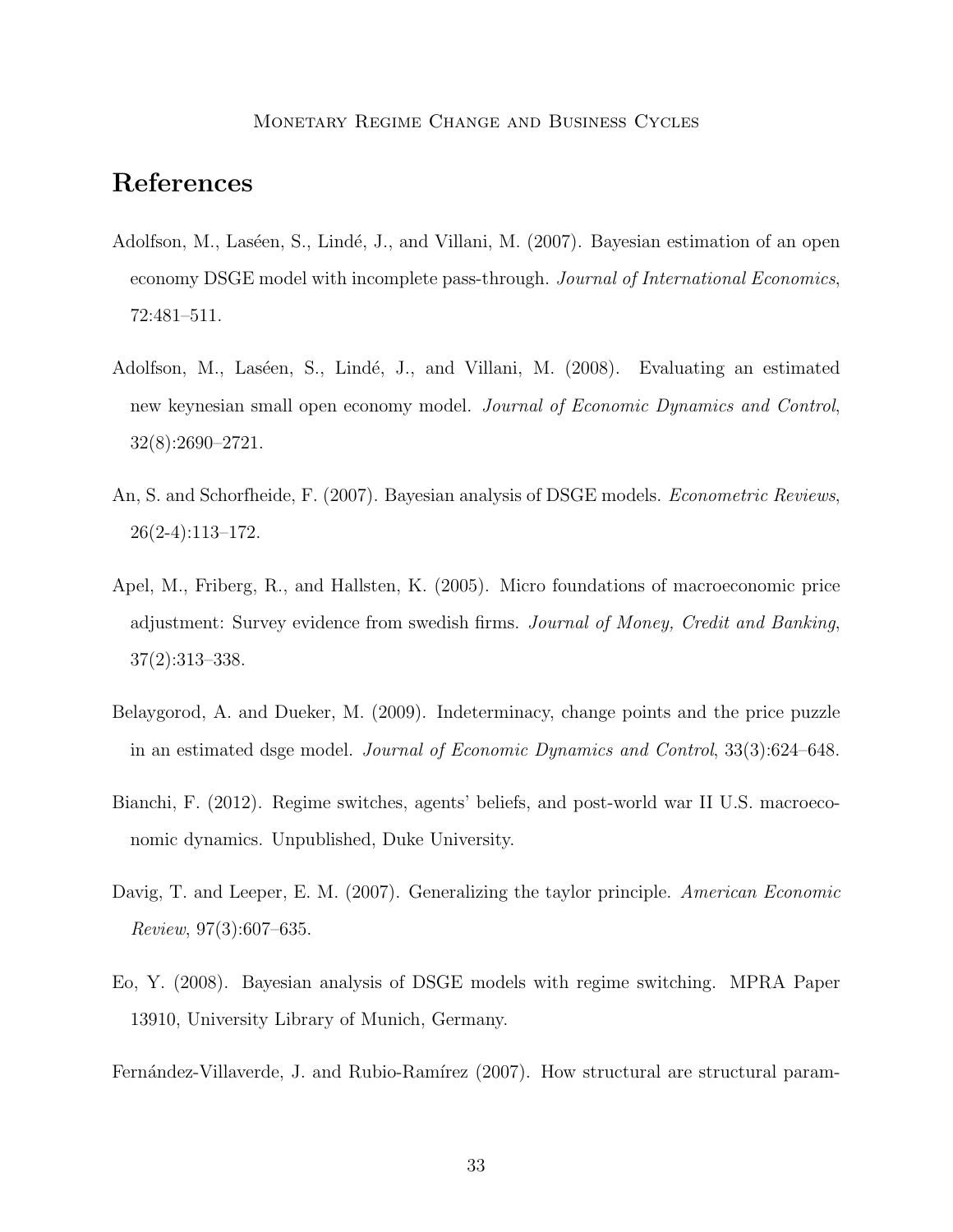- eters? In Daron Acemoglu, K. R. and Woodford, M., editors, NBER Macroeconomics Annual, volume 22, pages 83–137. MIT Press.
- <span id="page-34-5"></span>Hamilton, J. D. (1994). *Time Series Analysis*. Princeton University Press, Princeton, New Jersey.
- <span id="page-34-6"></span>Johansson, K. (1998). Exports in the econometric model KOSMOS. Swedish National Institute of Economic Research Working Paper Series, 62.
- <span id="page-34-3"></span>Justiniano, A. and Preston, B. (2010a). Can structural small open economy models account for the influence of foreign disturbances? Journal of International Economics, 81(1):61–74.
- <span id="page-34-4"></span>Justiniano, A. and Preston, B. (2010b). Monetary policy and uncertainty in an empirical small open economy model. *Journal of Applied Econometrics*, 25(1):93–128.
- <span id="page-34-2"></span>Justiniano, A. and Primiceri, G. (2008). The time varying volatility of macroeconomic fluctuations. The American Economic Review, 9(3):604–664.
- <span id="page-34-8"></span>Kass, R. E. and Raftery, A. (1995). Bayes factors. Journal of the American Statistical Association, 90:773–795.
- <span id="page-34-1"></span>Kollmann, R. (2001). The exchange rate in a dynamic-optimizing business cycle model with nominal rigidities: a quantitative investigation. *Journal of International Economics*, 55(2):243–262.
- <span id="page-34-7"></span>Lane, P. R. and Milesi-Ferretti, G. M. (2001). Long-term capital movements. *International* Monetary Fund Working Paper, 01-107.
- <span id="page-34-0"></span>Lindbeck, A., Molander, P., Persson, T., Petersson, O., Sandmo, A., Swedenborg, B., and Thygesen, N. (1994). Turning Sweden Around. The MIT Press.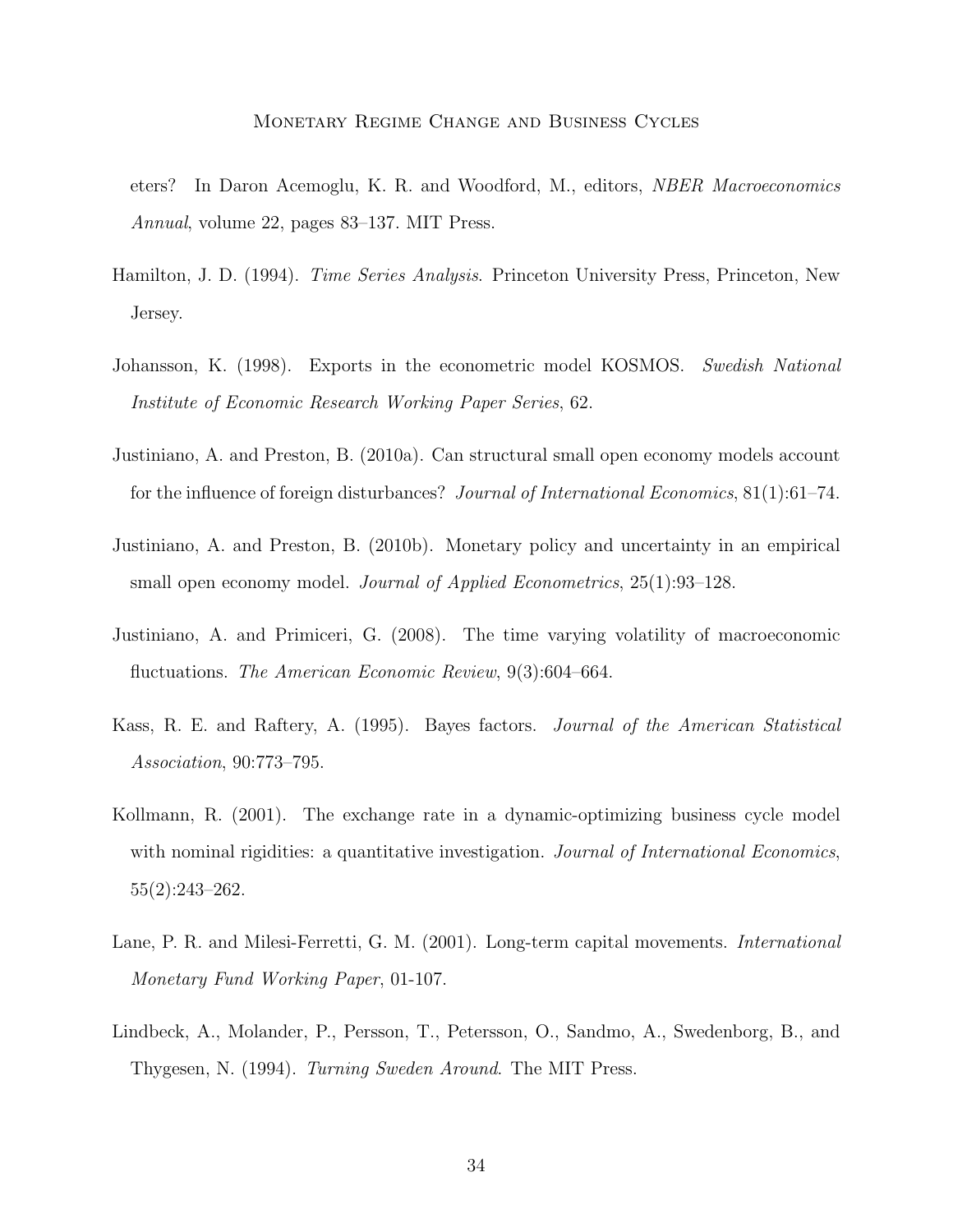- <span id="page-35-1"></span>Lindberg, H. and Soderlind, P. (1994). Testing the basic target zone model on swedish data 1982-1990. European Economic Review, 38(7):1441–69.
- <span id="page-35-0"></span>Lindberg, H., Söderlind, P., and Svensson, L. E. O. (1993). Devaluation expectations: The swedish krona 1985-92. Economic Journal, 103(420):1170–79.
- <span id="page-35-3"></span>Lubik, T. A. and Schorfheide, F. (2004). Testing for indeterminacy: An application to u.s. monetary policy. American Economic Review, 94(1):190–217.
- <span id="page-35-5"></span>Lubik, T. A. and Schorfheide, F. (2007). Do central banks respond to exchange rate movements? a structural investigation. Journal of Monetary Economics, 54(4):1069–1087.
- <span id="page-35-8"></span>Martins, J. O., Scarpetta, S., and Pilat, D. (1996). Mark-up pricing, market structure and the business cycle. OECD Economic Studies, 27:71–105.
- <span id="page-35-6"></span>Schmitt-Grohe, S. and Uribe, M. (2001). Closing small open economy models. Journal of International Economics, 61(1):163–185.
- <span id="page-35-4"></span>Smets, F. and Wouters, R. (2003). An estimated dynamic stochastic general equilibrium model of the Euro area. Journal of the European Economic Association, 1(5):1123–1175.
- <span id="page-35-2"></span>Svensson, L. E. O. (1994). Why exchange rate bands? monetary independence in spite of fixed exchange rates. Journal of Monetary Economics, 33(1):157–199.
- <span id="page-35-7"></span>Woodford, M. (2003). *Interest and Prices*. Princeton University Press, Princeton.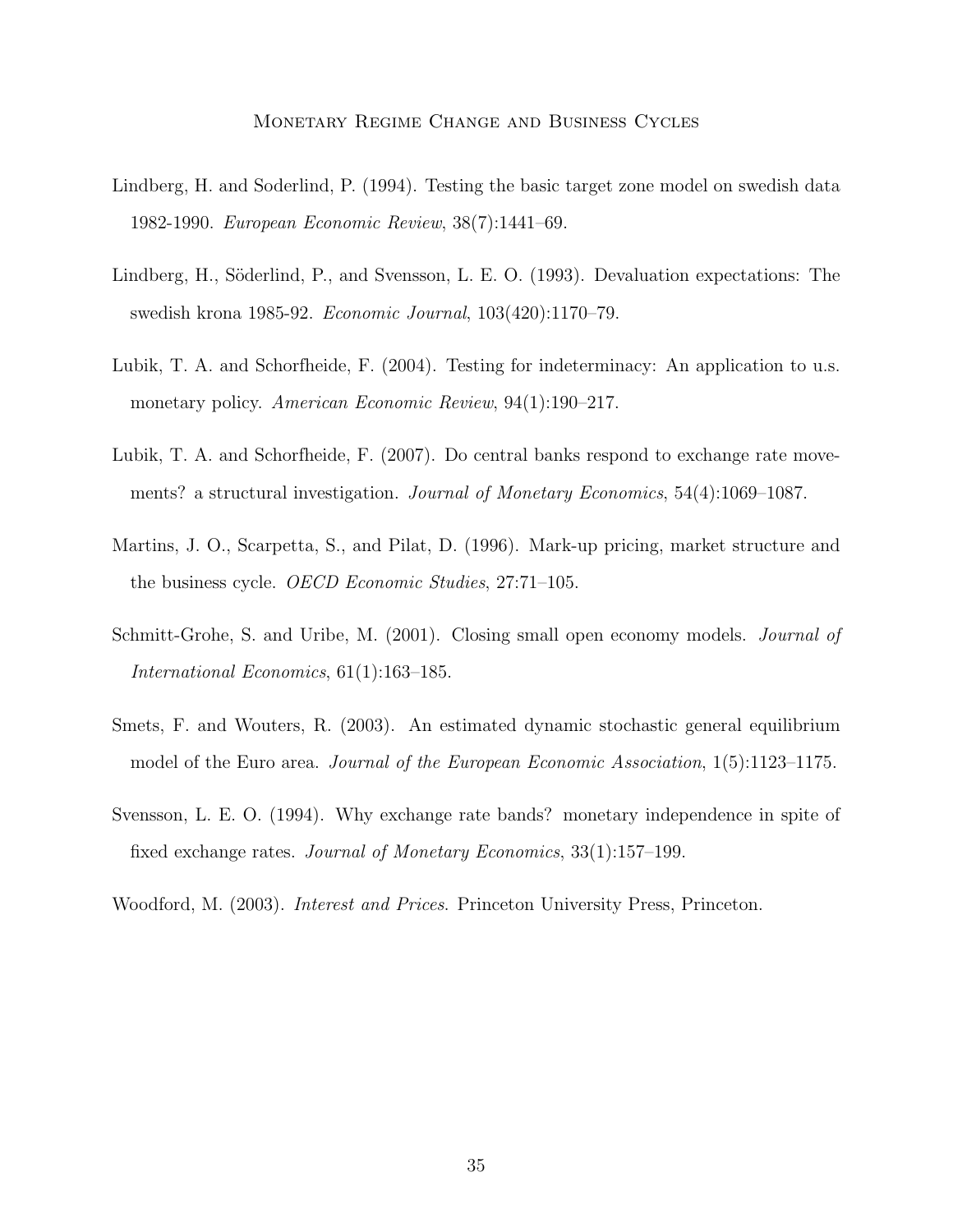<span id="page-36-0"></span>

|                   | Prior            |       |        | Posterior: RC |        |        | Posterior: NRC |        |        |        |
|-------------------|------------------|-------|--------|---------------|--------|--------|----------------|--------|--------|--------|
|                   | Dist             | $5\%$ | Median | 95%           | $5\%$  | Median | 95\%           | $5\%$  | Median | 95%    |
| $\eta$            | IG <sub>2</sub>  | 1.081 | 1.463  | 2.046         | 1.460  | 1.687  | 1.958          | 2.112  | 2.457  | 2.875  |
| $\alpha_p$        | $\boldsymbol{B}$ | 0.583 | 0.775  | 0.910         | 0.833  | 0.856  | 0.878          | 0.821  | 0.840  | 0.858  |
| $\alpha_w$        | $\boldsymbol{B}$ | 0.583 | 0.775  | 0.910         | 0.909  | 0.934  | 0.955          | 0.881  | 0.906  | 0.929  |
| $\sigma_c$        | G                | 0.683 | 1.836  | 3.877         | 0.524  | 1.720  | 4.050          | 0.216  | 0.336  | 0.574  |
| $\sigma_l$        | G                | 0.342 | 0.918  | 1.938         | 0.300  | 0.850  | 1.892          | 0.171  | 0.544  | 1.414  |
| $\Phi$            | G                | 3.416 | 9.180  | 19.384        | 14.012 | 18.659 | 24.943         | 10.043 | 13.207 | 17.564 |
| $\upsilon$        | B                | 0.524 | 0.707  | 0.853         | 0.948  | 0.974  | 0.988          | 0.862  | 0.903  | 0.936  |
| $100\omega$       | G                | 0.203 | 0.341  | 0.529         | 0.065  | 0.121  | 0.205          | 0.229  | 0.371  | 0.556  |
| $\sigma_y$        | IG1              | 0.333 | 0.687  | 2.473         | 0.461  | 0.512  | 0.573          | 0.460  | 0.511  | 0.574  |
| $\sigma_p$        | IG1              | 0.333 | 0.687  | 2.473         | 0.255  | 0.285  | 0.321          | 0.250  | 0.278  | 0.312  |
| $\sigma_i$        | IG1              | 0.333 | 0.687  | 2.473         | 0.103  | 0.114  | 0.128          | 0.103  | 0.115  | 0.129  |
| $\rho_{\xi}$      | $\boldsymbol{B}$ | 0.447 | 0.745  | 0.935         | 0.183  | 0.310  | 0.452          | 0.144  | 0.253  | 0.379  |
| $\rho_\theta$     | Β                | 0.447 | 0.745  | 0.935         | 0.982  | 0.993  | 0.998          | 0.990  | 0.996  | 0.999  |
| $\rho_{\kappa}$   | $\, {\bf B}$     | 0.447 | 0.745  | 0.935         | 0.992  | 0.998  | 0.999          | 0.993  | 0.998  | 0.999  |
| $\sigma_{\xi}$    | IG1              | 0.333 | 0.687  | 2.473         | 2.505  | 9.027  | 25.845         | 0.323  | 0.481  | 0.877  |
| $\sigma_{\theta}$ | IG1              | 0.333 | 0.687  | 2.473         | 1.209  | 1.344  | 1.509          | 1.213  | 1.348  | 1.511  |
| $\sigma_{\kappa}$ | IG1              | 0.333 | 0.687  | 2.473         | 0.162  | 0.205  | 0.268          | 0.158  | 0.199  | 0.259  |
| $\sigma_\nu$      | IG1              | 0.333 | 0.687  | 2.473         | 0.653  | 0.736  | 0.836          | 0.549  | 0.617  | 0.697  |
| $\sigma_{\gamma}$ | IG1              | 0.333 | 0.687  | 2.473         | 0.790  | 0.897  | 1.025          | 0.795  | 0.899  | 1.025  |
| $\Gamma_{p,TZ}$   | $G\$             | 1.607 | 1.990  | 2.428         | 1.408  | 1.739  | 2.117          |        |        |        |
| $\Gamma_{y,TZ}$   | $\mathcal G$     | 0.171 | 0.459  | 0.969         | 0.450  | 0.685  | 1.036          |        |        |        |
| $\Gamma_{e,TZ}$   | TN               | 0.125 | 1.349  | 3.920         | 0.817  | 1.299  | 2.055          |        |        |        |
| $\rho_{m,TZ}$     | $\, {\bf B}$     | 0.713 | 0.803  | 0.877         | 0.764  | 0.823  | 0.871          |        |        |        |
| $\sigma_{m,TZ}$   | IG1              | 0.333 | 0.687  | 2.473         | 0.449  | 0.585  | 0.803          |        |        |        |
| $\rho_x$          | G                | 0.102 | 0.226  | 0.425         | 0.273  | 0.370  | 0.491          |        |        |        |
| $\rho_g$          | $\boldsymbol{B}$ | 0.447 | 0.745  | 0.935         | 0.489  | 0.644  | 0.775          |        |        |        |
| $\sigma_g$        | IG1              | 0.333 | 0.687  | 2.473         | 0.373  | 0.495  | 0.669          |        |        |        |
| $\Gamma_{p,IT}$   | $\mathcal G$     | 1.607 | 1.990  | 2.428         | 1.718  | 2.077  | 2.477          | 1.339  | 1.575  | 1.886  |
| $\Gamma_{y,IT}$   | G                | 0.171 | 0.459  | 0.969         | 0.005  | 0.013  | 0.029          | 0.002  | 0.005  | 0.012  |
| $\rho_{m,IT}$     | $\boldsymbol{B}$ | 0.713 | 0.803  | 0.877         | 0.856  | 0.886  | 0.911          | 0.796  | 0.833  | 0.865  |
| $\sigma_{m,IT}$   | IG1              | 0.333 | 0.687  | 2.473         | 0.157  | 0.184  | 0.219          | 0.230  | 0.259  | 0.295  |
| $\rho_\zeta$      | B                | 0.447 | 0.745  | 0.935         | 0.605  | 0.710  | 0.798          | 0.628  | 0.703  | 0.770  |
| $\sigma_{\zeta}$  | IG1              | 0.333 | 0.687  | 2.473         | 0.983  | 1.431  | 2.073          | 0.887  | 1.146  | 1.483  |
| mg Lik            |                  |       |        |               |        | 3921.6 |                |        | 3917.9 |        |

Table 1: Parameter posteriors in the baseline estimation.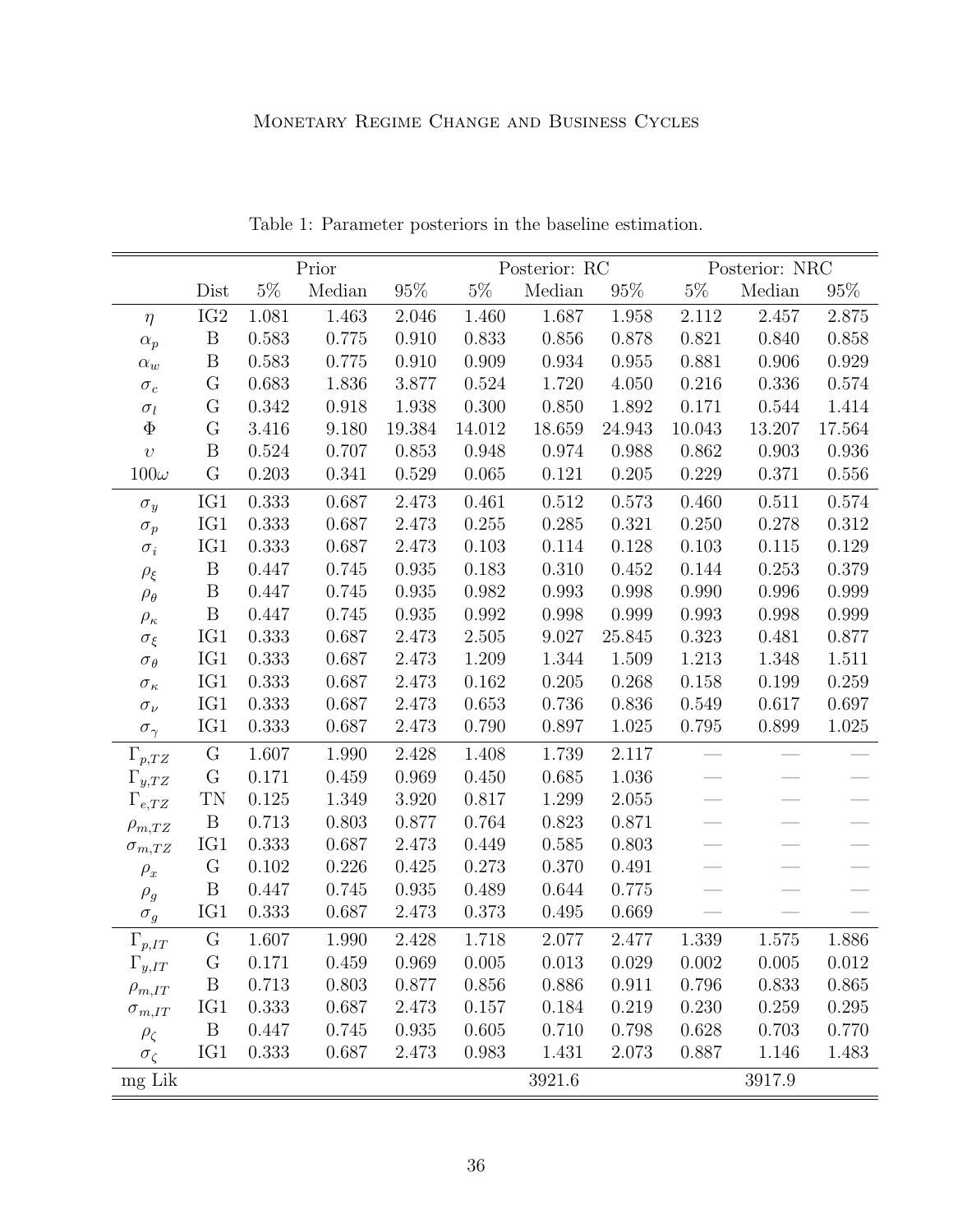<span id="page-37-0"></span>

|                             | Pref  | Tech  | Mon   | Foreign<br>Shocks | Labor<br>Supply | Price<br>Markup | Wage<br>Markup | Risk<br>Premium |  |  |
|-----------------------------|-------|-------|-------|-------------------|-----------------|-----------------|----------------|-----------------|--|--|
| Target Zone Regime          |       |       |       |                   |                 |                 |                |                 |  |  |
| $\boldsymbol{Y}$            | 0.094 | 0.082 | 0.005 | 0.066             | 0.652           | 0.074           | 0.011          | 0.007           |  |  |
| $\pi$                       | 0.001 | 0.042 | 0.001 | 0.012             | 0.014           | 0.919           | 0.008          | 0.000           |  |  |
| $\dot{\imath}$              | 0.003 | 0.009 | 0.541 | 0.036             | 0.046           | 0.120           | 0.001          | 0.225           |  |  |
| $\epsilon$                  | 0.016 | 0.002 | 0.575 | 0.048             | 0.092           | 0.009           | 0.000          | 0.241           |  |  |
| q                           | 0.017 | 0.001 | 0.482 | 0.027             | 0.057           | 0.188           | 0.001          | 0.206           |  |  |
| Inflation Targeting Regime  |       |       |       |                   |                 |                 |                |                 |  |  |
| $\overline{Y}$              | 0.186 | 0.078 | 0.049 | 0.012             | 0.550           | 0.100           | 0.010          | 0.008           |  |  |
| $\pi$                       | 0.010 | 0.026 | 0.007 | 0.003             | 0.041           | 0.881           | 0.007          | 0.021           |  |  |
| i                           | 0.005 | 0.012 | 0.537 | 0.001             | 0.020           | 0.409           | 0.003          | 0.010           |  |  |
| $\epsilon$                  | 0.001 | 0.023 | 0.057 | 0.029             | 0.213           | 0.002           | 0.003          | 0.661           |  |  |
| q                           | 0.000 | 0.031 | 0.054 | 0.020             | 0.198           | 0.024           | 0.004          | 0.658           |  |  |
| No Regime Change Estimation |       |       |       |                   |                 |                 |                |                 |  |  |
| $\boldsymbol{Y}$            | 0.118 | 0.141 | 0.117 | 0.011             | 0.489           | 0.098           | 0.011          | 0.005           |  |  |
| $\pi$                       | 0.009 | 0.023 | 0.031 | 0.007             | 0.082           | 0.811           | 0.010          | 0.020           |  |  |
| $\dot{i}$                   | 0.003 | 0.007 | 0.714 | 0.002             | 0.024           | 0.239           | 0.003          | 0.006           |  |  |
| $\epsilon$                  | 0.005 | 0.029 | 0.130 | 0.052             | 0.185           | 0.001           | 0.001          | 0.587           |  |  |
| q                           | 0.004 | 0.038 | 0.121 | 0.043             | 0.164           | 0.023           | 0.002          | 0.594           |  |  |

Table 2: Variance decomposition for 1 quarter ahead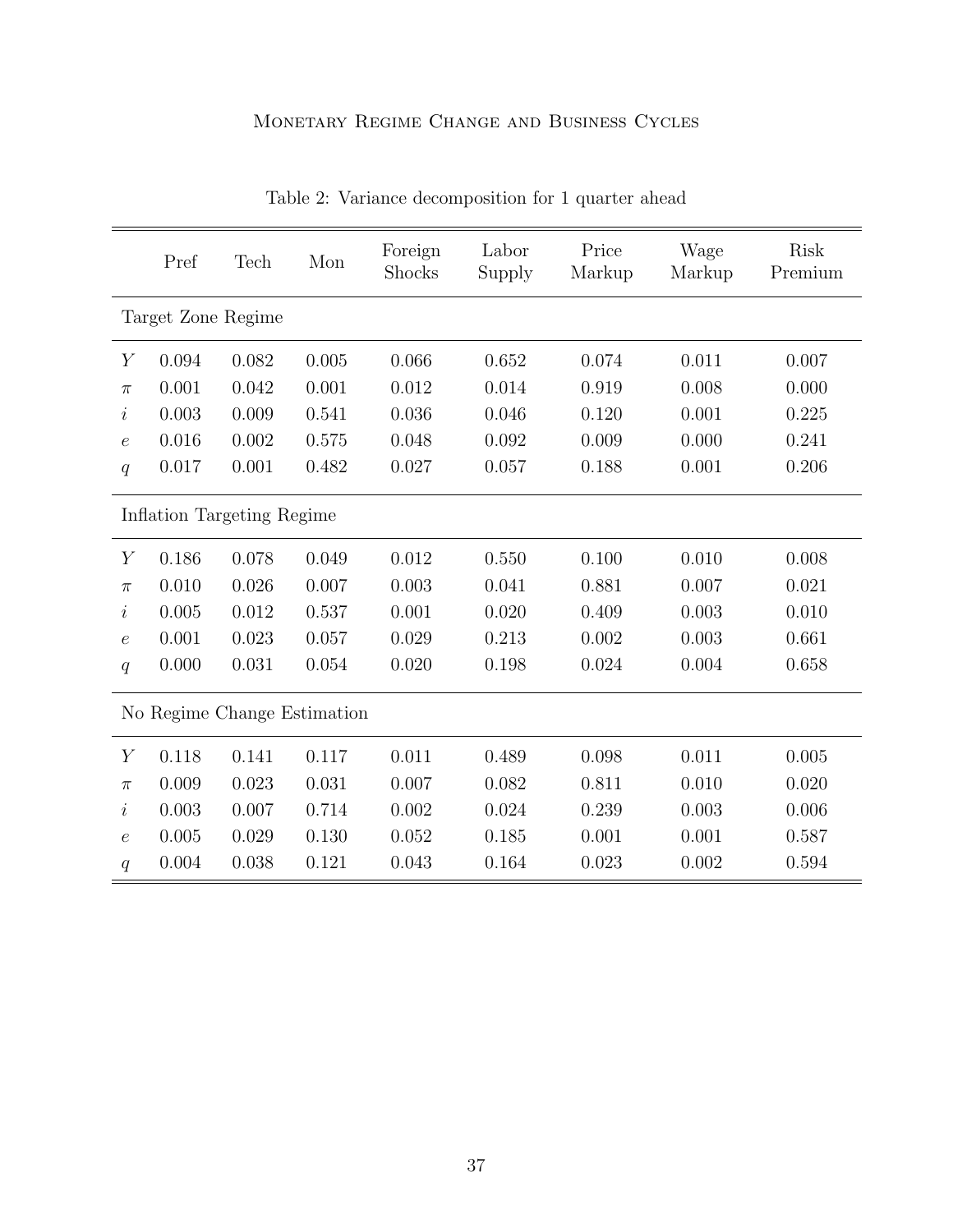|                             | Pref  | Tech                       | Mon   | Foreign<br>Shocks | Labor<br>Supply | Price<br>Markup | Wage<br>Markup | Risk<br>Premium |  |
|-----------------------------|-------|----------------------------|-------|-------------------|-----------------|-----------------|----------------|-----------------|--|
| Target Zone Regime          |       |                            |       |                   |                 |                 |                |                 |  |
| $\boldsymbol{Y}$            | 0.083 | 0.113                      | 0.001 | 0.056             | 0.687           | 0.031           | 0.016          | 0.003           |  |
| $\pi$                       | 0.002 | 0.087                      | 0.001 | 0.035             | 0.059           | 0.791           | 0.016          | 0.000           |  |
| $\dot{i}$                   | 0.004 | 0.041                      | 0.268 | 0.101             | 0.187           | 0.076           | 0.006          | 0.286           |  |
| $\epsilon$                  | 0.025 | 0.010                      | 0.491 | 0.064             | 0.189           | 0.012           | 0.001          | 0.185           |  |
| q                           | 0.030 | 0.032                      | 0.383 | 0.095             | 0.056           | 0.221           | 0.008          | 0.149           |  |
|                             |       | Inflation Targeting Regime |       |                   |                 |                 |                |                 |  |
| Y                           | 0.127 | 0.114                      | 0.028 | 0.006             | 0.663           | 0.028           | 0.016          | 0.009           |  |
| $\pi$                       | 0.026 | 0.058                      | 0.013 | 0.005             | 0.083           | 0.764           | 0.015          | 0.025           |  |
| $\dot{\imath}$              | 0.031 | 0.064                      | 0.449 | 0.006             | 0.102           | 0.286           | 0.016          | 0.027           |  |
| $\epsilon$                  | 0.002 | 0.033                      | 0.065 | 0.041             | 0.357           | 0.001           | 0.004          | 0.485           |  |
| q                           | 0.000 | 0.062                      | 0.059 | 0.021             | 0.319           | 0.020           | 0.009          | 0.499           |  |
| No Regime Change Estimation |       |                            |       |                   |                 |                 |                |                 |  |
| $\boldsymbol{Y}$            | 0.062 | 0.210                      | 0.079 | 0.007             | 0.578           | 0.033           | 0.018          | 0.005           |  |
| $\pi$                       | 0.018 | 0.039                      | 0.052 | 0.013             | 0.165           | 0.662           | 0.017          | 0.021           |  |
| $\dot{i}$                   | 0.015 | 0.031                      | 0.592 | 0.011             | 0.141           | 0.171           | 0.014          | 0.015           |  |
| $\epsilon$                  | 0.009 | 0.041                      | 0.139 | 0.067             | 0.320           | 0.001           | 0.001          | 0.409           |  |
| q                           | 0.005 | 0.075                      | 0.124 | 0.051             | 0.262           | 0.018           | 0.006          | 0.447           |  |

Table 3: Variance decomposition for 4 quarters ahead.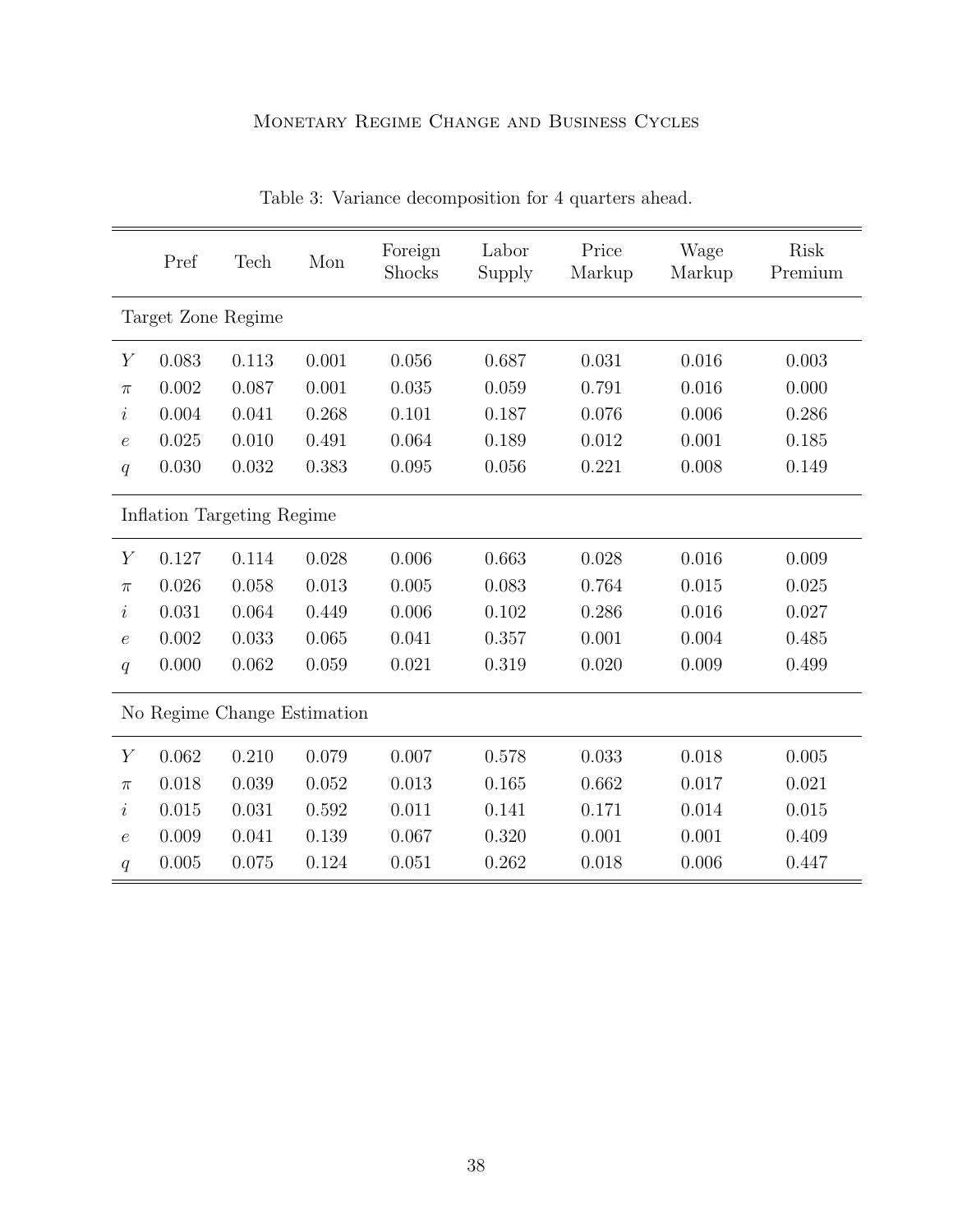<span id="page-39-0"></span>

|                             | Pref  | Tech                       | Mon   | Foreign<br>Shocks | Labor<br>Supply | Price<br>Markup | Wage<br>Markup | Risk<br>Premium |  |
|-----------------------------|-------|----------------------------|-------|-------------------|-----------------|-----------------|----------------|-----------------|--|
| Target Zone Regime          |       |                            |       |                   |                 |                 |                |                 |  |
| $\boldsymbol{Y}$            | 0.011 | 0.090                      | 0.000 | 0.027             | 0.854           | 0.003           | 0.011          | 0.000           |  |
| $\pi$                       | 0.002 | 0.075                      | 0.000 | 0.053             | 0.305           | 0.530           | 0.013          | 0.000           |  |
| $\dot{i}$                   | 0.006 | 0.110                      | 0.062 | 0.097             | 0.593           | 0.020           | 0.016          | 0.075           |  |
| $\epsilon$                  | 0.009 | 0.081                      | 0.135 | 0.057             | 0.630           | 0.007           | 0.011          | 0.052           |  |
| q                           | 0.012 | 0.149                      | 0.088 | 0.200             | 0.399           | 0.062           | 0.025          | 0.035           |  |
|                             |       | Inflation Targeting Regime |       |                   |                 |                 |                |                 |  |
| Y                           | 0.020 | 0.067                      | 0.005 | 0.001             | 0.894           | 0.002           | 0.008          | 0.001           |  |
| $\pi$                       | 0.048 | 0.098                      | 0.012 | 0.007             | 0.111           | 0.659           | 0.022          | 0.024           |  |
| i                           | 0.139 | 0.238                      | 0.205 | 0.013             | 0.177           | 0.104           | 0.053          | 0.016           |  |
| $\epsilon$                  | 0.026 | 0.017                      | 0.030 | 0.073             | 0.700           | 0.004           | 0.003          | 0.135           |  |
| q                           | 0.002 | 0.076                      | 0.027 | 0.012             | 0.693           | 0.007           | 0.009          | 0.164           |  |
| No Regime Change Estimation |       |                            |       |                   |                 |                 |                |                 |  |
| $\boldsymbol{Y}$            | 0.006 | 0.159                      | 0.014 | 0.001             | 0.805           | 0.002           | 0.009          | 0.000           |  |
| $\pi$                       | 0.020 | 0.046                      | 0.053 | 0.015             | 0.204           | 0.605           | 0.020          | 0.022           |  |
| $\dot{i}$                   | 0.033 | 0.067                      | 0.348 | 0.018             | 0.382           | 0.095           | 0.031          | 0.012           |  |
| $\epsilon$                  | 0.017 | 0.021                      | 0.073 | 0.071             | 0.697           | 0.003           | 0.002          | 0.105           |  |
| q                           | 0.006 | 0.109                      | 0.059 | 0.029             | 0.608           | 0.007           | 0.006          | 0.169           |  |

Table 4: Variance decomposition for 20 quarters ahead.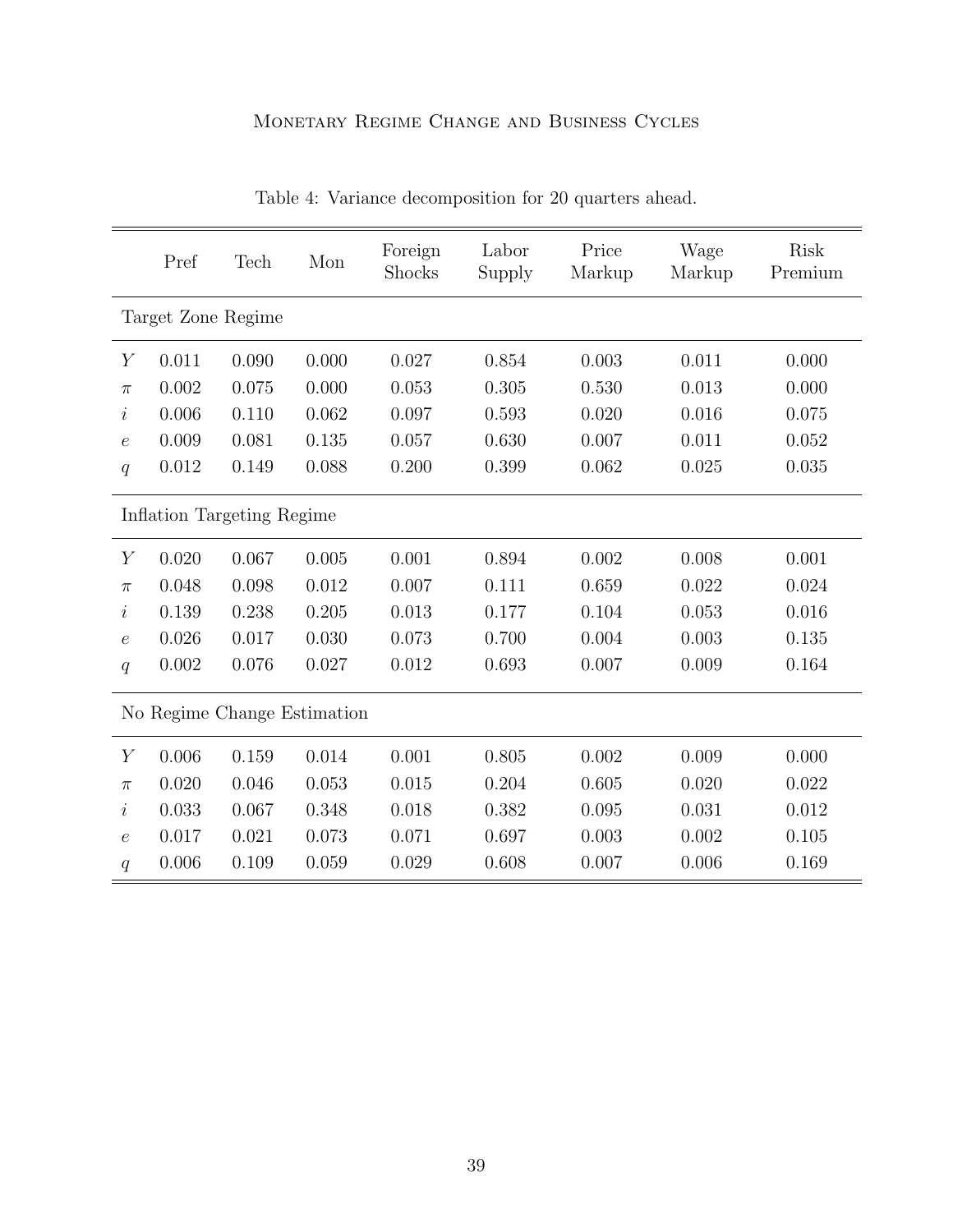<span id="page-40-0"></span>Table 5: Moments for some variables during the target zone period under the estimated policy for that period's policy regime (TZ Policy) and under the counterfactual experiment in which the estimated policy for the inflation targeting regime is used to respond to the shocks (IT Policy): mean and standard deviation.

|                       |        | Mean     |          |        | Std    |       |
|-----------------------|--------|----------|----------|--------|--------|-------|
|                       | TZ Pol | IT Pol   | Diff     | TZ Pol | IT Pol | Diff  |
| Output                | 1.336  | 8.522    | 7.186    | 2.197  | 2.950  | 0.753 |
| Employment            | 1.265  | 8.619    | 7.354    | 3.213  | 4.806  | 1.593 |
| Inflation             | 0.527  | 1.409    | 0.882    | 3.392  | 3.921  | 0.529 |
| Nominal interest rate | 1.034  | $-2.513$ | $-3.546$ | 1.667  | 2.503  | 0.837 |
| Consumption           | 1.087  | 3.879    | 2.792    | 3.188  | 3.790  | 0.602 |
| Nominal exchange rate | 1.451  | 14.405   | 12.954   | 1.037  | 6.887  | 5.850 |
| Real exchange rate    | 2.989  | 11.387   | 8.398    | 3.100  | 4.089  | 0.989 |
| Real wage rate        | 1.067  | $-0.145$ | $-1.213$ | 4.897  | 6.007  | 1.110 |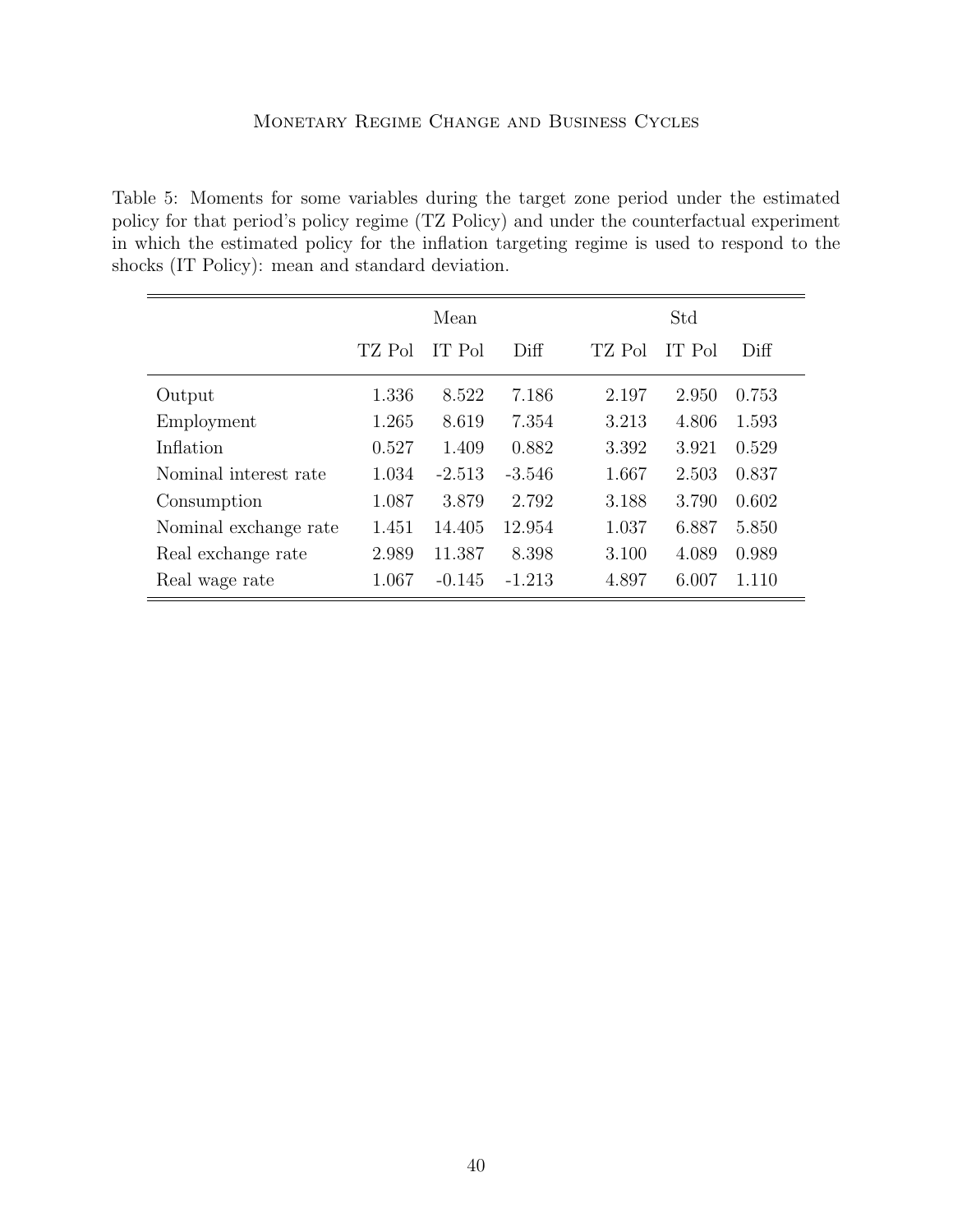<span id="page-41-0"></span>

Figure 1: Responses to a realignment expectation and a risk premium shock.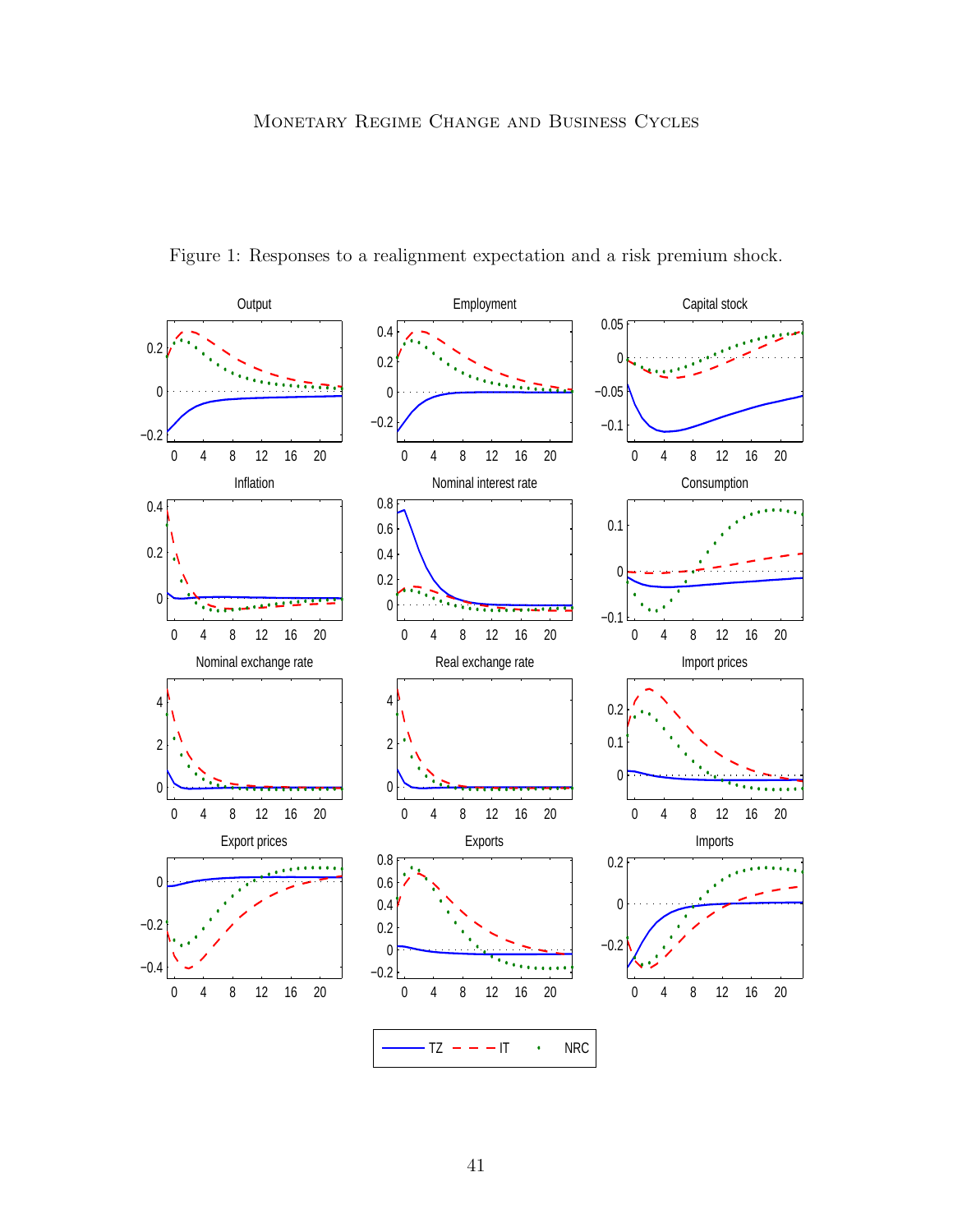<span id="page-42-0"></span>

Figure 2: Responses to a technology shock.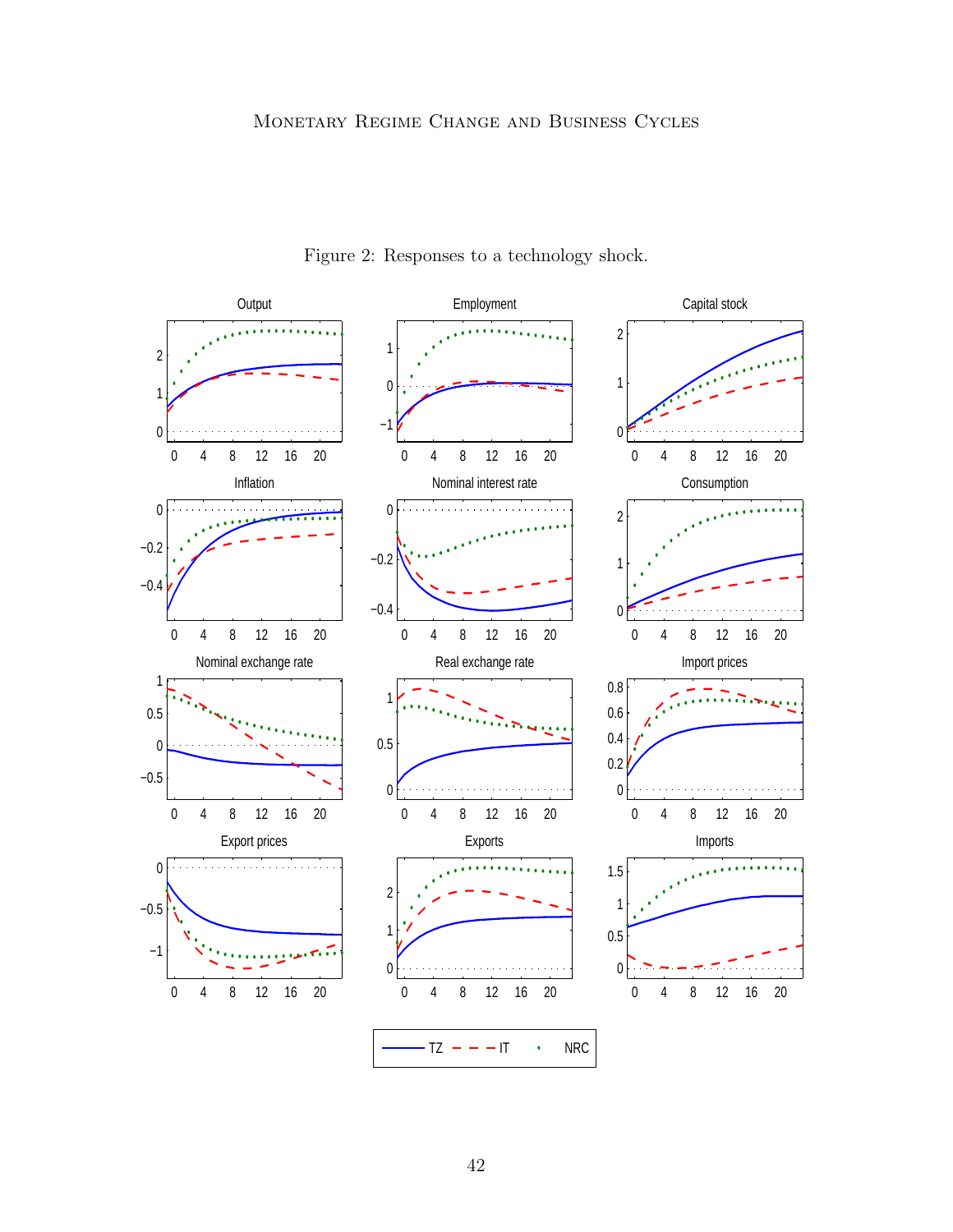<span id="page-43-0"></span>

Figure 3: Responses to a monetary shock.